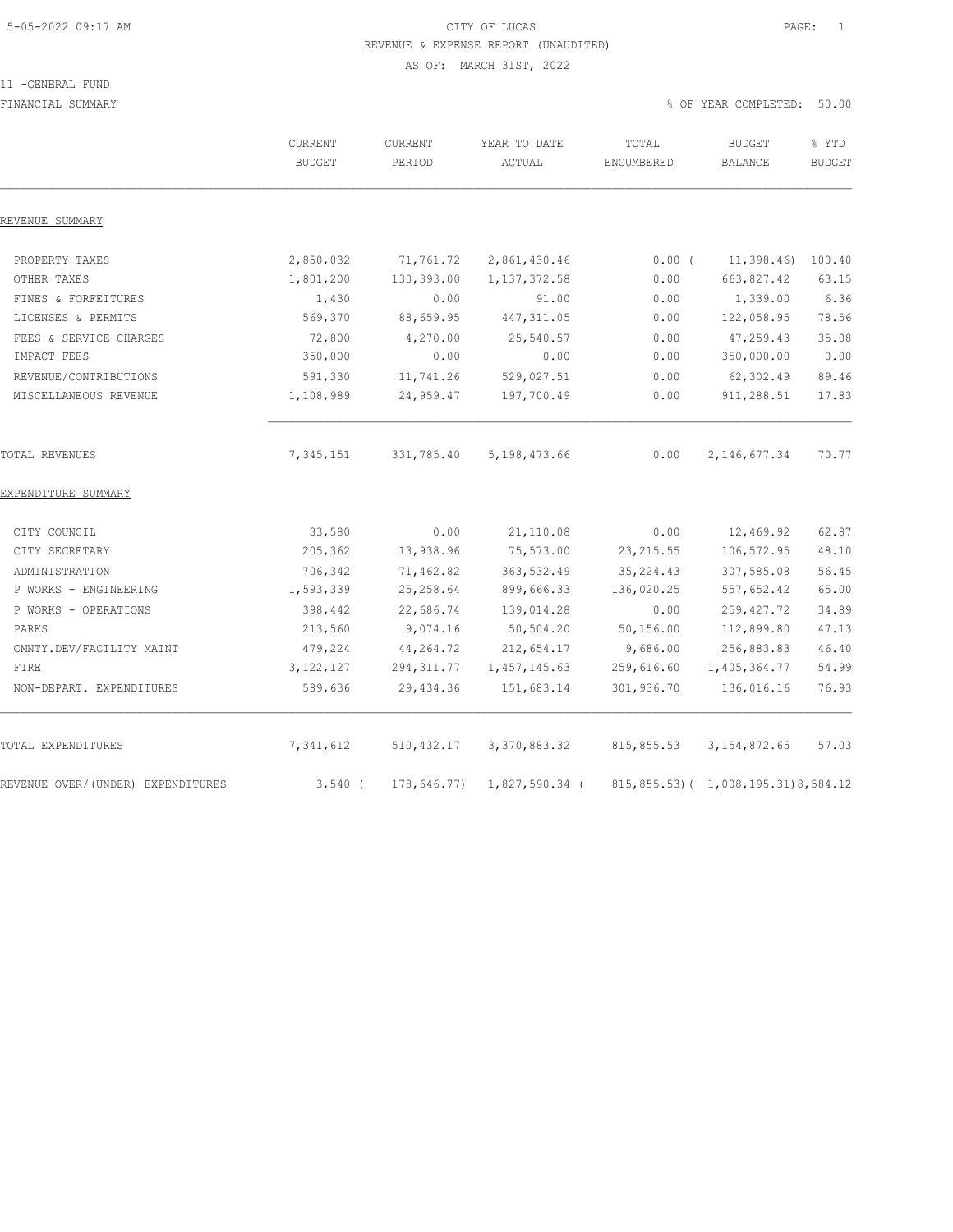# 5-05-2022 09:17 AM CITY OF LUCAS PAGE: 2 REVENUE & EXPENSE REPORT (UNAUDITED)

AS OF: MARCH 31ST, 2022

11 -GENERAL FUND

| <b>REVENUES</b>     |                                       | CURRENT<br><b>BUDGET</b> | CURRENT<br>PERIOD | YEAR TO DATE<br>ACTUAL | TOTAL<br>ENCUMBERED | <b>BUDGET</b><br>BALANCE | % YTD<br><b>BUDGET</b> |
|---------------------|---------------------------------------|--------------------------|-------------------|------------------------|---------------------|--------------------------|------------------------|
|                     |                                       |                          |                   |                        |                     |                          |                        |
| PROPERTY TAXES      |                                       |                          |                   |                        |                     |                          |                        |
| $11 - 4011$         | PROPERTY TAXES                        | 2,835,032                | 67,431.36         | 2,850,430.63           | $0.00$ (            | 15,398.63) 100.54        |                        |
| $11 - 4012$         | PROPERTY TAXES-DELINQUENT             | $5,000$ (                | 135.52)           | 3,083.47               | 0.00                | 1,916.53                 | 61.67                  |
| $11 - 4015$         | PROPERTY TAXES-P&I                    | 10,000                   | 4,465.88          | 7,916.36               | 0.00                | 2,083.64 79.16           |                        |
|                     | TOTAL PROPERTY TAXES                  | 2,850,032                | 71,761.72         | 2,861,430.46           | $0.00$ (            | 11,398.46) 100.40        |                        |
| OTHER TAXES         |                                       |                          |                   |                        |                     |                          |                        |
| $11 - 4101$         | SALES TAX                             | 960,000                  | 86,841.74         | 607,731.29             | 0.00                | 352,268.71               | 63.31                  |
|                     | $11-4101.100$ SALES TAX REV - STREETS | 450,000                  | 43,551.26         | 304,778.16             | 0.00                | 145,221.84               | 67.73                  |
| $11 - 4102$         | FRANCHISE-ELECTRICAL                  | 330,000                  | 0.00              | 194,038.98             | 0.00                | 135,961.02               | 58.80                  |
| $11 - 4103$         | FRANCHISE/ROW-TELEPHONE               | $\mathbf{0}$             | 0.00              | 175.01                 | $0.00$ (            | 175.01)                  | 0.00                   |
| $11 - 4104$         | FRANCHISE-CABLE TELEVISION            | 28,000                   | 0.00              | 11,948.77              | 0.00                | 16,051.23                | 42.67                  |
| $11 - 4105$         | FRANCHISE-GAS                         | 30,000                   | 0.00              | 17,438.45              | 0.00                | 12,561.55                | 58.13                  |
| $11 - 4106$         | FRANCHISE CABLE - PEG FEES 3,200      |                          | 0.00              | 1,261.92               | 0.00                | 1,938.08                 | 39.44                  |
|                     | TOTAL OTHER TAXES                     | 1,801,200                | 130,393.00        | 1, 137, 372.58         | 0.00                | 663,827.42               | 63.15                  |
| FINES & FORFEITURES |                                       |                          |                   |                        |                     |                          |                        |
| 11-4202             | COURT TECHNOLOGY FUND                 | 20                       | 0.00              | 4.00                   | 0.00                | 16.00                    | 20.00                  |
| $11 - 4203$         | COURT SECURITY FUND                   | 15                       | 0.00              | 4.90                   | 0.00                | 10.10                    | 32.67                  |
| $11 - 4204$         | COURT COST-CITY                       | 20                       | 0.00              | 5.00                   | 0.00                | 15.00                    | 25.00                  |
| $11 - 4205$         | FINES                                 | 1,160                    | 0.00              | 10.00                  | 0.00                | 1,150.00                 | 0.86                   |
| $11 - 4206$         | COURT COST-STATE                      | 160                      | 0.00              | 62.00                  | 0.00                | 98.00                    | 38.75                  |
| $11 - 4208$         | STATE JURY FEE                        | 20                       | 0.00              | 0.00                   | 0.00                | 20.00                    | 0.00                   |
| $11 - 4212$         | JUDICIAL FEES-STATE                   | 25                       | 0.00              | 0.00                   | 0.00                | 25.00                    | 0.00                   |
| $11 - 4213$         | JUDICIAL FEES-CITY                    | 2                        | 0.00              | 0.00                   | 0.00                | 2.00                     | 0.00                   |
| $11 - 4218$         | INDIGENT DEFENSE FEE                  | 8                        | 0.00              | 0.00                   | 0.00                | 8.00                     | 0.00                   |
| 11-4220             | OTHER COURT FINES & FEES              | $\mathbf 0$              | 0.00              | 5.10                   | 0.00                | 5.10                     | 0.00                   |
|                     | TOTAL FINES & FORFEITURES             | 1,430                    | 0.00              | 91.00                  | 0.00                | 1,339.00                 | 6.36                   |
| LICENSES & PERMITS  |                                       |                          |                   |                        |                     |                          |                        |
| 11-4301             | CONTRACTOR REGISTRATION               | 20,000                   | 1,845.00          | 8,820.00               | 0.00                | 11,180.00 44.10          |                        |
| $11 - 4361$         | ZONING REQUEST                        | 1,200                    | 450.00            | 450.00                 | 0.00                | 750.00                   | 37.50                  |
| 11-4362             | SPECIFIC USE PERMITS                  | 1,350                    | 900.00            | 1,350.00               | 0.00                | 0.00                     | 100.00                 |
| $11 - 4363$         | VARIANCE REQUEST                      | 900                      | 0.00              | 900.00                 | 0.00                | 0.00                     | 100.00                 |
| $11 - 4365$         | PERMITS-RESIDENTIAL                   | 380,000                  | 45,070.80         | 290,862.60             | 0.00                | 89,137.40                | 76.54                  |
| $11 - 4367$         | BUILDING PERMITS-ACCESSORY 20,000     |                          | 3,204.00          | 13,549.25              | 0.00                | 6,450.75                 | 67.75                  |
| $11 - 4368$         | BUILDING PERMITS-SFR                  | 7,500                    | 1,827.15          | 8,051.00               | $0.00$ (            | 551.00) 107.35           |                        |
| 11-4369             | PERMITS-COMMERCIAL                    | 20,000                   | 14,558.00         | 31,443.60              | $0.00$ (            | 11,443.60                | 157.22                 |
| 11-4371             | ELECTRICAL PERMITS                    | 2,200                    | 770.00            | 4,470.00               |                     | $0.00$ ( $2,270.00$ )    | 203.18                 |
| 11-4372             | PLUMBING PERMITS                      | 5,000                    | 910.00            | 3,990.00               | 0.00                | 1,010.00                 | 79.80                  |
| 11-4373             | HEATING & A/C PERMITS                 | 1,200                    | 420.00            | 1,140.00               | 0.00                | 60.00                    | 95.00                  |
| $11 - 4374$         | FENCE PERMITS                         | 6,000                    | 450.00            | 2,100.00               | 0.00                | 3,900.00                 | 35.00                  |
| 11-4375             | SWIMMING POOL PERMITS                 | 25,000                   | 3,825.00          | 13,900.00              | 0.00                | 11,100.00                | 55.60                  |
| 11-4376             | WEIGHT LIMIT PERMITS                  | 60,000                   | 9,400.00          | 50, 500.00             | 0.00                | 9,500.00                 | 84.17                  |
| 11-4377             | ROOF PERMITS                          | $\overline{0}$           | 0.00              | 300.00                 | $0.00$ (            | 300.00)                  | 0.00                   |
| 11-4378             | SPRINKLER SYST PERMITS                | 1,000                    | 1,125.00          | 3,450.00               | $0.00$ (            | 2,450.00                 | 345.00                 |
| 11-4379             | DRIVEWAY PERMIT                       | 1,000                    | 60.00             | 600.00                 | 0.00                | 400.00                   | 60.00                  |
| 11-4380             | SIGN PERMIT                           | 2,000                    | 0.00              | 410.00                 | 0.00                | 1,590.00                 | 20.50                  |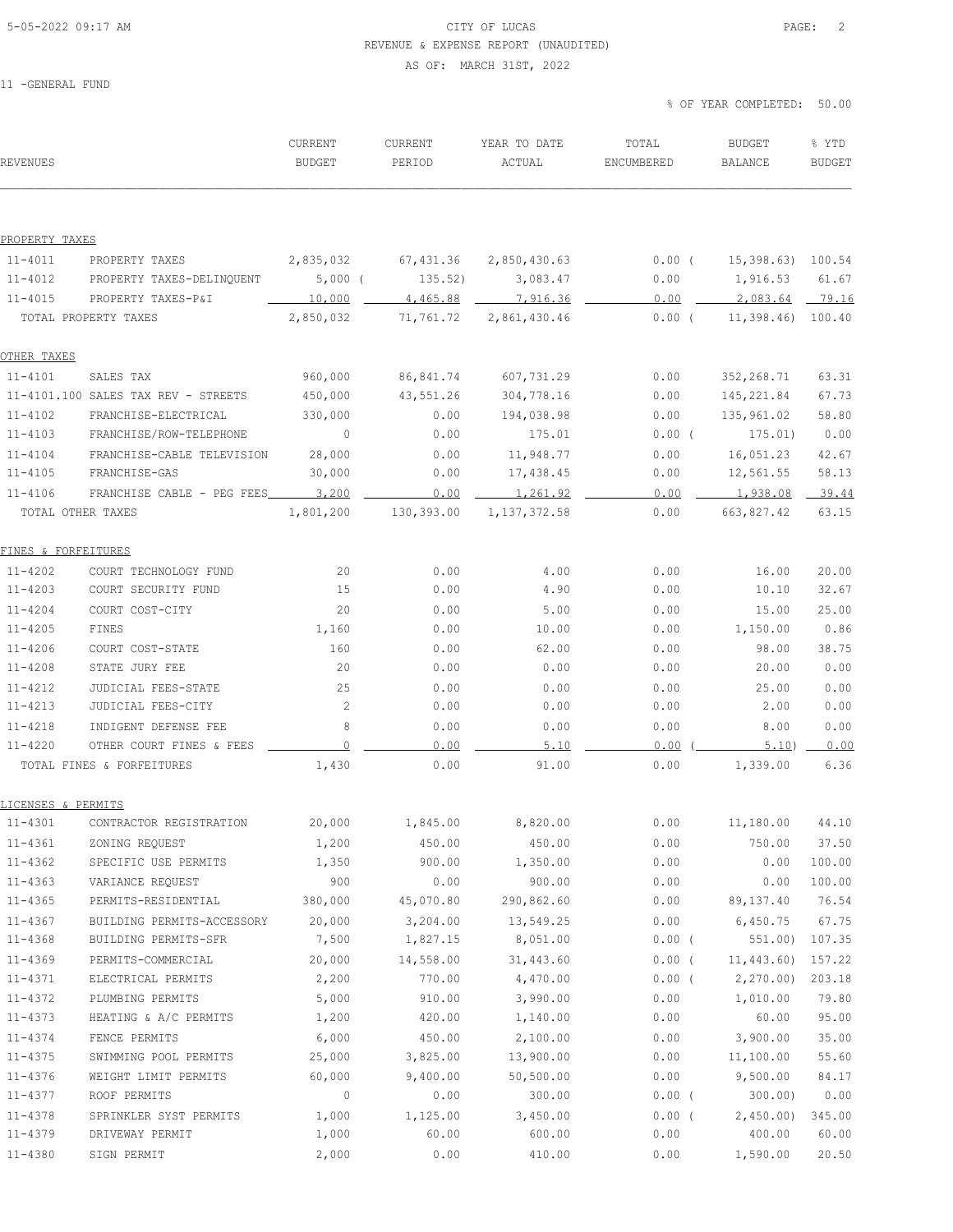## 5-05-2022 09:17 AM CITY OF LUCAS PAGE: 3 REVENUE & EXPENSE REPORT (UNAUDITED)

AS OF: MARCH 31ST, 2022

11 -GENERAL FUND

% OF YEAR COMPLETED: 50.00

|                              |                                    | CURRENT                                | CURRENT             | YEAR TO DATE | TOTAL      | <b>BUDGET</b>          | % YTD         |
|------------------------------|------------------------------------|----------------------------------------|---------------------|--------------|------------|------------------------|---------------|
| REVENUES                     |                                    | <b>BUDGET</b>                          | PERIOD              | ACTUAL       | ENCUMBERED | <b>BALANCE</b>         | <b>BUDGET</b> |
| $11 - 4382$                  | STORM WATER MGMT PERMIT            | 6,500                                  | 850.00              | 6,319.60     | 0.00       | 180.40                 | 97.22         |
| 11-4384                      | SOLICITATION PERMIT                | 120                                    | 0.00                | 0.00         | 0.00       | 120.00                 | 0.00          |
| $11 - 4390$                  | PLANNED DEVELOPMENT                | $\circ$                                | 0.00                | 750.00       | $0.00$ (   | 750.00                 | 0.00          |
| $11 - 4395$                  | HEALTH SERVICES PERMITS            | 7,200                                  | 2,700.00            | 2,700.00     | 0.00       | 4,500.00               | 37.50         |
| $11 - 4398$                  | MISC LICENSES & PERMITS            | 1,200                                  | 295.00              | 1,255.00     | 0.00       | 55.00                  | 104.58        |
|                              | TOTAL LICENSES & PERMITS           | 569,370                                | 88,659.95           | 447, 311.05  | 0.00       | 122,058.95             | 78.56         |
|                              | FEES & SERVICE CHARGES             |                                        |                     |              |            |                        |               |
| 11-4424                      | PLAT & REPLAT FEES                 | 8,500                                  | 670.00              | 5,890.57     | 0.00       | 2,609.43               | 69.30         |
| $11 - 4425$                  | FINES-RE-INSPEC/NO PRMT/NO         | 4,000                                  | 200.00              | 2,700.00     | 0.00       | 1,300.00               | 67.50         |
| 11-4426                      | FEES-PLAN REVIEW                   | 7,300                                  | 3,400.00            | 4,650.00     | 0.00       | 2,650.00               | 63.70         |
| $11 - 4427$                  | PUBLIC IMPROVEMENT/INSPEC 3        | 53,000                                 | 0.00                | 12,300.00    | 0.00       | 40,700.00              | 23.21         |
|                              | TOTAL FEES & SERVICE CHARGES       | 72,800                                 | 4,270.00            | 25,540.57    | 0.00       | 47,259.43              | 35.08         |
| IMPACT FEES                  |                                    |                                        |                     |              |            |                        |               |
| 11-4500                      | IMPACT FEE REVENUE                 | 350,000                                | 0.00                | 0.00         | 0.00       | 350,000.00             | 0.00          |
|                              | TOTAL IMPACT FEES                  | 350,000                                | 0.00                | 0.00         | 0.00       | 350,000.00             | 0.00          |
| REVENUE/CONTRIBUTIONS        |                                    |                                        |                     |              |            |                        |               |
| $11 - 4611$                  | FIRE SPRINKLER PERMIT              | 30,000                                 | 1,375.00            | 16,247.50    | 0.00       | 13,752.50              | 54.16         |
| $11 - 4612$                  | COUNTY FIRE DISTRICT               | $\circ$                                | 2,001.39            | 4,002.78     | 0.00(      | 4,002.78)              | 0.00          |
| $11 - 4613$                  | FIRE DEPT SVC AGREEMENTS           | 453,230                                | 0.00                | 453,230.00   | 0.00       | 0.00                   | 100.00        |
| $11 - 4614$                  | AMBULANCE SERVICES                 | 100,000                                | 8,364.87            | 53,811.73    | 0.00       | 46,188.27              | 53.81         |
| $11 - 4615$                  | LISD EMS SERVICES                  | 8,100                                  | 0.00                | 1,735.50     | 0.00       | 6,364.50               | 21.43         |
|                              | TOTAL REVENUE/CONTRIBUTIONS        | 591,330                                | 11,741.26           | 529,027.51   | 0.00       | 62,302.49              | 89.46         |
| INTERGOVERNMENTAL            |                                    |                                        |                     |              |            |                        |               |
| <u>MISCELLANEOUS REVENUE</u> |                                    |                                        |                     |              |            |                        |               |
| 11-4911                      | INTEREST INCOME                    | 18,000                                 | 1,811.43            | 7,636.54     | 0.00       | 10, 363.46             | 42.43         |
| $11 - 4914$                  | INSURANCE PROCEEDS                 | 0                                      | 0.00                | 5,817.21     | $0.00$ (   | 5,817.21)              | 0.00          |
| 11-4915                      | CHILD SAFETY INCOME                | 6,900                                  | 2,181.90            | 4,307.53     | 0.00       | 2,592.47               | 62.43         |
| 11-4916                      | CREDIT CARD FEE                    | 30,000                                 | 4,020.79            | 31, 211.52   | $0.00$ (   | 1,211.52) 104.04       |               |
| $11 - 4918$                  | PERMIT FEE - BEER & WINE           | 0                                      | 0.00                | 145.00       | $0.00$ (   | 145.00)                | 0.00          |
| $11 - 4920$                  | FARMER MARKET EVENT FEE            | $\circ$                                | 0.00                | 740.00       | $0.00$ (   | 740.00)                | 0.00          |
| $11 - 4931$                  | RENTAL INCOME                      | 85,800                                 | 8,160.00            | 46,460.00    |            | $0.00$ 39,340.00       | 54.15         |
| $11 - 4980$                  | PARK DEDICATION FEES 134,000       |                                        | 0.00                | 8,000.00     |            | 0.00 126,000.00        | 5.97          |
| 11-4981                      | FACILITY RENTAL                    | $\circ$                                | 450.00              | 800.00       | $0.00$ (   | 800.00)                | 0.00          |
| $11 - 4985$                  | GRANT REVENUES<br>12,500           |                                        | 0.00                | 10,444.00    |            | $0.00$ 2,056.00        | 83.55         |
| 11-4989                      | STREET ASSESS BROCKDALE CAP 44,000 |                                        | 8,800.00            | 61,562.00    |            | $0.00$ ( $17,562.00$ ) | 139.91        |
| $11 - 4991$                  | STREET IMPROVEMENT ASSESSME        | $\overline{0}$                         | 0.00                | 1,050.00     |            | $0.00$ ( $1,050.00$ )  | 0.00          |
| $11 - 4996$                  | TRANSFER                           | 50,000                                 | 0.00                | 0.00         | 0.00       | 50,000.00              | 0.00          |
| $11 - 4997$                  | MISCELLANEOUS                      | $\begin{array}{cc} & 0 \\ \end{array}$ | 464.65)             | 19,526.69    |            | $0.00$ ( $19,526.69$ ) | 0.00          |
| 11-4998                      | PILOT TRANSFER IN                  | 277,789                                | 0.00                | 0.00         | 0.00       | 277,789.00             | 0.00          |
| 11-4999                      | FIRE DISTRICT - TRANSFER I 450,000 |                                        | 0.00                | 0.00         | 0.00       | 450,000.00             | 0.00          |
|                              | TOTAL MISCELLANEOUS REVENUE        |                                        | 1,108,989 24,959.47 | 197,700.49   | 0.00       | 911,288.51             | 17.83         |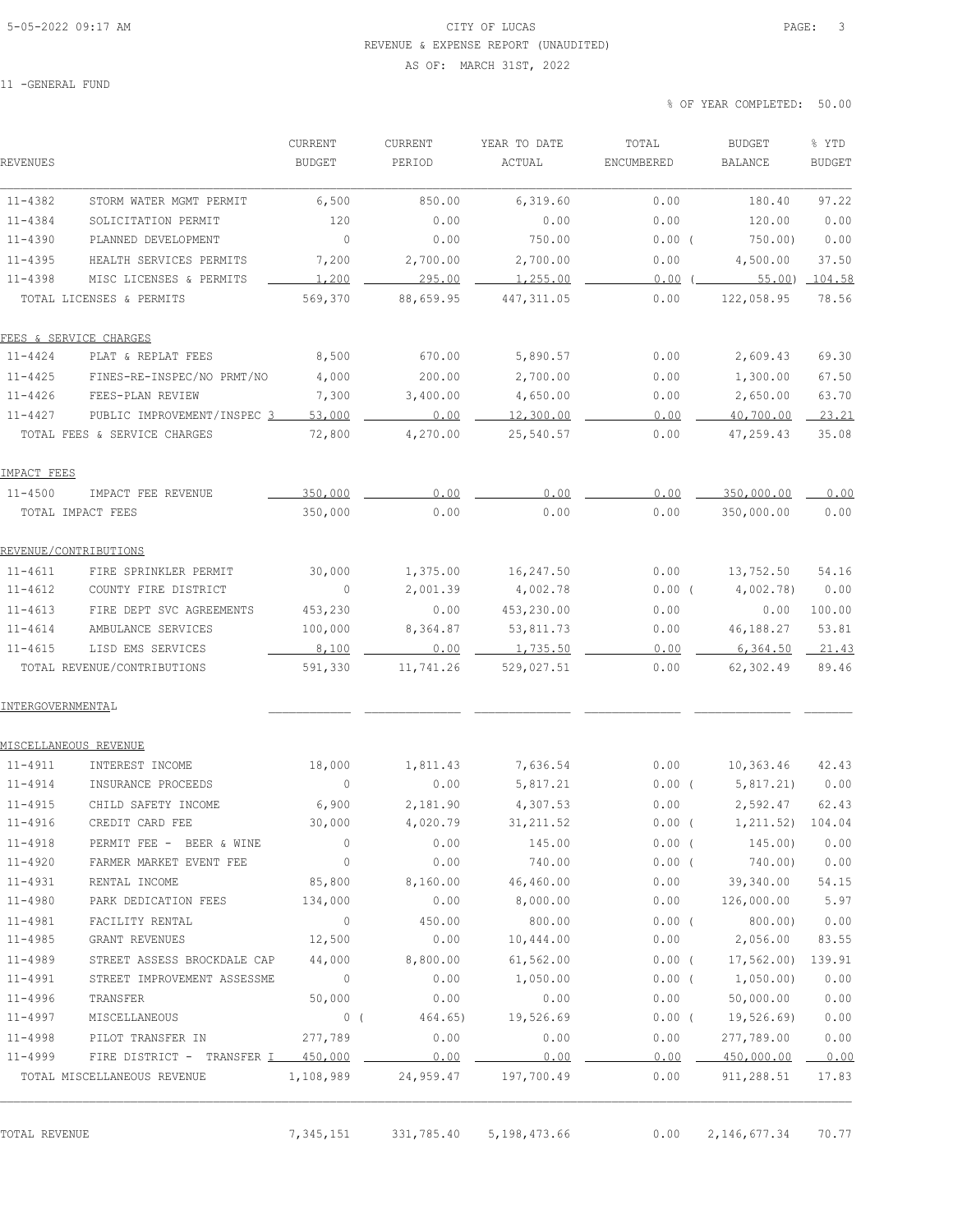### 5-05-2022 09:17 AM CITY OF LUCAS PAGE: 4 REVENUE & EXPENSE REPORT (UNAUDITED)

#### AS OF: MARCH 31ST, 2022

| ۱۱۰ ه. ۱<br>ENE F<br>ı<br>5. A I<br>$\sim$ |  |
|--------------------------------------------|--|
|--------------------------------------------|--|

| DEPARTMENTAL EXPENDITURES |                            | CURRENT<br><b>BUDGET</b> | CURRENT<br>PERIOD | YEAR TO DATE<br>ACTUAL | TOTAL<br>ENCUMBERED | <b>BUDGET</b><br><b>BALANCE</b> | % YTD<br><b>BUDGET</b> |
|---------------------------|----------------------------|--------------------------|-------------------|------------------------|---------------------|---------------------------------|------------------------|
|                           |                            |                          |                   |                        |                     |                                 |                        |
| PERSONNEL SERVICES        |                            |                          |                   |                        |                     |                                 |                        |
| $11 - 6100 - 112$         | WORKERS' COMPENSATION      | 70                       | 0.00              | 46.00                  | 0.00                | 24.00                           | 65.71                  |
| $11 - 6100 - 127$         | MEDICARE                   | 220                      | 0.00              | 65.26                  | 0.00                | 154.74                          | 29.66                  |
|                           | TOTAL PERSONNEL SERVICES   | 290                      | 0.00              | 111.26                 | 0.00                | 178.74                          | 38.37                  |
| MATERIALS & SUPPLIES      |                            |                          |                   |                        |                     |                                 |                        |
| $11 - 6100 - 201$         | OFFICE SUPPLIES            | 1,000                    | 0.00              | 0.00                   | 0.00                | 1,000.00                        | 0.00                   |
| $11 - 6100 - 204$         | FOOD/BEVERAGE              | 1,500                    | 0.00              | 463.90                 | 0.00                | 1,036.10                        | 30.93                  |
| $11 - 6100 - 210$         | COMPUTER SUPPLIES          | 350                      | 0.00              | 0.00                   | 0.00                | 350.00                          | 0.00                   |
| $11 - 6100 - 222$         | AUDIO/VISUAL DEVICES       | 1,000                    | 0.00              | 0.00                   | 0.00                | 1,000.00                        | 0.00                   |
|                           | TOTAL MATERIALS & SUPPLIES | 3,850                    | 0.00              | 463.90                 | 0.00                | 3,386.10                        | 12.05                  |
| CONTRACTS                 |                            |                          |                   |                        |                     |                                 |                        |
| $11 - 6100 - 307$         | TRAVEL/PROFESSIONAL DEV    | 3,500                    | 0.00              | 0.00                   | 0.00                | 3,500.00                        | 0.00                   |
| TOTAL CONTRACTS           |                            | 3,500                    | 0.00              | 0.00                   | 0.00                | 3,500.00                        | 0.00                   |
| OTHER                     |                            |                          |                   |                        |                     |                                 |                        |
| $11 - 6100 - 441$         | APPRECIATION & AWARDS      | 5,000                    | 0.00              | 4,094.92               | 0.00                | 905.08                          | 81.90                  |
| $11 - 6100 - 451$         | SOFTWARE, BOOKS & CD'S     | 11,940                   | 0.00              | 11,940.00              | 0.00                | 0.00                            | 100.00                 |
| $11 - 6100 - 468$         | CITY COUNCIL FEES          | 9,000                    | 0.00              | 4,500.00               | 0.00                | 4,500.00                        | 50.00                  |
| TOTAL OTHER               |                            | 25,940                   | 0.00              | 20,534.92              | 0.00                | 5,405.08                        | 79.16                  |
|                           |                            |                          |                   |                        |                     |                                 |                        |
| TOTAL CITY COUNCIL        |                            | 33,580                   | 0.00              | 21,110.08              | 0.00                | 12,469.92                       | 62.87                  |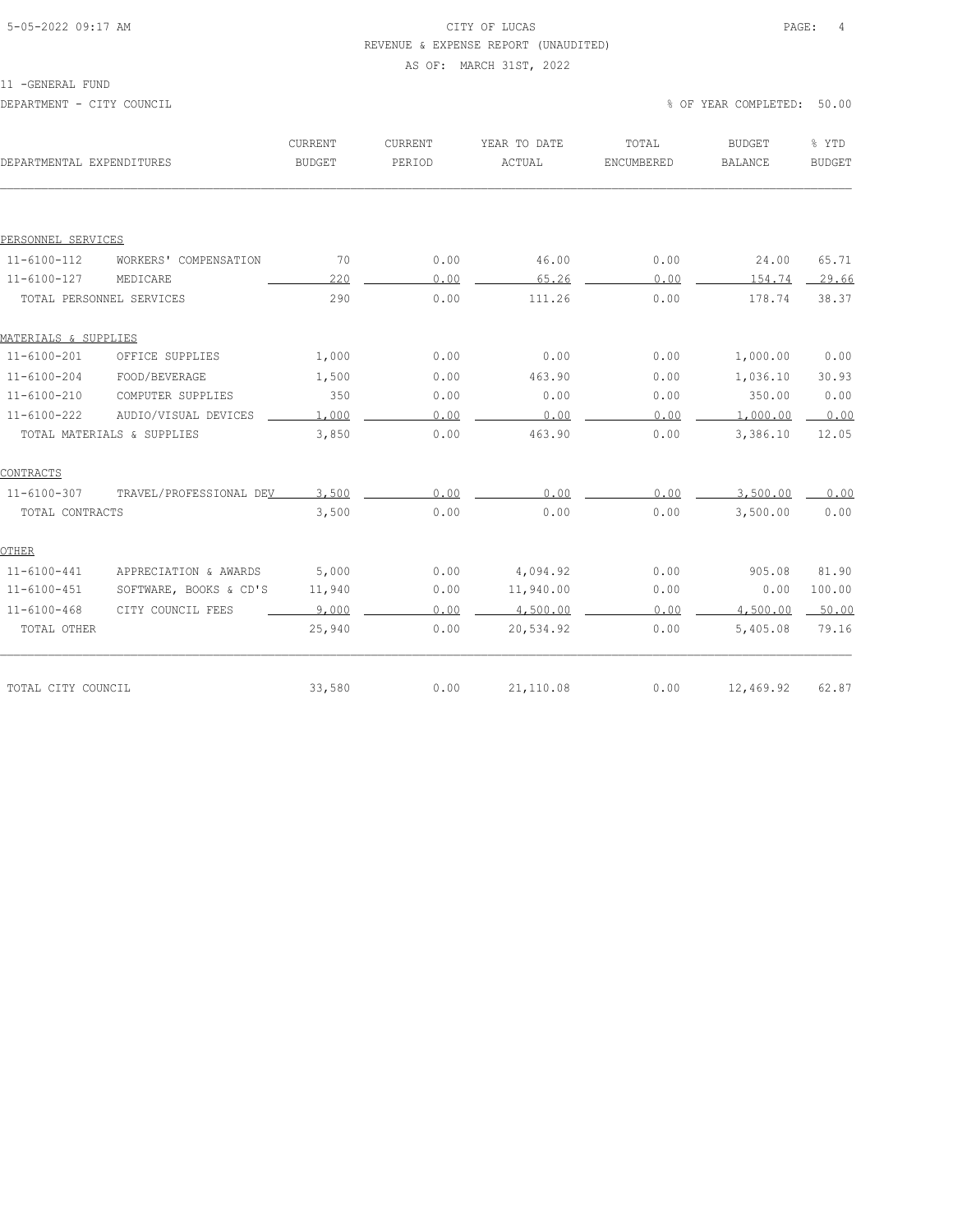### 5-05-2022 09:17 AM CITY OF LUCAS PAGE: 5 REVENUE & EXPENSE REPORT (UNAUDITED)

#### AS OF: MARCH 31ST, 2022

11 -GENERAL FUND

| DEPARTMENTAL EXPENDITURES |                            | CURRENT<br><b>BUDGET</b> | CURRENT<br>PERIOD | YEAR TO DATE<br>ACTUAL | TOTAL<br>ENCUMBERED | <b>BUDGET</b><br><b>BALANCE</b> | % YTD<br><b>BUDGET</b> |
|---------------------------|----------------------------|--------------------------|-------------------|------------------------|---------------------|---------------------------------|------------------------|
|                           |                            |                          |                   |                        |                     |                                 |                        |
| PERSONNEL SERVICES        |                            |                          |                   |                        |                     |                                 |                        |
| $11 - 6110 - 101$         | SALARIES - EXEMPT          | 85,378                   | 9,850.59          | 42, 493.59             | 0.00                | 42,884.41                       | 49.77                  |
| $11 - 6110 - 112$         | WORKER'S COMPENSATION      | 275                      | 0.00              | 181.00                 | 0.00                | 94.00                           | 65.82                  |
| $11 - 6110 - 113$         | LONGEVITY PAY              | 328                      | 0.00              | 324.00                 | 0.00                | 4.00                            | 98.78                  |
| $11 - 6110 - 122$         | TMRS                       | 10,803                   | 1,244.50          | 5,463.82               | 0.00                | 5,339.18                        | 50.58                  |
| $11 - 6110 - 123$         | GROUP INSURANCE            | 10,716                   | 856.34            | 5,738.04               | 0.00                | 4,977.96                        | 53.55                  |
| $11 - 6110 - 127$         | MEDICARE                   | 1,226                    | 142.35            | 617.95                 | 0.00                | 608.05                          | 50.40                  |
| $11 - 6110 - 129$         | LT DISABILITY              | 250                      | 15.70             | 94.20                  | 0.00                | 155.80                          | 37.68                  |
| $11 - 6110 - 133$         | TELEPHONE ALLOWANCE        | 600                      | 50.00             | 300.00                 | 0.00                | 300.00                          | 50.00                  |
|                           | TOTAL PERSONNEL SERVICES   | 109,576                  | 12, 159.48        | 55,212.60              | 0.00                | 54,363.40                       | 50.39                  |
| MATERIALS & SUPPLIES      |                            |                          |                   |                        |                     |                                 |                        |
| $11 - 6110 - 201$         | OFFICE SUPPLIES            | 1,100                    | 39.04             | 168.06                 | 0.00                | 931.94                          | 15.28                  |
| $11 - 6110 - 204$         | FOOD/BEVERAGE              | 100                      | 0.00              | 0.00                   | 0.00                | 100.00                          | 0.00                   |
| $11 - 6110 - 210$         | COMPUTER SUPPLIES          | 50                       | 0.00              | 0.00                   | 0.00                | 50.00                           | 0.00                   |
| $11 - 6110 - 238$         | PRINTING & COPYING         | 22,800                   | 962.65            | 5,699.63               | 0.00                | 17,100.37                       | 25.00                  |
| $11 - 6110 - 239$         | RECORDS MANAGEMENT         | 31,107                   | 242.39            | 4, 111.12              | 23, 215.55          | 3,779.83                        | 87.85                  |
|                           | TOTAL MATERIALS & SUPPLIES | 55,157                   | 1,244.08          | 9,978.81               | 23, 215.55          | 21,962.14                       | 60.18                  |
| CONTRACTS                 |                            |                          |                   |                        |                     |                                 |                        |
| $11 - 6110 - 305$         | SOFTWARE SUPPORT & MAIN    | 9,594                    | 0.00              | 4,494.00               | 0.00                | 5,100.00                        | 46.84                  |
| $11 - 6110 - 306$         | ADVERTISING                | 14,300                   | 535.40            | 1,739.10               | 0.00                | 12,560.90                       | 12.16                  |
| $11 - 6110 - 307$         | TRAVEL/PROFESSIONAL DEV    | 1,750                    | 0.00              | 502.44                 | 0.00                | 1,247.56                        | 28.71                  |
| $11 - 6110 - 309$         | PROFESSIONAL SERVICES      | 5,500                    | 0.00              | 2,410.00               | 0.00                | 3,090.00                        | 43.82                  |
| $11 - 6110 - 349$         | FILING FEES                | 2,200                    | 0.00              | 414.00                 | 0.00                | 1,786.00                        | 18.82                  |
| TOTAL CONTRACTS           |                            | 33,344                   | 535.40            | 9,559.54               | 0.00                | 23,784.46                       | 28.67                  |
| OTHER                     |                            |                          |                   |                        |                     |                                 |                        |
| $11 - 6110 - 443$         | DUES/LICENSES              | 185                      | 0.00              | 170.00                 | 0.00                | 15.00                           | 91.89                  |
| $11 - 6110 - 445$         | ELECTIONS                  | 6,000                    | 0.00              | 652.05                 | 0.00                | 5,347.95                        | 10.87                  |
| $11 - 6110 - 451$         | SOFTWARE, BOOKS & CD'S     | 1,100                    | 0.00              | 0.00                   | 0.00                | 1,100.00                        | 0.00                   |
| TOTAL OTHER               |                            | 7,285                    | 0.00              | 822.05                 | 0.00                | 6,462.95                        | 11.28                  |
|                           |                            |                          |                   |                        |                     |                                 |                        |
| TOTAL CITY SECRETARY      |                            | 205,362                  | 13,938.96         | 75,573.00              | 23, 215.55          | 106,572.95                      | 48.10                  |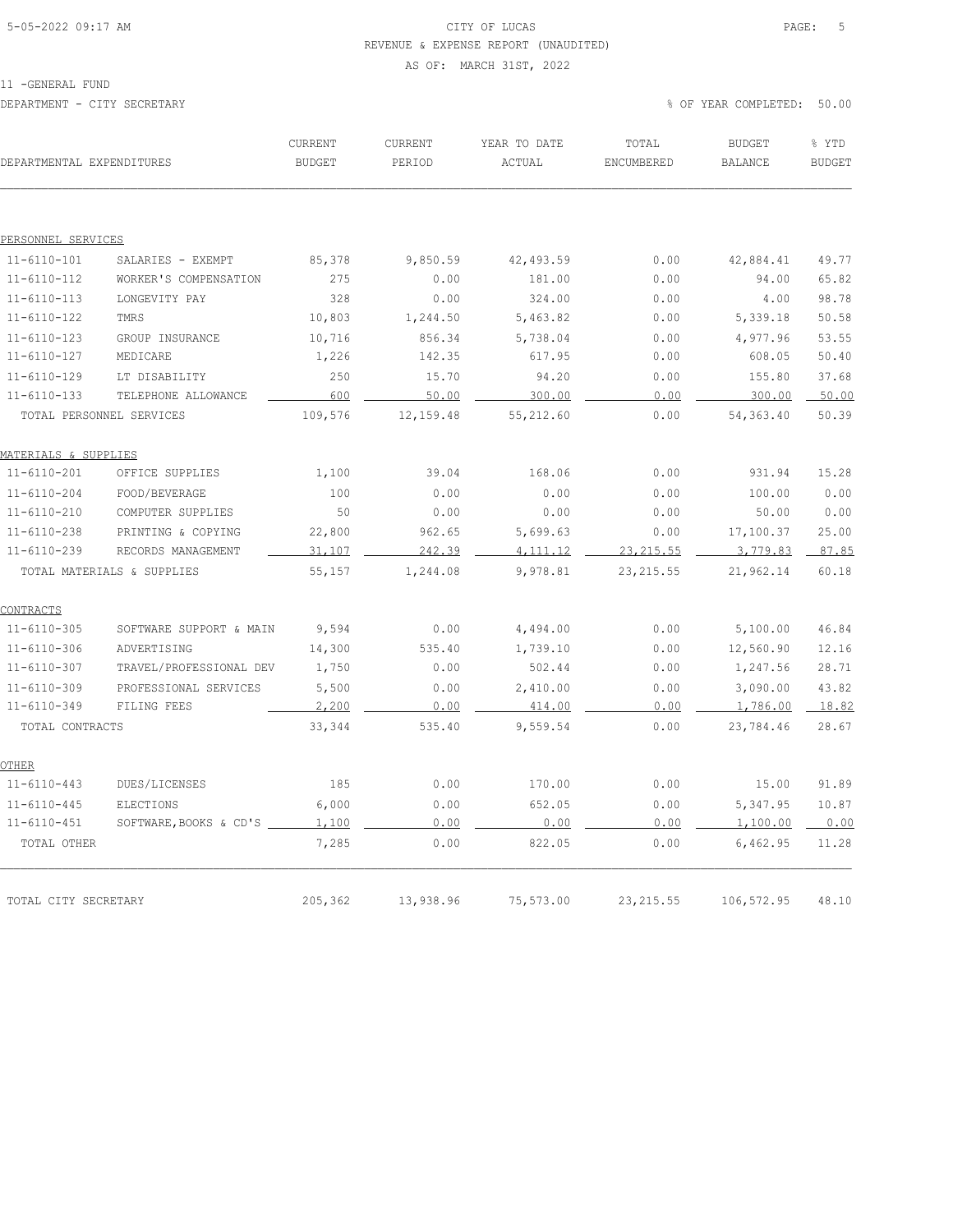# 5-05-2022 09:17 AM CITY OF LUCAS PAGE: 6 REVENUE & EXPENSE REPORT (UNAUDITED)

AS OF: MARCH 31ST, 2022

| DEPARTMENTAL EXPENDITURES |                                     | CURRENT<br><b>BUDGET</b> | CURRENT<br>PERIOD | YEAR TO DATE<br>ACTUAL | TOTAL<br>ENCUMBERED | <b>BUDGET</b><br><b>BALANCE</b> | % YTD<br><b>BUDGET</b> |
|---------------------------|-------------------------------------|--------------------------|-------------------|------------------------|---------------------|---------------------------------|------------------------|
|                           |                                     |                          |                   |                        |                     |                                 |                        |
| PERSONNEL SERVICES        |                                     |                          |                   |                        |                     |                                 |                        |
| $11 - 6200 - 101$         | SALARIES - EXEMPT                   | 286,697                  | 34,808.05         | 144,583.22             | 0.00                | 142, 113.78                     | 50.43                  |
| 11-6200-102               | SALARIES - NON-EXEMPT               | 98,782                   | 11,435.19         | 49,042.38              | 0.00                | 49,739.62                       | 49.65                  |
| $11 - 6200 - 111$         | OVERTIME                            | 1,900                    | 0.00              | 74.19                  | 0.00                | 1,825.81                        | 3.90                   |
| $11 - 6200 - 112$         | WORKERS' COMPENSATION               | 1,125                    | 0.00              | 750.00                 | 0.00                | 375.00                          | 66.67                  |
| $11 - 6200 - 113$         | LONGEVITY PAY                       | 1,964                    | 0.00              | 1,784.00               | 0.00                | 180.00                          | 90.84                  |
| $11 - 6200 - 122$         | TMRS                                | 49,306                   | 5,859.90          | 25,055.44              | 0.00                | 24,250.56                       | 50.82                  |
| $11 - 6200 - 123$         | GROUP INSURANCE                     | 53,630                   | 4, 415.61         | 29,487.20              | 0.00                | 24,142.80                       | 54.98                  |
| 11-6200-127               | MEDICARE                            | 5,643                    | 662.22            | 2,784.76               | 0.00                | 2,858.24                        | 49.35                  |
| 11-6200-129               | LT DISABILITY                       | 1,000                    | 65.92             | 395.51                 | 0.00                | 604.49                          | 39.55                  |
| $11 - 6200 - 133$         | TELEPHONE ALLOWANCE                 | 2,100                    | 175.00            | 1,050.00               | 0.00                | 1,050.00                        | 50.00                  |
| $11 - 6200 - 141$         | CAR ALLOWANCE                       | 2,400                    | 200.00            | 1,200.00               | 0.00                | 1,200.00                        | 50.00                  |
| TOTAL PERSONNEL SERVICES  |                                     | 504,547                  | 57,621.89         | 256,206.70             | 0.00                | 248,340.30                      | 50.78                  |
| MATERIALS & SUPPLIES      |                                     |                          |                   |                        |                     |                                 |                        |
| $11 - 6200 - 201$         | OFFICE SUPPLIES                     | 6,000                    | 1,184.52          | 3,567.08               | 0.00                | 2,432.92                        | 59.45                  |
| $11 - 6200 - 202$         | POSTAGE                             | 1,700                    | 20.60             | 358.10                 | 0.00                | 1,341.90                        | 21.06                  |
| $11 - 6200 - 204$         | FOOD/BEVERAGE                       | 2,200                    | 82.57             | 658.89                 | 0.00                | 1,541.11                        | 29.95                  |
| $11 - 6200 - 205$         | WEARING APPAREL                     | 800                      | 0.00              | 0.00                   | 0.00                | 800.00                          | 0.00                   |
| $11 - 6200 - 210$         | COMPUTER SUPPLIES                   | 350                      | 0.00              | 0.00                   | 0.00                | 350.00                          | 0.00                   |
|                           | TOTAL MATERIALS & SUPPLIES          | 11,050                   | 1,287.69          | 4,584.07               | 0.00                | 6,465.93                        | 41.48                  |
| <b>CONTRACTS</b>          |                                     |                          |                   |                        |                     |                                 |                        |
| $11 - 6200 - 302$         | AUDITING & ACCOUNTING               | 13,000                   | 4, 143. 42        | 8,243.42               | 2,956.58            | 1,800.00                        | 86.15                  |
| $11 - 6200 - 305$         | SOFTWARE SUPPORT/MAINT              | 19,110                   | 0.00              | 2,844.63               | 13,452.37           | 2,813.00                        | 85.28                  |
| $11 - 6200 - 307$         | TRAVEL/PROFESSIONAL DEV             | 10,795                   | 0.00              | 2,196.95               | 0.00                | 8,598.05                        | 20.35                  |
| $11 - 6200 - 309$         | PROFESSIONAL SERVICES               | 3,000                    | 0.00              | 0.00                   | 0.00                | 3,000.00                        | 0.00                   |
| $11 - 6200 - 313$         | MAINTENANCE AGREEMENTS              | 6,160                    | 518.39            | 3,335.19               | 2,496.48            | 328.33                          | 94.67                  |
| $11 - 6200 - 318$         | COLLIN COUNTY TAX ASSES             | 3,000                    | 0.00              | 2,442.00               | 0.00                | 558.00                          | 81.40                  |
| $11 - 6200 - 319$         | COLLIN COUNTY APPRSL DI             | 36,000                   | 0.00              | 15,852.00              | 16,319.00           | 3,829.00                        | 89.36                  |
| 11-6200-321               | STATE COMPTROLLER (CT F             | 300                      | 0.00              | 0.00                   | 0.00                | 300.00                          | 0.00                   |
| $11 - 6200 - 322$         | CONTRACTS, OTHER                    | 7,600                    | 0.00              | 2,500.00               | 0.00                | 5,100.00                        | 32.89                  |
| $11 - 6200 - 323$         | CELL PHONE                          | 600                      | 45.19             | 271.23                 | 0.00                | 328.77                          | 45.21                  |
| $11 - 6200 - 324$         | INMATE BOARDING                     | 750                      | 0.00              | 0.00                   | 0.00                | 750.00                          | 0.00                   |
| $11 - 6200 - 325$         | GENERAL LIABILITY PREMI             | 33,000                   | 0.00              | 30,530.44              | 0.00                | 2,469.56                        | 92.52                  |
| TOTAL CONTRACTS           |                                     | 133,315                  | 4,707.00          | 68,215.86              | 35, 224.43          | 29,874.71                       | 77.59                  |
| OTHER                     |                                     |                          |                   |                        |                     |                                 |                        |
| $11 - 6200 - 441$         | APPRECIATION & AWARDS               | 4,400                    | 0.00              | 137.94                 | 0.00                | 4,262.06                        | 3.14                   |
| $11 - 6200 - 442$         | TML MEMBERSHIP DUES                 | 2,200                    | 0.00              | 0.00                   | 0.00                | 2,200.00                        | 0.00                   |
| $11 - 6200 - 443$         | DUES/LICENSES                       | 4,530                    | 165.00            | 1,900.00               | 0.00                | 2,630.00                        | 41.94                  |
| $11 - 6200 - 444$         | EMPLOYMENT EXPENSE                  | 2,500                    | 98.00             | 198.00                 | 0.00                | 2,302.00                        | 7.92                   |
| $11 - 6200 - 497$         | CREDIT CARD FEES                    | 28,800                   | 7.583.24          | 27, 137.66             | 0.00                | 1,662.34                        | 94.23                  |
| TOTAL OTHER               |                                     | 42,430                   | 7,846.24          | 29,373.60              | 0.00                | 13,056.40                       | 69.23                  |
| CAPITAL OUTLAY            |                                     |                          |                   |                        |                     |                                 |                        |
| $11 - 8200 - 451$         | SOFTWARE, BOOKS & NON- $P_1$ 15,000 |                          | 0.00              | 5,152.26               | 0.00                | 9,847.74                        | 34.35                  |
| TOTAL CAPITAL OUTLAY      |                                     | 15,000                   | 0.00              | 5,152.26               | 0.00                | 9,847.74                        | 34.35                  |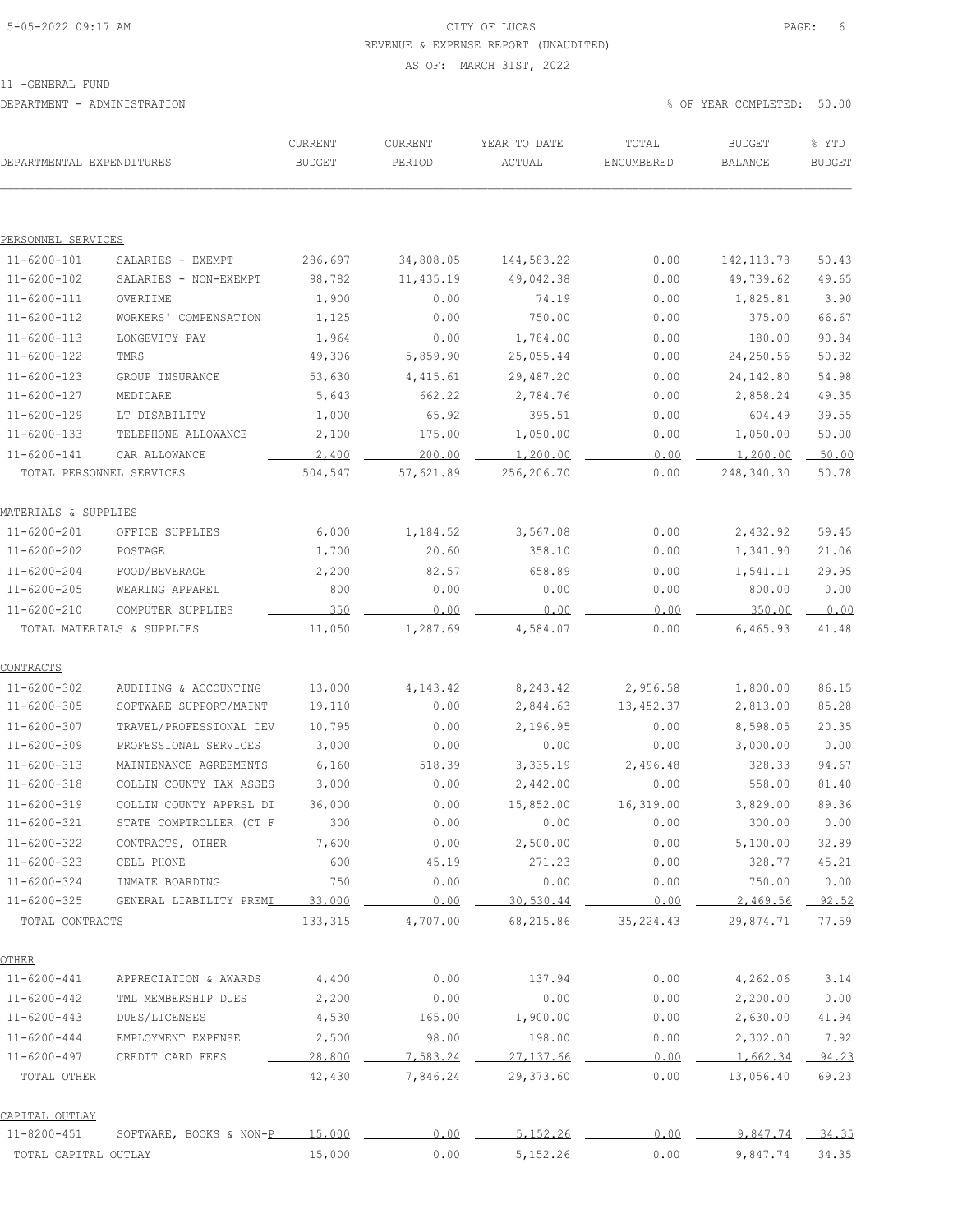| ÞΔ   |  |
|------|--|
| ---- |  |

5-05-2022 09:17 AM CITY OF LUCAS REVENUE & EXPENSE REPORT (UNAUDITED)

AS OF: MARCH 31ST, 2022

11 -GENERAL FUND

DEPARTMENT - ADMINISTRATION % OF YEAR COMPLETED: 50.00

| DEPARTMENTAL EXPENDITURES | CURRENT | CURRENT   | YEAR TO DATE | TOTAL      | BUDGET     | % YTD         |
|---------------------------|---------|-----------|--------------|------------|------------|---------------|
|                           | BUDGET  | PERIOD    | ACTUAL       | ENCUMBERED | BALANCE    | <b>BUDGET</b> |
| TOTAL ADMINISTRATION      | 706,342 | 71,462.82 | 363,532.49   | 35,224.43  | 307,585.08 | 56.45         |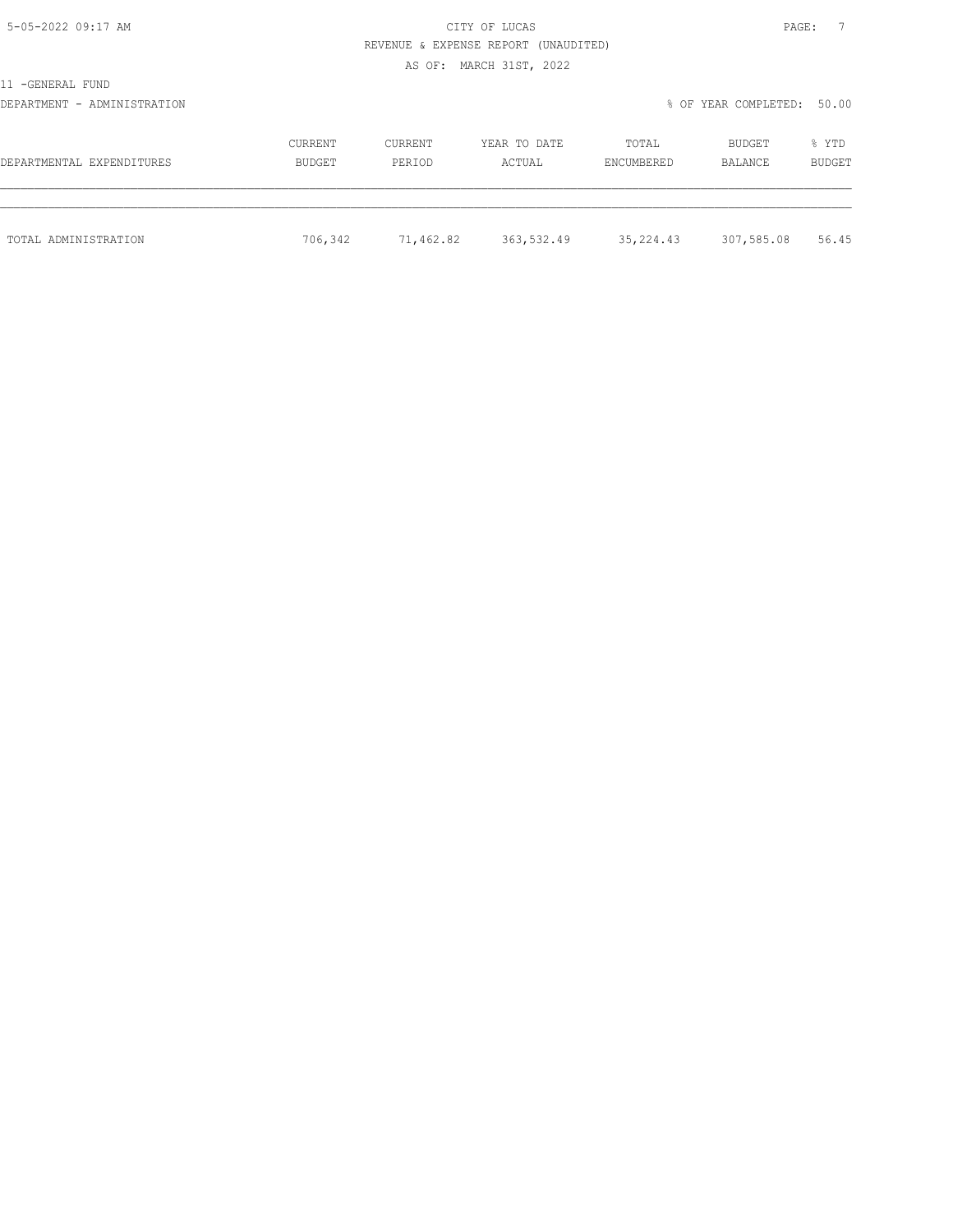### 5-05-2022 09:17 AM CITY OF LUCAS PAGE: 8 REVENUE & EXPENSE REPORT (UNAUDITED)

#### AS OF: MARCH 31ST, 2022

11 -GENERAL FUND

DEPARTMENT - P WORKS - ENGINEERING % OF YEAR COMPLETED: 50.00

| DEPARTMENTAL EXPENDITURES   |                            | CURRENT<br><b>BUDGET</b> | CURRENT<br>PERIOD | YEAR TO DATE<br>ACTUAL | TOTAL<br>ENCUMBERED        | <b>BUDGET</b><br>BALANCE | % YTD<br><b>BUDGET</b> |
|-----------------------------|----------------------------|--------------------------|-------------------|------------------------|----------------------------|--------------------------|------------------------|
|                             |                            |                          |                   |                        |                            |                          |                        |
| PERSONNEL SERVICES          |                            |                          |                   |                        |                            |                          |                        |
| $11 - 6209 - 101$           | SALARIES - EXEMPT          | 87,814                   | 10,132.44         | 43,811.10              | 0.00                       | 44,002.90                | 49.89                  |
| $11 - 6209 - 103$           | SAL NON-EXEMPT PT/SEASO    | 15,600                   | 1,920.00          | 7,245.00               | 0.00                       | 8,355.00                 | 46.44                  |
| $11 - 6209 - 112$           | WORKERS' COMPENSATION      | 315                      | 0.00              | 195.00                 | 0.00                       | 120.00                   | 61.90                  |
| $11 - 6209 - 113$           | LONGEVITY                  | 48                       | 0.00              | 0.00                   | 0.00                       | 48.00                    | 0.00                   |
| $11 - 6209 - 122$           | TMRS                       | 13,144                   | 1,276.79          | 5,570.51               | 0.00                       | 7,573.49                 | 42.38                  |
| $11 - 6209 - 123$           | GROUP INSURANCE            | 10,716                   | 856.35            | 5,588.10               | 0.00                       | 5,127.90                 | 52.15                  |
| $11 - 6209 - 127$           | MEDICARE                   | 1,519                    | 175.11            | 742.48                 | 0.00                       | 776.52                   | 48.88                  |
| 11-6209-129                 | LT DISABILITY              | 265                      | 15.39             | 92.34                  | 0.00                       | 172.66                   | 34.85                  |
| $11 - 6209 - 131$           | UNEMPLOYMENT COMPENSATI    | $\circ$                  | 0.00              | 821.00                 | $0.00$ (                   | 821.00)                  | 0.00                   |
| $11 - 6209 - 133$           | TELEPHONE ALLOWANCE        | 600                      | 25.00             | 150.00                 | 0.00                       | 450.00                   | 25.00                  |
| TOTAL PERSONNEL SERVICES    |                            | 130,021                  | 14,401.08         | 64, 215.53             | 0.00                       | 65,805.47                | 49.39                  |
| MATERIALS & SUPPLIES        |                            |                          |                   |                        |                            |                          |                        |
| $11 - 6209 - 201$           | OFFICE SUPPLIES            | 250                      | 39.04             | 113.52                 | 0.00                       | 136.48                   | 45.41                  |
| $11 - 6209 - 208$           | MINOR APPARATUS            | 500                      | 0.00              | 0.00                   | 0.00                       | 500.00                   | 0.00                   |
| $11 - 6209 - 209$           | PROTECTIVE CLOTHING/UNI    | 1,920                    | 0.00              | 0.00                   | 0.00                       | 1,920.00                 | 0.00                   |
| $11 - 6209 - 210$           | COMPUTER SUPPLIES          | 500(                     | 90.91)            | 0.00                   | 0.00                       | 500.00                   | 0.00                   |
| $11 - 6209 - 232$           | VEHICLE MAINT.             | 1,000                    | 0.00              | 0.00                   | 0.00                       | 1,000.00                 | 0.00                   |
|                             | TOTAL MATERIALS & SUPPLIES | $4,170$ (                | 51.87)            | 113.52                 | 0.00                       | 4,056.48                 | 2.72                   |
| <u>CONTRACTS</u>            |                            |                          |                   |                        |                            |                          |                        |
| $11 - 6209 - 307$           | TRAINING/TRAVEL            | 2,350                    | 168.30            | 773.30                 | 0.00                       | 1,576.70                 | 32.91                  |
| $11 - 6209 - 309$           | PROFESSIONAL SERVICES      | 225,000                  | 2,651.25          | 36, 386.25             | 50,475.00                  | 138, 138.75              | 38.61                  |
| $11 - 6209 - 313$           | MAINTENANCE AGREEMENTS     | 1,500                    | 0.00              | 0.00                   | 0.00                       | 1,500.00                 | 0.00                   |
| $11 - 6209 - 323$           | CELL PHONE                 | 1,200                    | 171.29            | 543.37                 | 0.00                       | 656.63                   | 45.28                  |
| 11-6209-334                 | STREET LIGHTING            | 5,000                    | 124.59            | 622.95                 | 0.00                       | 4,377.05                 | 12.46                  |
| TOTAL CONTRACTS             |                            | 235,050                  | 3, 115.43         | 38, 325.87             | 50,475.00                  | 146,249.13               | 37.78                  |
| OTHER                       |                            |                          |                   |                        |                            |                          |                        |
| $11 - 6209 - 411$           | FURNITURE & FIXTURES       | 500                      | 0.00              | 0.00                   | 0.00                       | 500.00                   | 0.00                   |
| 11-6209-416                 | IMPLEMENTS & APPARATUS     | 500                      | 0.00              | 0.00                   | 0.00                       | 500.00                   | 0.00                   |
| 11-6209-443                 | DUES/LICENSES              | 575                      | 0.00              | 250.00                 | 0.00                       | 325.00                   | 43.48                  |
| 11-6209-451                 | SOFTWARE                   | 3,510                    | 0.00              | 1,760.63               | 0.00                       | 1,749.37                 | 50.16                  |
| $11 - 6209 - 452$           | HARDWARE                   | 500                      | 0.00              | 0.00                   | 0.00                       | $500.00$ 0.00            |                        |
| TOTAL OTHER                 |                            | 5,585                    | 0.00              | 2,010.63               | 0.00                       | 3,574.37                 | 36.00                  |
| CAPITAL OUTLAY              |                            |                          |                   |                        |                            |                          |                        |
| 11-8209-301                 | IMPROVEMENTS ROADS         |                          | 650,000 7,794.00  | 402,802.14             | 10,257.70                  | 236,940.16               | 63.55                  |
| 11-8209-302                 | CULVERT MAINTENANCE        | 210,758                  | 0.00              | 110,758.00             | 0.00                       | 100,000.00               | 52.55                  |
| 11-8209-303                 | DRAINAGE                   | 347,755                  | 0.00              | 280,000.64             |                            | 75,287.55 ( 7,533.19)    | 102.17                 |
| 11-8209-433                 | SIGNS & MARKINGS           | 10,000                   | 0.00              |                        | $1,440.00$ $0.00$ 8,560.00 |                          | 14.40                  |
| TOTAL CAPITAL OUTLAY        |                            | 1,218,513                | 7,794.00          | 795,000.78             | 85,545.25                  | 337,966.97               | 72.26                  |
|                             |                            |                          |                   |                        |                            |                          |                        |
| TOTAL P WORKS - ENGINEERING |                            | 1,593,339                | 25,258.64         | 899,666.33             | 136,020.25                 | 557,652.42               | 65.00                  |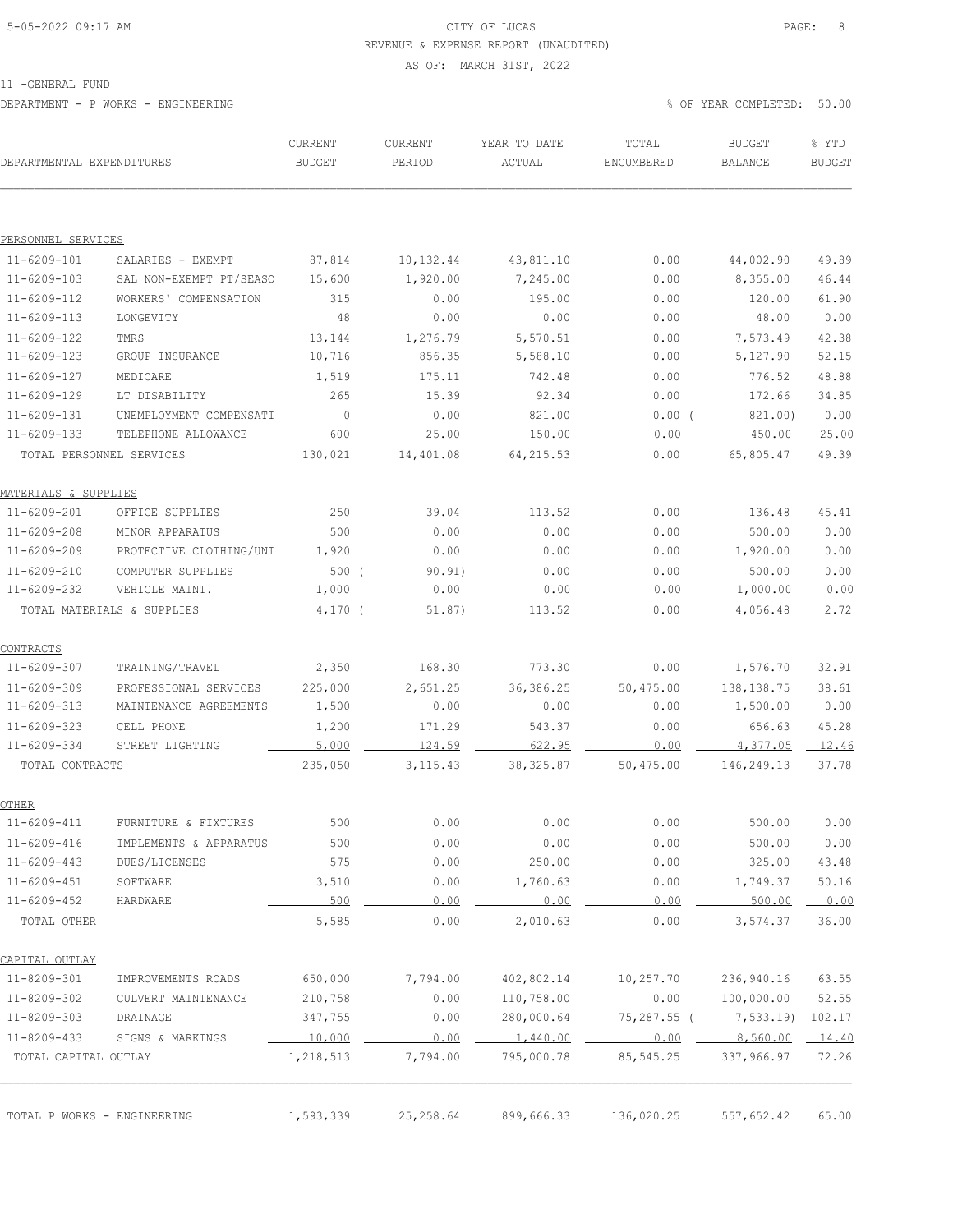### 5-05-2022 09:17 AM CITY OF LUCAS PAGE: 9 REVENUE & EXPENSE REPORT (UNAUDITED)

#### AS OF: MARCH 31ST, 2022

11 -GENERAL FUND

DEPARTMENT - P WORKS - OPERATIONS % OF YEAR COMPLETED: 50.00

| DEPARTMENTAL EXPENDITURES |                            | CURRENT<br><b>BUDGET</b> | CURRENT<br>PERIOD | YEAR TO DATE<br>ACTUAL | TOTAL<br>ENCUMBERED | <b>BUDGET</b><br>BALANCE | % YTD<br><b>BUDGET</b> |
|---------------------------|----------------------------|--------------------------|-------------------|------------------------|---------------------|--------------------------|------------------------|
|                           |                            |                          |                   |                        |                     |                          |                        |
| PERSONNEL SERVICES        |                            |                          |                   |                        |                     |                          |                        |
| $11 - 6210 - 102$         | SALARIES - NON-EXEMPT      | 124,752                  | 14,045.47         | 61, 132.48             | 0.00                | 63,619.52                | 49.00                  |
| $11 - 6210 - 104$         | SAL NON-EXEMPT - PART      | 18,720                   | 0.00              | 0.00                   | 0.00                | 18,720.00                | 0.00                   |
| $11 - 6210 - 111$         | OVERTIME                   | 4,500                    | 282.32            | 2,885.51               | 0.00                | 1,614.49                 | 64.12                  |
| $11 - 6210 - 112$         | WORKERS' COMPENSATION      | 5,175                    | 0.00              | 3,405.00               | 0.00                | 1,770.00                 | 65.80                  |
| $11 - 6210 - 113$         | LONGEVITY                  | 920                      | 0.00              | 852.00                 | 0.00                | 68.00                    | 92.61                  |
| $11 - 6210 - 122$         | TMRS                       | 18,738                   | 1,801.01          | 8,221.75               | 0.00                | 10,516.25                | 43.88                  |
| $11 - 6210 - 123$         | GROUP INSURANCE            | 32,148                   | 2,238.62          | 16,056.09              | 0.00                | 16,091.91                | 49.94                  |
| 11-6210-127               | MEDICARE                   | 2,742                    | 207.76            | 940.64                 | 0.00                | 1,801.36                 | 34.30                  |
| $11 - 6210 - 129$         | LT DISABILITY              | 337                      | 19.39             | 125.35                 | 0.00                | 211.65                   | 37.20                  |
|                           | TOTAL PERSONNEL SERVICES   | 208,032                  | 18,594.57         | 93,618.82              | 0.00                | 114, 413.18              | 45.00                  |
| MATERIALS & SUPPLIES      |                            |                          |                   |                        |                     |                          |                        |
| $11 - 6210 - 201$         | OFFICE SUPPLIES            | 550                      | 39.04             | 95.22                  | 0.00                | 454.78                   | 17.31                  |
| 11-6210-204               | FOOD/BEVERAGE              | 800                      | 0.00              | 270.47                 | 0.00                | 529.53                   | 33.81                  |
| $11 - 6210 - 206$         | FUEL & LUBRICANTS          | 11,000                   | 1,887.55          | 4,398.21               | 0.00                | 6,601.79                 | 39.98                  |
| $11 - 6210 - 208$         | MINOR APPARATUS            | 5,000                    | 0.00              | 1,567.99               | 0.00                | 3,432.01                 | 31.36                  |
| $11 - 6210 - 209$         | PROTEC CLOTHING/UNIFORM    | 9,560                    | 0.00              | 2,078.68               | 0.00                | 7,481.32                 | 21.74                  |
| 11-6210-210               | COMPUTER SUPPLIES          | 250                      | 0.00              | 0.00                   | 0.00                | 250.00                   | 0.00                   |
| $11 - 6210 - 211$         | MEDICAL & SURGICAL SUPP    | 250                      | 0.00              | 0.00                   | 0.00                | 250.00                   | 0.00                   |
| $11 - 6210 - 214$         | CLEANING SUPPLIES          | 1,500                    | 0.00              | 0.00                   | 0.00                | 1,500.00                 | 0.00                   |
| $11 - 6210 - 223$         | SAND, CLAY, AND LOAM       | 1,500                    | 0.00              | 0.00                   | 0.00                | 1,500.00                 | 0.00                   |
| $11 - 6210 - 224$         | ASPHALT/CONC/BASE/CULVE    | 32,000                   | 0.00              | 3,327.60               | 0.00                | 28,672.40                | 10.40                  |
| $11 - 6210 - 231$         | MAINTENANCE & PARTS-FAC    | 7,500                    | 1,130.86          | 3,814.68               | 0.00                | 3,685.32                 | 50.86                  |
| $11 - 6210 - 232$         | MAINTENANCE & PARTS-AUT    | 5,750                    | 108.98            | 1,716.27               | 0.00                | 4,033.73                 | 29.85                  |
| $11 - 6210 - 233$         | EQUIPMENT MAINTENANCE      | 9,450                    | 54.99             | 8,069.40               | 0.00                | 1,380.60                 | 85.39                  |
| $11 - 6210 - 234$         | WASTE DISPOSAL             | 4,000                    | 45.00             | 1,289.36               | 0.00                | 2,710.64                 | 32.23                  |
| $11 - 6210 - 298$         | MAINTENANCE & PARTS-MIS    | 3,000                    | 0.00              | 186.36                 | 0.00                | 2,813.64                 | 6.21                   |
|                           | TOTAL MATERIALS & SUPPLIES | 92,110                   | 3,266.42          | 26,814.24              | 0.00                | 65,295.76                | 29.11                  |
| CONTRACTS                 |                            |                          |                   |                        |                     |                          |                        |
| $11 - 6210 - 307$         | TRAVEL/PROFESSIONAL DEV    | 5,500                    | 0.00              | 0.00                   | 0.00                | 5,500.00                 | 0.00                   |
| $11 - 6210 - 309$         | PROFESSIONAL SERVICES      | 5,000                    | 0.00              | 1,572.44               | 0.00                | 3,427.56                 | 31.45                  |
| $11 - 6210 - 323$         | CELL PHONE                 | 3,500                    | 161.61            | 825.81                 | 0.00                | 2,674.19                 | 23.59                  |
| $11 - 6210 - 331$         | UTILITIES, ELECTRIC        | 6,000                    | 624.14            | 1,851.64               | 0.00                | 4,148.36                 | 30.86                  |
| $11 - 6210 - 346$         | EQUIPMENT RENTAL           | 4,000                    | 0.00              | 1,142.61               | 0.00                | 2,857.39                 | 28.57                  |
| TOTAL CONTRACTS           |                            | 24,000                   | 785.75            | 5,392.50               | 0.00                | 18,607.50                | 22.47                  |
| <u>OTHER</u>              |                            |                          |                   |                        |                     |                          |                        |
| $11 - 6210 - 420$         | EQUIPMENT                  | 4,100                    | 0.00              | 0.00                   | 0.00                | 4,100.00                 | 0.00                   |
| $11 - 6210 - 433$         | SIGNS & MARKINGS           | 12,000                   | 0.00              | 148.72                 | 0.00                | 11,851.28                | 1.24                   |
| $11 - 6210 - 443$         | DUES/LICENSES              | 200                      | 40.00             | 40.00                  | 0.00                | 160.00                   | 20.00                  |
| TOTAL OTHER               |                            | 16,300                   | 40.00             | 188.72                 | 0.00                | 16, 111.28               | 1.16                   |
| CAPITAL OUTLAY            |                            |                          |                   |                        |                     |                          |                        |
| 11-8210-420               | EQUIPMENT                  | 13,000                   | 0.00              | 13,000.00              | 0.00                | 0.00                     | 100.00                 |
| 11-8210-421               | VEHICLES                   | 45,000                   | 0.00              | 0.00                   | 0.00                | 45,000.00                | 0.00                   |
| TOTAL CAPITAL OUTLAY      |                            | 58,000                   | 0.00              | 13,000.00              | 0.00                | 45,000.00                | 22.41                  |
|                           |                            |                          |                   |                        |                     |                          |                        |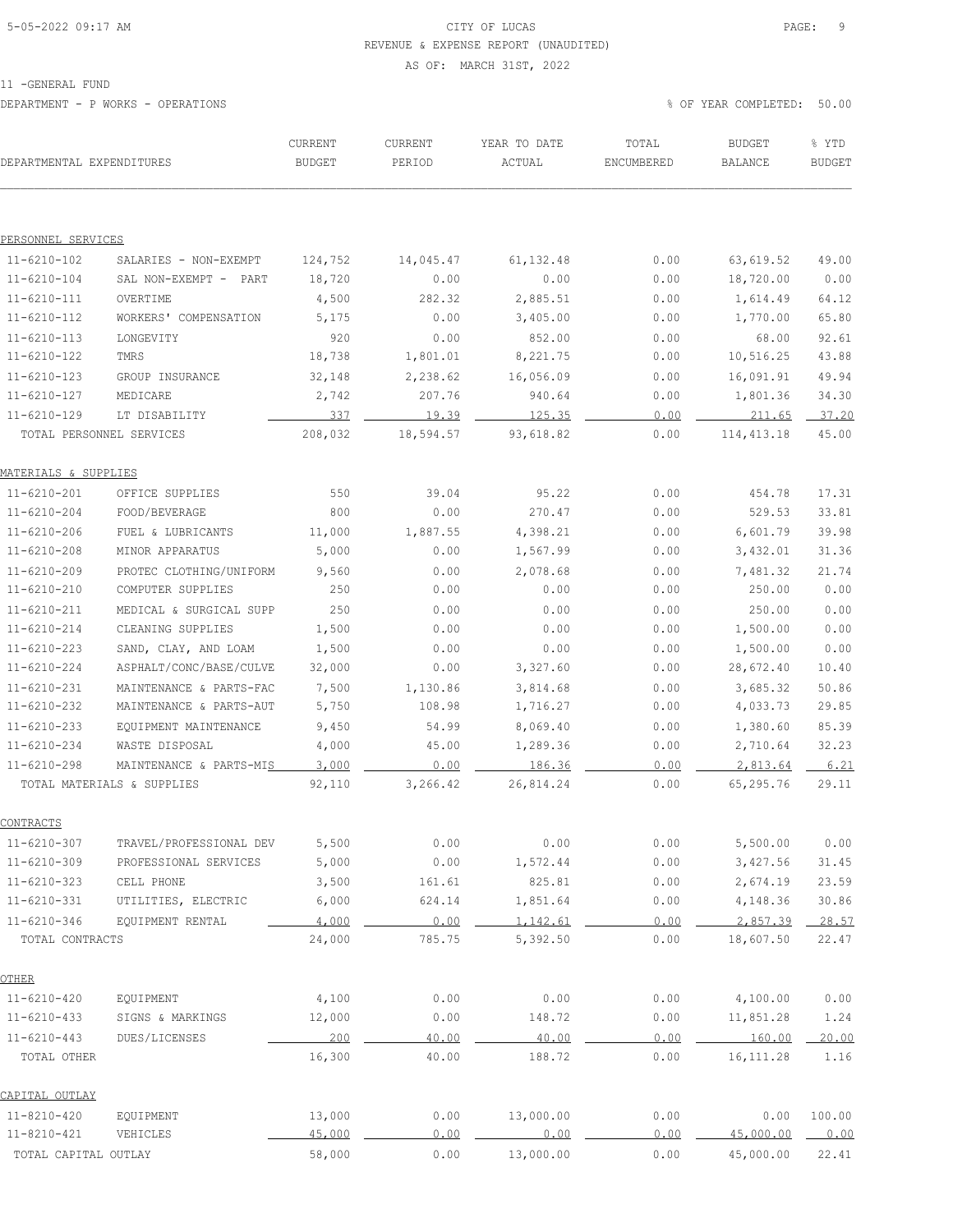| PAGE |  |
|------|--|
|      |  |

# 5-05-2022 09:17 AM CITY OF LUCAS REVENUE & EXPENSE REPORT (UNAUDITED)

AS OF: MARCH 31ST, 2022

| -GENERAL<br>FUND<br>$\sim$ |  |
|----------------------------|--|
|----------------------------|--|

DEPARTMENT - P WORKS - OPERATIONS % OF YEAR COMPLETED: 50.00

| DEPARTMENTAL EXPENDITURES  | CURRENT | CURRENT   | YEAR TO DATE | TOTAL      | BUDGET     | % YTD         |
|----------------------------|---------|-----------|--------------|------------|------------|---------------|
|                            | BUDGET  | PERIOD    | ACTUAL       | ENCUMBERED | BALANCE    | <b>BUDGET</b> |
| TOTAL P WORKS - OPERATIONS | 398,442 | 22,686.74 | 139,014.28   | 0.00       | 259,427.72 | 34.89         |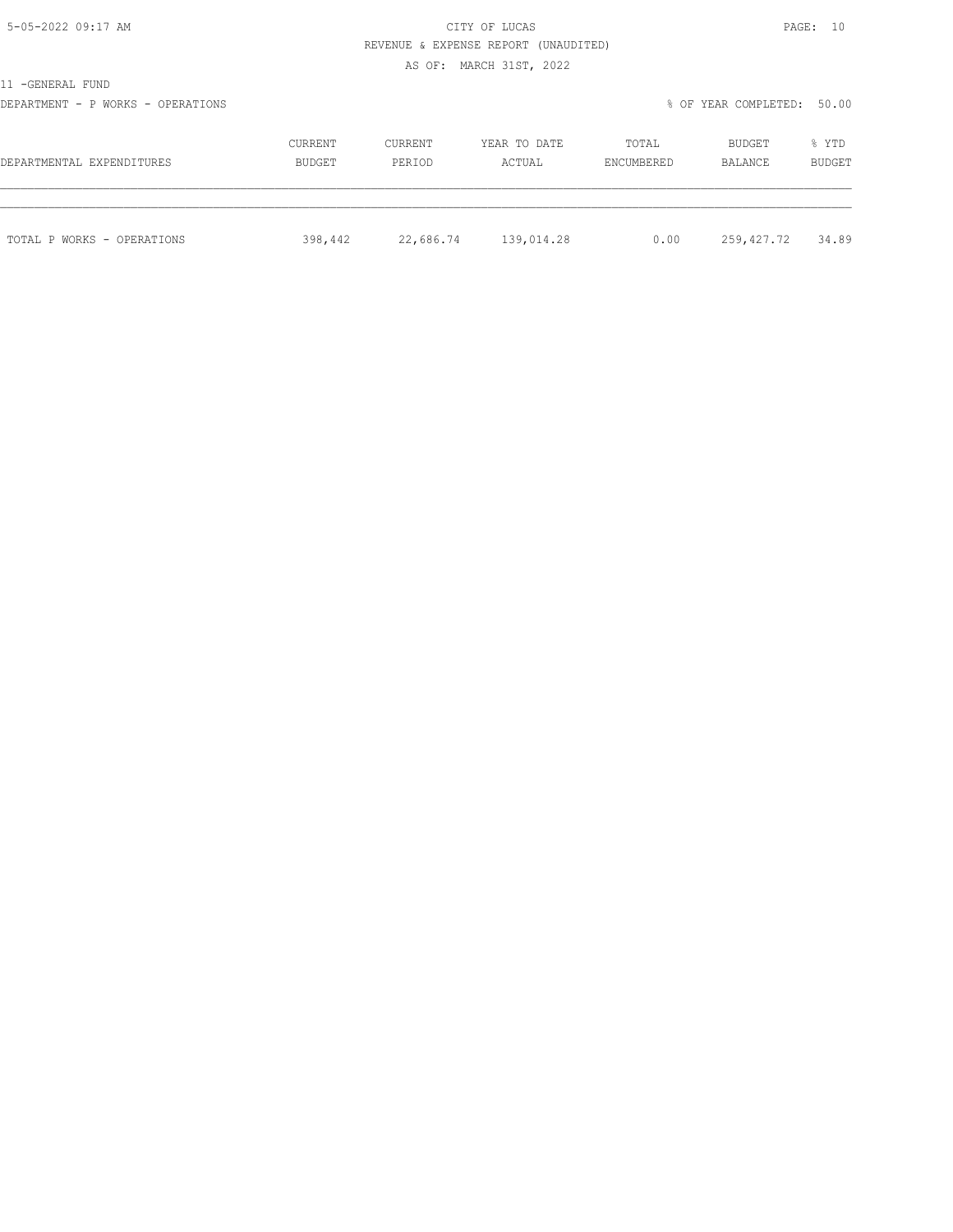### 5-05-2022 09:17 AM CITY OF LUCAS PAGE: 11 REVENUE & EXPENSE REPORT (UNAUDITED)

#### AS OF: MARCH 31ST, 2022

11 -GENERAL FUND

| DEPARTMENTAL EXPENDITURES |                            | CURRENT<br><b>BUDGET</b> | CURRENT<br>PERIOD | YEAR TO DATE<br>ACTUAL | TOTAL<br>ENCUMBERED | <b>BUDGET</b><br><b>BALANCE</b> | % YTD<br><b>BUDGET</b> |
|---------------------------|----------------------------|--------------------------|-------------------|------------------------|---------------------|---------------------------------|------------------------|
|                           |                            |                          |                   |                        |                     |                                 |                        |
| PERSONNEL SERVICES        |                            |                          |                   |                        |                     |                                 |                        |
| $11 - 6211 - 103$         | SAL NON-EXEMPT-SEASONAL    | 20,160                   | 0.00              | 2,802.00               | 0.00                | 17,358.00                       | 13.90                  |
| $11 - 6211 - 112$         | WORKERS' COMPENSATION      | 600                      | 0.00              | 400.00                 | 0.00                | 200.00                          | 66.67                  |
| $11 - 6211 - 127$         | MEDICARE                   | 300                      | 0.00              | 40.63                  | 0.00                | 259.37                          | 13.54                  |
|                           | TOTAL PERSONNEL SERVICES   | 21,060                   | 0.00              | 3,242.63               | 0.00                | 17,817.37                       | 15.40                  |
| MATERIALS & SUPPLIES      |                            |                          |                   |                        |                     |                                 |                        |
| $11 - 6211 - 231$         | FACILITY MAINTENANCE       | 4,500                    | 758.51            | 1,029.59               | 0.00                | 3,470.41                        | 22.88                  |
| $11 - 6211 - 233$         | EQUIPMENT MAINTENANCE      | 4,500                    | 656.45            | 1,578.24               | 0.00                | 2,921.76                        | 35.07                  |
|                           | TOTAL MATERIALS & SUPPLIES | 9,000                    | 1,414.96          | 2,607.83               | 0.00                | 6,392.17                        | 28.98                  |
| CONTRACTS                 |                            |                          |                   |                        |                     |                                 |                        |
| $11 - 6211 - 322$         | CONTRACTS, OTHER           | 74,500                   | 3,274.00          | 19,144.00              | 50,156.00           | 5,200.00                        | 93.02                  |
| $11 - 6211 - 331$         | UTILITIES, ELECTRIC        | 2,000                    | 113.13            | 672.65                 | 0.00                | 1,327.35                        | 33.63                  |
| $11 - 6211 - 333$         | UTILITIES, WATER           | 10,000                   | 204.98            | 5,956.92               | 0.00                | 4,043.08                        | 59.57                  |
| TOTAL CONTRACTS           |                            | 86,500                   | 3,592.11          | 25,773.57              | 50,156.00           | 10,570.43                       | 87.78                  |
| OTHER                     |                            |                          |                   |                        |                     |                                 |                        |
| $11 - 6211 - 417$         | PARK IMPROVEMENTS          | 30,000                   | 0.00              | 0.00                   | 0.00                | 30,000.00                       | 0.00                   |
| $11 - 6211 - 444$         | FOUNDERS DAY               | 30,000                   | 56.25             | 56.25                  | 0.00                | 29,943.75                       | 0.19                   |
| $11 - 6211 - 445$         | SERVICE TREE PROGRAM       | 7,000                    | 0.00              | 0.00                   | 0.00                | 7,000.00                        | 0.00                   |
| $11 - 6211 - 446$         | KEEP LUCAS BEAUTIFUL       | 5,000                    | 25.00             | 1,226.31               | 0.00                | 3,773.69                        | 24.53                  |
| $11 - 6211 - 447$         | COUNTRY CHRISTMAS EVENT    | 10,000                   | 1,712.85          | 10,252.48              | $0.00$ (            | 252.48)                         | 102.52                 |
| $11 - 6211 - 448$         | PARK EVENTS                | 15,000                   | 2,272.99          | 7.345.13               | 0.00                | 7,654.87                        | 48.97                  |
| TOTAL OTHER               |                            | 97,000                   | 4,067.09          | 18,880.17              | 0.00                | 78,119.83                       | 19.46                  |
| CAPITAL OUTLAY            |                            |                          |                   |                        |                     |                                 |                        |
| TOTAL PARKS               |                            | 213,560                  | 9,074.16          | 50,504.20              | 50,156.00           | 112,899.80                      | 47.13                  |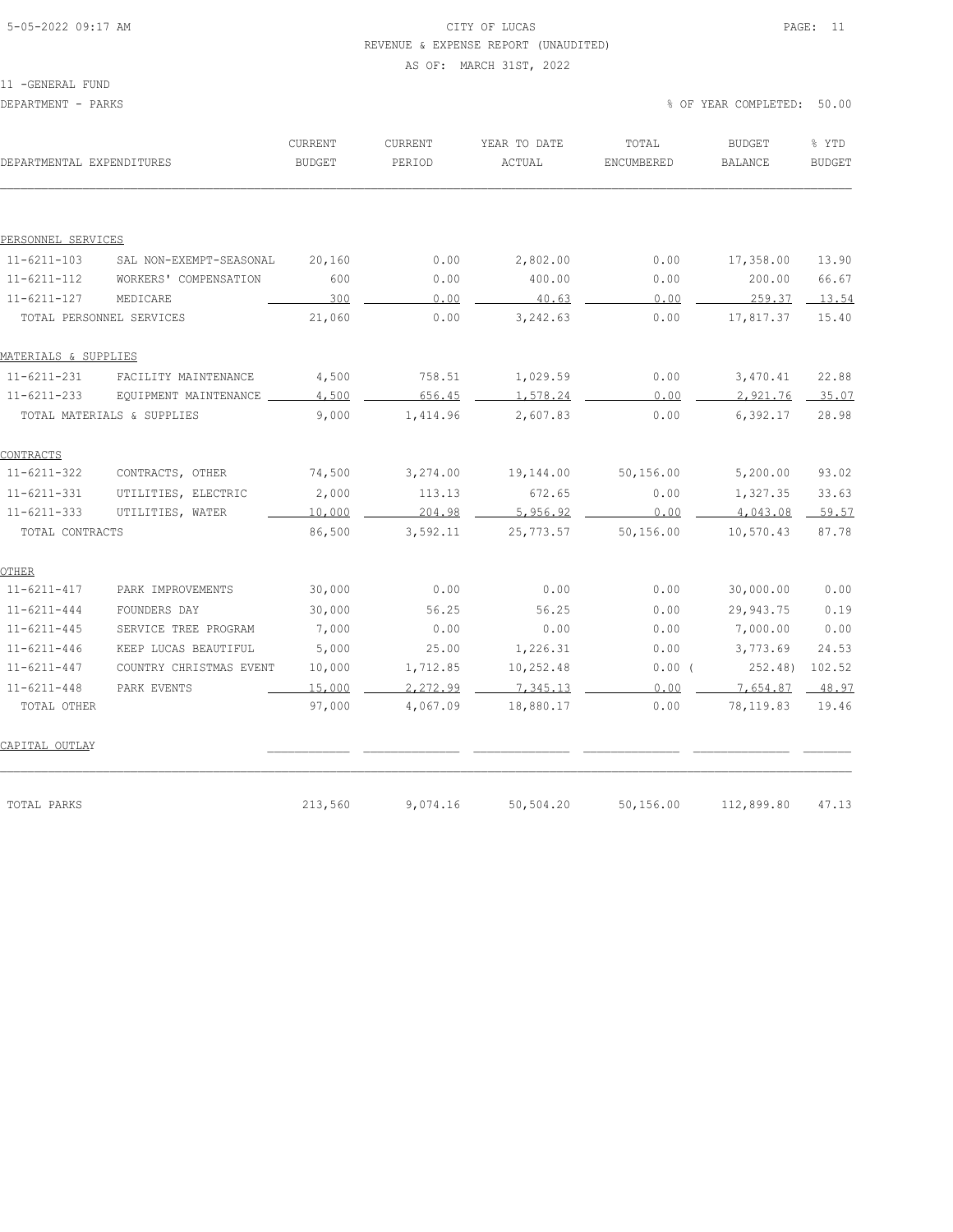### 5-05-2022 09:17 AM CITY OF LUCAS PAGE: 12 REVENUE & EXPENSE REPORT (UNAUDITED)

AS OF: MARCH 31ST, 2022

11 -GENERAL FUND

DEPARTMENT - CMNTY.DEV/FACILITY MAINT % OF YEAR COMPLETED: 50.00

| DEPARTMENTAL EXPENDITURES |                                | CURRENT<br>BUDGET | CURRENT<br>PERIOD | YEAR TO DATE<br>ACTUAL | TOTAL<br>ENCUMBERED | <b>BUDGET</b><br><b>BALANCE</b> | % YTD<br><b>BUDGET</b> |
|---------------------------|--------------------------------|-------------------|-------------------|------------------------|---------------------|---------------------------------|------------------------|
|                           |                                |                   |                   |                        |                     |                                 |                        |
| PERSONNEL SERVICES        |                                |                   |                   |                        |                     |                                 |                        |
| $11 - 6212 - 101$         | SALARIES - EXEMPT              | 58,929            | 6,798.78          | 29,365.20              | 0.00                | 29,563.80                       | 49.83                  |
| $11 - 6212 - 102$         | SALARIES - NON-EXEMPT          | 235,036           | 26,690.44         | 114,870.94             | 0.00                | 120,165.06                      | 48.87                  |
| $11 - 6212 - 111$         | OVERTIME                       | 11,200            | 361.71            | 1,940.16               | 0.00                | 9,259.84                        | 17.32                  |
| $11 - 6212 - 112$         | WORKER'S COMPENSATION          | 2,200             | 0.00              | 1,500.00               | 0.00                | 700.00                          | 68.18                  |
| $11 - 6212 - 113$         | LONGEVITY PAY                  | 1,682             | 0.00              | 1,674.00               | 0.00                | 8.00                            | 99.52                  |
| $11 - 6212 - 122$         | TMRS                           | 38,647            | 4,255.06          | 18,737.08              | 0.00                | 19,909.92                       | 48.48                  |
| $11 - 6212 - 123$         | GROUP INSURANCE                | 48,222            | 3,853.54          | 25,821.22              | 0.00                | 22,400.78                       | 53.55                  |
| $11 - 6212 - 127$         | MEDICARE                       | 4,486             | 488.73            | 2,131.14               | 0.00                | 2,354.86                        | 47.51                  |
| $11 - 6212 - 129$         | LT DISABILITY                  | 850               | 52.62             | 315.70                 | 0.00                | 534.30                          | 37.14                  |
|                           | TOTAL PERSONNEL SERVICES       | 401,252           | 42,500.88         | 196, 355.44            | 0.00                | 204,896.56                      | 48.94                  |
| MATERIALS & SUPPLIES      |                                |                   |                   |                        |                     |                                 |                        |
| $11 - 6212 - 201$         | OFFICE SUPPLIES                | 5,500             | 254.23            | 1,131.56               | 0.00                | 4,368.44                        | 20.57                  |
| $11 - 6212 - 203$         | SUBSCRIPTIONS                  | 350               | 0.00              | 0.00                   | 0.00                | 350.00                          | 0.00                   |
| $11 - 6212 - 204$         | FOOD/BEVERAGE                  | 600               | 0.00              | 19.44                  | 0.00                | 580.56                          | 3.24                   |
| $11 - 6212 - 205$         | WEARING APPAREL                | 2,600             | 0.00              | 425.88                 | 0.00                | 2,174.12                        | 16.38                  |
| $11 - 6212 - 206$         | FUEL & LUBRICANTS              | 5,500             | 1,232.61          | 4,901.32               | 0.00                | 598.68                          | 89.11                  |
| $11 - 6212 - 210$         | COMPUTER SUPPLIES              | 250               | 0.00              | 0.00                   | 0.00                | 250.00                          | 0.00                   |
| $11 - 6212 - 232$         | VEHICLE MAINTENANCE            | 6,300             | 0.00              | 1,246.65               | 0.00                | 5,053.35                        | 19.79                  |
|                           | TOTAL MATERIALS & SUPPLIES     | 21,100            | 1,486.84          | 7,724.85               | 0.00                | 13,375.15                       | 36.61                  |
| CONTRACTS                 |                                |                   |                   |                        |                     |                                 |                        |
| $11 - 6212 - 305$         | SOFTWARE SUPPORT/MAINT.        | 12,674            | 0.00              | 2,875.00               | 9,686.00            | 113.00                          | 99.11                  |
| $11 - 6212 - 307$         | TRAINING & TRAVEL              | 13,109            | 0.00              | 334.99                 | 0.00                | 12,774.01                       | 2.56                   |
| $11 - 6212 - 309$         | PROFESSIONAL SERVICES          | 14,600            | 0.00              | 1,736.10               | 0.00                | 12,863.90                       | 11.89                  |
| $11 - 6212 - 313$         | MAINTENANCE AGREEMENTS         | 100               | 0.00              | 0.00                   | 0.00                | 100.00                          | 0.00                   |
| $11 - 6212 - 323$         | CELL PHONE                     | 3,200             | 197.00            | 1,182.01               | 0.00                | 2,017.99                        | 36.94                  |
| TOTAL CONTRACTS           |                                | 43,683            | 197.00            | 6,128.10               | 9,686.00            | 27,868.90                       | 36.20                  |
| OTHER                     |                                |                   |                   |                        |                     |                                 |                        |
| $11 - 6212 - 443$         | DUES/LICENSES                  | 3,089             | 80.00             | 80.00                  | 0.00                | 3,009.00                        | 2.59                   |
| $11 - 6212 - 451$         | SOFTWARE, BOOKS & CD'S         | 1,600             | 0.00              | 2,265.78               | $0.00$ (            | 665.78)                         | 141.61                 |
| $11 - 6212 - 452$         | STORM WATER MGMT EXPENS        | 8,500             | 0.00              | 100.00                 | 0.00                | 8,400.00                        | 1.18                   |
| TOTAL OTHER               |                                | 13,189            | 80.00             | 2,445.78               | 0.00                | 10,743.22                       | 18.54                  |
| CAPITAL OUTLAY            |                                |                   |                   |                        |                     |                                 |                        |
|                           |                                |                   |                   |                        |                     |                                 |                        |
|                           | TOTAL CMNTY.DEV/FACILITY MAINT | 479,224           | 44,264.72         | 212,654.17             | 9,686.00            | 256,883.83                      | 46.40                  |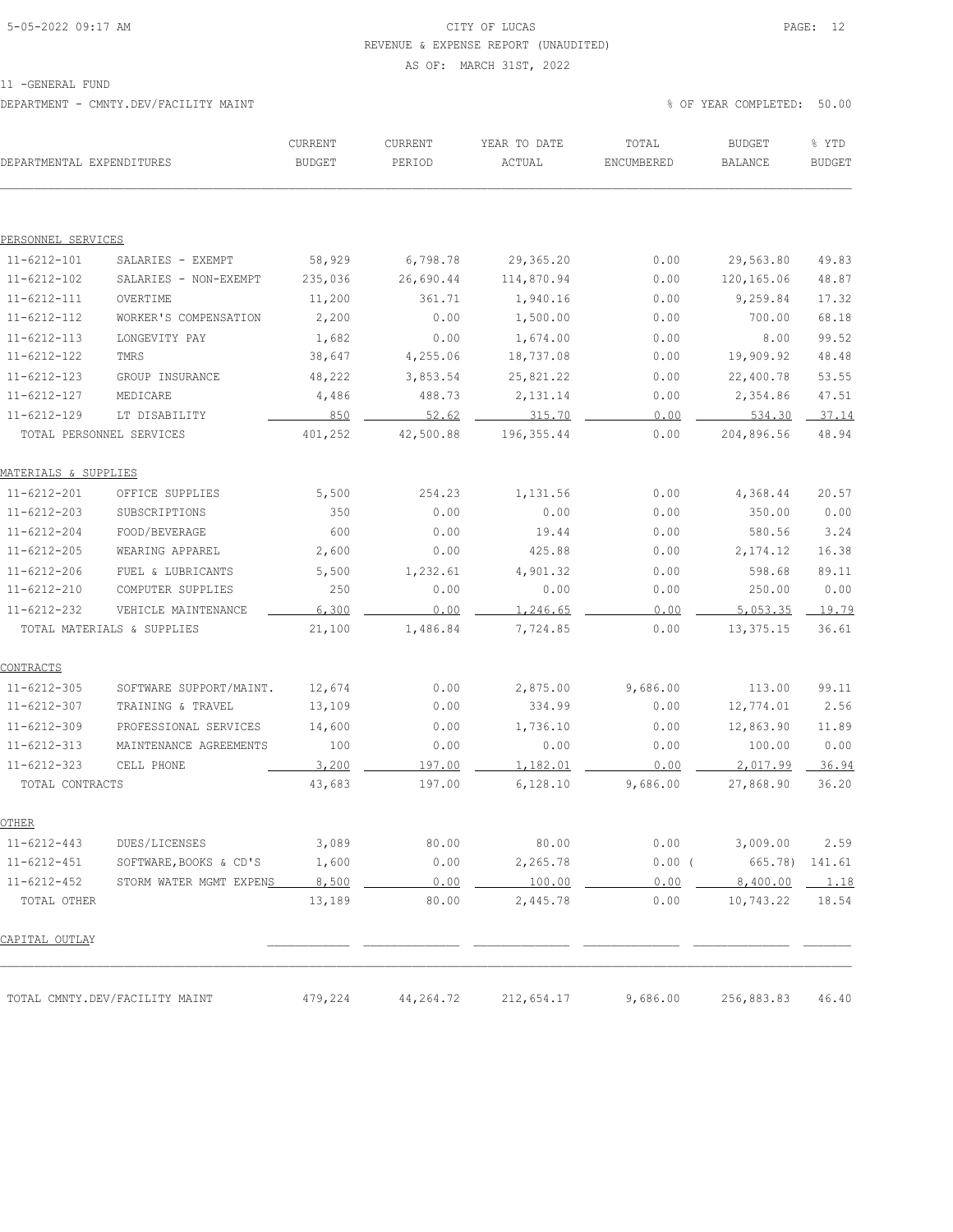# 5-05-2022 09:17 AM CITY OF LUCAS PAGE: 13 REVENUE & EXPENSE REPORT (UNAUDITED)

AS OF: MARCH 31ST, 2022

11 -GENERAL FUND

DEPARTMENT - FIRE % OF YEAR COMPLETED: 50.00

| DEPARTMENTAL EXPENDITURES  |                                    | CURRENT<br><b>BUDGET</b> | CURRENT<br>PERIOD | YEAR TO DATE<br>ACTUAL | TOTAL<br>ENCUMBERED | <b>BUDGET</b><br>BALANCE | % YTD<br><b>BUDGET</b> |
|----------------------------|------------------------------------|--------------------------|-------------------|------------------------|---------------------|--------------------------|------------------------|
| PERSONNEL SERVICES         |                                    |                          |                   |                        |                     |                          |                        |
| 11-6300-101                | SALARIES-EXEMPT                    | 333,939                  | 38,530.02         | 166,386.52             | 0.00                | 167,552.48               | 49.83                  |
| 11-6300-102                | SALARIES - NON EXEMPT              | 1, 114, 288              | 117,284.26        | 495,360.55             | 0.00                | 618,927.45               | 44.46                  |
| $11 - 6300 - 103$          | SAL NON-EXEMPT TEMP                | 3,600                    | 0.00              | 0.00                   | 0.00                | 3,600.00                 | 0.00                   |
| 11-6300-106                | CERTIFICATION PAY                  | 15,120                   | 450.00            | 2,700.00               | 0.00                | 12,420.00                | 17.86                  |
| $11 - 6300 - 108$          | SAL - NON EXPEMPT DEPLO            | $\overline{0}$           | 6,585.54          | 6,585.54               | $0.00$ (            | 6, 585.54                | 0.00                   |
| 11-6300-110                | FD RETENTION                       | 31,088                   | 0.00              | 0.00                   | 0.00                | 31,088.00                | 0.00                   |
| $11 - 6300 - 111$          | SALARY - OVERTIME                  | 194,300                  | 25,519.19         | 109,096.89             | 0.00                | 85,203.11                | 56.15                  |
| 11-6300-112                | WORKERS' COMPENSATION              | 49,500                   | 9,423.00          | 46,720.76              | 0.00                | 2,779.24                 | 94.39                  |
| $11 - 6300 - 113$          | LONGEVITY PAY                      | 4,104                    | 0.00              | 2,972.00               | 0.00                | 1,132.00                 | 72.42                  |
| 11-6300-122                | TMRS                               | 209,856                  | 23,684.18         | 99,261.97              | 0.00                | 110,594.03               | 47.30                  |
| $11 - 6300 - 123$          | GROUP INSURANCE                    | 203,604                  | 15,696.84         | 102,727.16             | 0.00                | 100,876.84               | 50.45                  |
| 11-6300-127                | MEDICARE                           | 24,090                   | 2,736.90          | 11,438.96              | 0.00                | 12,651.04                | 47.48                  |
| 11-6300-128                | OTHER RETIREMENT                   | 20,000                   | 0.00              | 0.00                   | 0.00                | 20,000.00                | 0.00                   |
| $11 - 6300 - 129$          | LT DISABILITY                      | 4,170                    | 246.77            | 1,478.16               | 0.00                | 2,691.84                 | 35.45                  |
| $11 - 6300 - 133$          | TELEPHONE ALLOWANCE                | 600                      | 50.00             | 300.00                 | 0.00                | 300.00                   | 50.00                  |
| TOTAL PERSONNEL SERVICES   |                                    | 2,208,259                | 240,206.70        | 1,045,028.51           | 0.00                | 1,163,230.49             | 47.32                  |
| MATERIALS & SUPPLIES       |                                    |                          |                   |                        |                     |                          |                        |
| 11-6300-201                | OFFICE SUPPLIES                    | 2,100                    | 149.47            | 764.16                 | 0.00                | 1,335.84                 | 36.39                  |
| 11-6300-202                | POSTAGE                            | 375                      | 0.00              | 38.41                  | 0.00                | 336.59                   | 10.24                  |
| $11 - 6300 - 204$          | FOOD/BEVERAGE                      | 5,550                    | 305.11            | 1,359.81               | 0.02                | 4,190.17                 | 24.50                  |
| $11 - 6300 - 205$          | WEARING APPAREL                    | 20,550                   | 1,927.77          | 11, 259.93             | 0.00                | 9,290.07                 | 54.79                  |
| $11 - 6300 - 206$          | FUEL & LUBRICANTS                  | 18,600                   | 2,595.75          | 8,592.33               | 0.00                | 10,007.67                | 46.20                  |
| 11-6300-207                | FUEL - PROPANE                     | 1,700                    | 418.59            | 1,234.39               | 0.00                | 465.61                   | 72.61                  |
| $11 - 6300 - 208$          | MINOR APPARATUS                    | 9,315                    | 515.60            | 1,937.22               | 2,003.75            | 5,374.03                 | 42.31                  |
| $11 - 6300 - 209$          | PROTECTIVE CLOTHING                | $35,640$ (               | 39.23)            | 6,401.54               | 15,679.77           | 13,558.69                | 61.96                  |
| 11-6300-210                | COMPUTER SUPPLIES                  | 1,720                    | 7.99              | 237.82                 | 0.00                | 1,482.18                 | 13.83                  |
| $11 - 6300 - 211$          | MEDICAL & SURGICAL SUPP            | 32,200                   | 949.40            | 9,375.99               | 0.00                | 22,824.01                | 29.12                  |
| $11 - 6300 - 214$          | SUPPLIES                           | 8,055                    | 3,720.29          | 5,594.05               | 0.00                | 2,460.95                 | 69.45                  |
| $11 - 6300 - 215$          | DISPOSABLE MATERIALS               | 5,850                    | 2,833.76          | 3,237.59               | 0.00                | 2,612.41                 | 55.34                  |
| 11-6300-227                | PREVENTION ACTIVITIES              | 5,650                    | 0.00              | 2,121.37               | 0.00                | 3,528.63                 | 37.55                  |
| $11 - 6300 - 231$          | MAINTENANCE & PARTS-FAC            | 22,100                   | 1,342.84          | 8,152.75               | 0.00                | 13,947.25                | 36.89                  |
| $11 - 6300 - 232$          | MAINTENANCE & PARTS-AUT            | 37,229                   | 1,540.46          | 11,749.90              | 0.00                | 25,479.10                | 31.56                  |
| $11 - 6300 - 233$          | EQUIPMENT MAINTENANCE              | 12,900                   | <u>3,005.95</u>   |                        | 1,138.00            | 2,724.55                 | 78.88                  |
| TOTAL MATERIALS & SUPPLIES |                                    | 219,534                  | 19,273.75         | 81,094.71              | 18,821.54           | 119,617.75               | 45.51                  |
| CONTRACTS                  |                                    |                          |                   |                        |                     |                          |                        |
| 11-6300-302                | FIRE DEPT VOL. REIMBURS            | 78,000                   | 2,175.00          | 12,520.00              | 0.00                | 65,480.00                | 16.05                  |
|                            | 11-6300-302.100 LISD GAME COVERAGE | 6,210                    | 0.00              | 250.00                 | 0.00                | 5,960.00                 | 4.03                   |
| $11 - 6300 - 303$          | TELEPHONE                          | 5,160                    | 425.27            | 2,551.62               | 0.00                | 2,608.38                 | 49.45                  |
| $11 - 6300 - 304$          | INTERNET                           | 6,600                    | 475.00            | 2,850.00               | 0.00                | 3,750.00                 | 43.18                  |
| $11 - 6300 - 307$          | TRAVEL/PROFESSIONAL DEV            | 46,514                   | 3,351.68          | 15,499.71              | 4,380.00            | 26,634.29                | 42.74                  |
| $11 - 6300 - 309$          | PROFESSIONAL SERVICES              | 143,731                  | 2,434.05          | 76,225.28              | 14,182.22           | 53, 323.50               | 62.90                  |
| $11 - 6300 - 310$          | SCBA                               | 36,350                   | 0.00              | 37,482.91              | $0.00$ (            | 1,132.91)                | 103.12                 |
| 11-6300-312                | PARAMEDIC SCHOOL                   | 1,200                    | 0.00              | 0.00                   | 0.00                | 1,200.00                 | 0.00                   |
| $11 - 6300 - 313$          | MAINTENANCE AGREEMENTS             | 16,705                   | 260.55            | 13,205.68              | 2,210.97            | 1,288.35                 | 92.29                  |
| $11 - 6300 - 316$          | 911 DISPATCH                       | 83,500                   | 0.00              | 83,500.00              | 0.00                | 0.00                     | 100.00                 |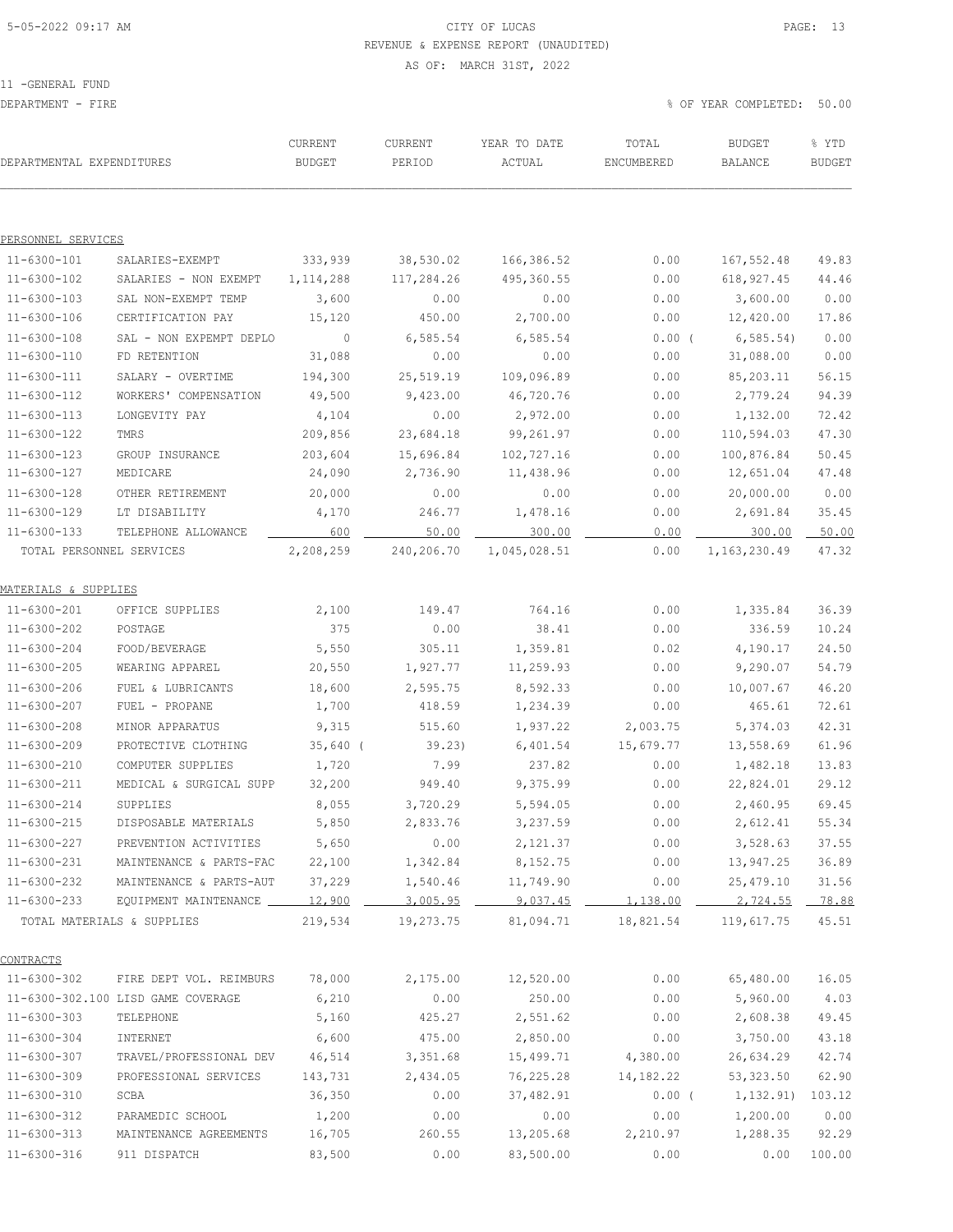### 5-05-2022 09:17 AM CITY OF LUCAS PAGE: 14 REVENUE & EXPENSE REPORT (UNAUDITED)

#### AS OF: MARCH 31ST, 2022

11 -GENERAL FUND

| DEPARTMENTAL EXPENDITURES |                         | <b>CURRENT</b><br>BUDGET | CURRENT<br>PERIOD | YEAR TO DATE<br>ACTUAL | TOTAL<br>ENCUMBERED | <b>BUDGET</b><br>BALANCE | % YTD<br><b>BUDGET</b> |
|---------------------------|-------------------------|--------------------------|-------------------|------------------------|---------------------|--------------------------|------------------------|
| $11 - 6300 - 323$         | CELL PHONE              | 10,000                   | 710.55            | 4,505.68               | 0.00                | 5,494.32                 | 45.06                  |
| $11 - 6300 - 325$         | GENERAL LIABILITY PREMI | 22,000                   | 0.00              | 22,000.00              | 0.00                | 0.00                     | 100.00                 |
| $11 - 6300 - 331$         | UTILITIES, ELECTRIC     | 27,000                   | 1,847.28          | 8,317.94               | 0.00                | 18,682.06                | 30.81                  |
| $11 - 6300 - 333$         | UTILITIES, WATER        | 4,750                    | 355.89            | 2,421.53               | 0.00                | 2,328.47                 | 50.98                  |
| $11 - 6300 - 337$         | PAGER SERVICE           | 700                      | 0.00              | 0.00                   | 0.00                | 700.00                   | 0.00                   |
| $11 - 6300 - 346$         | EOUIPMENT RENTAL        | 470                      | 0.00              | 0.00                   | 0.00                | 470.00                   | 0.00                   |
| TOTAL CONTRACTS           |                         | 488,890                  | 12,035.27         | 281,330.35             | 20,773.19           | 186,786.46               | 61.79                  |
| OTHER                     |                         |                          |                   |                        |                     |                          |                        |
| $11 - 6300 - 420$         | EQUIPMENT NON-CAPITAL   | 7,500                    | 946.78            | 6,841.38               | 0.00                | 658.62                   | 91.22                  |
| $11 - 6300 - 441$         | APPRECIATION & AWARDS   | 4,000                    | 0.00              | 1,194.32               | 0.00                | 2,805.68                 | 29.86                  |
| $11 - 6300 - 443$         | DUES/LICENSES           | 7,055                    | 1,007.00          | 4,690.04               | 0.00                | 2,364.96                 | 66.48                  |
| $11 - 6300 - 447$         | EMERGENCY MANAGEMENT SE | 8,689                    | 2,000.00          | 8,009.00               | 0.00                | 680.00                   | 92.17                  |
| $11 - 6300 - 448$         | REHAB TRAINING & EQUIPM | 950                      | 50.99             | 78.99                  | 0.00                | 871.01                   | 8.31                   |
| $11 - 6300 - 451$         | SOFTWARE, BOOKS & CD'S  | 3,500                    | 56.25             | 1,656.25               | 0.00                | 1,843.75                 | 47.32                  |
| $11 - 6300 - 452$         | HARDWARE & TELECOM      | 12,150                   | 231.66            | 231.66                 | 4,596.19            | 7,322.15                 | 39.74                  |
| TOTAL OTHER               |                         | 43,844                   | 4,292.68          | 22,701.64              | 4,596.19            | 16,546.17                | 62.26                  |
| CAPITAL OUTLAY            |                         |                          |                   |                        |                     |                          |                        |
| 11-8300-420               | CAP OUTLAY EQUIPMENT    | 50,000                   | 0.00              | 0.00                   | 49,795.73           | 204.27                   | 99.59                  |
| 11-8300-421               | FIRE DEPARTMENT VEHICLE | 80,600                   | 0.00              | 0.00                   | 164,051.80 (        | 83,451.80)               | 203.54                 |
| $11 - 8300 - 452$         | HARDWARE AND TELECOMMUN | 31,000                   | 18,503.37         | 26,990.42              | 1,578.15            | 2,431.43                 | $-92.16$               |
| TOTAL CAPITAL OUTLAY      |                         | 161,600                  | 18,503.37         | 26,990.42              | $215,425.68$ (      | 80,816.10) 150.01        |                        |
|                           |                         |                          |                   |                        |                     |                          |                        |
| TOTAL FIRE                |                         | 3,122,127                | 294, 311.77       | 1,457,145.63           | 259,616.60          | 1,405,364.77             | 54.99                  |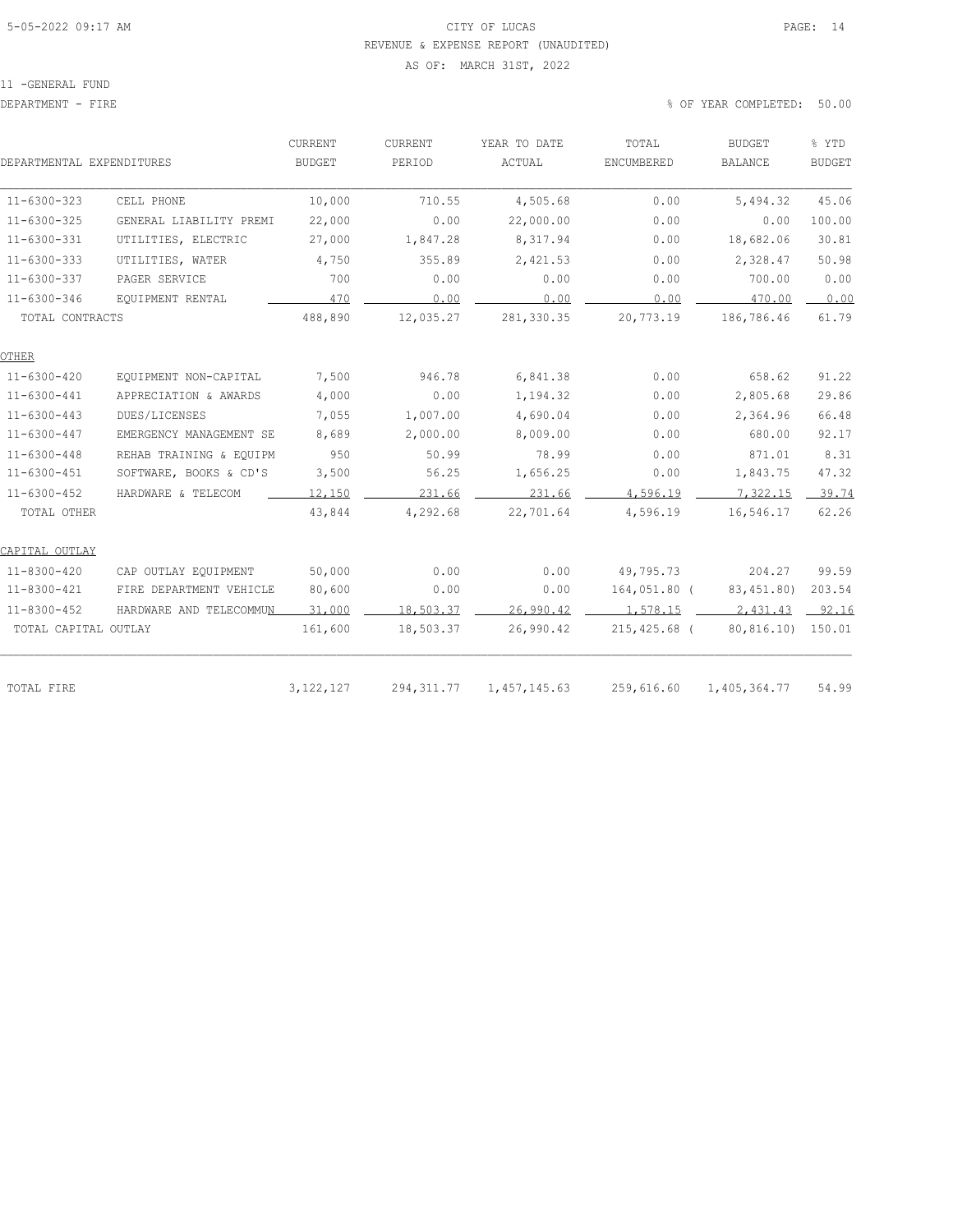### 5-05-2022 09:17 AM CITY OF LUCAS PAGE: 15 REVENUE & EXPENSE REPORT (UNAUDITED)

AS OF: MARCH 31ST, 2022

11 -GENERAL FUND

DEPARTMENT - NON-DEPART. EXPENDITURES % OF YEAR COMPLETED: 50.00

| DEPARTMENTAL EXPENDITURES |                                   | CURRENT<br><b>BUDGET</b> | CURRENT<br>PERIOD | YEAR TO DATE<br>ACTUAL | TOTAL<br>ENCUMBERED | <b>BUDGET</b><br>BALANCE             | % YTD<br><b>BUDGET</b> |
|---------------------------|-----------------------------------|--------------------------|-------------------|------------------------|---------------------|--------------------------------------|------------------------|
| PERSONNEL SERVICES        |                                   |                          |                   |                        |                     |                                      |                        |
| MATERIALS & SUPPLIES      |                                   |                          |                   |                        |                     |                                      |                        |
| 11-6999-214               | CLEANING SUPPLIES                 | 1,500                    | 0.00              | 1,500.00               | 0.00                | 0.00                                 | 100.00                 |
| 11-6999-231               | FACILITY MAINTENANCE              | 28,800                   | 2,098.18          | 7,541.12               | 0.00                | 21,258.88                            | 26.18                  |
|                           | TOTAL MATERIALS & SUPPLIES        | 30,300                   | 2,098.18          | 9,041.12               | 0.00                | 21,258.88                            | 29.84                  |
| <b>CONTRACTS</b>          |                                   |                          |                   |                        |                     |                                      |                        |
| 11-6999-303               | TELEPHONE                         | 12,000                   | 908.40            | 5,450.40               | 0.00                | 6,549.60                             | 45.42                  |
| 11-6999-305               | SOFTWARE SUPPORT/MAINT            | 72,292                   | 6,024.37          | 36, 146.22             | 36, 145. 78         | 0.00                                 | 100.00                 |
| 11-6999-306               | SOFTWARE MAINTENANCE              | 17,484                   | 1,333.63          | 8,001.78               | 8,282.22            | 1,200.00                             | 93.14                  |
| $11 - 6999 - 308$         | CLEANING & PEST CONTROL           | 18,300                   | 886.57            | 8,210.57               | $10, 135.00$ (      | 45.57)                               | 100.25                 |
| 11-6999-309               | PROFESSIONAL SERVICES             | 4,560                    | 0.00              | 4,219.92               | 0.00                | 340.08                               | 92.54                  |
| 11-6999-310               | ATTORNEY FEES/CONSULTIN           | 100,000                  | 7,026.41          | 47, 914.11             | 0.00                | 52,085.89                            | 47.91                  |
| 11-6999-323               | STREAKER RESTORATION              | 10,000                   | 0.00              | 0.00                   | 0.00                | 10,000.00                            | 0.00                   |
| $11 - 6999 - 326$         | POLICE PROTECTION                 | 250,000                  | 0.00              | 0.00                   | 226,388.00          | 23,612.00                            | 90.56                  |
| 11-6999-331               | UTILITIES, ELECTRICAL             | 8,400                    | 689.94            | 2,858.36               | 0.00                | 5,541.64                             | 34.03                  |
| $11 - 6999 - 333$         | UTILITIES, WATER                  | 1,200                    | 44.64             | 237.80                 | 0.00                | 962.20                               | 19.82                  |
| 11-6999-336               | ANIMAL CONTROL & SHELTE           | 35,000                   | 0.00              | 17,000.00              | 17,000.00           | 1,000.00                             | 97.14                  |
| TOTAL CONTRACTS           |                                   | 529,236                  | 16,913.96         | 130,039.16             | 297,951.00          | 101,245.84                           | 80.87                  |
| OTHER                     |                                   |                          |                   |                        |                     |                                      |                        |
| 11-6999-451               | SOFTWARE                          | 7,500                    | 354.75            | 1,885.40               | 0.00                | 5,614.60                             | 25.14                  |
| 11-6999-452               | HARDWARE AND TELECOMMUN           | 11,600                   | 604.97            | 1,254.96               | 3,985.68            | 6,359.36                             | 45.18                  |
| 11-6999-499               | COVID-19 EXPENDITURES             | $\overline{0}$           | 0.00              | 0.00                   | $0.02$ (            | 0.02) 0.00                           |                        |
| TOTAL OTHER               |                                   | 19,100                   | 959.72            | 3,140.36               | 3,985.70            | 11,973.94                            | 37.31                  |
| NON DEPARTMENTAL EXPENSE  |                                   |                          |                   |                        |                     |                                      |                        |
| CAPITAL OUTLAY            |                                   |                          |                   |                        |                     |                                      |                        |
| 11-8999-452               | HARDWARE AND TELECOMMUN           | <u> 11,000</u>           | <u>9,462.50</u>   | <u>9,462.50</u>        | 0.00                | .537.50                              | 86.02                  |
| TOTAL CAPITAL OUTLAY      |                                   | 11,000                   | 9,462.50          | 9,462.50               | 0.00                | 1,537.50                             | 86.02                  |
|                           | TOTAL NON-DEPART. EXPENDITURES    | 589,636                  | 29, 434.36        | 151,683.14             | 301,936.70          | 136,016.16                           | 76.93                  |
| TOTAL EXPENDITURES        |                                   | 7,341,612                | 510, 432.17       | 3,370,883.32           | 815,855.53          | 3, 154, 872.65                       | 57.03                  |
|                           | REVENUE OVER/(UNDER) EXPENDITURES | $3,540$ (                | 178,646.77)       | 1,827,590.34 (         |                     | 815,855.53) ( 1,008,195.31) 8,584.12 |                        |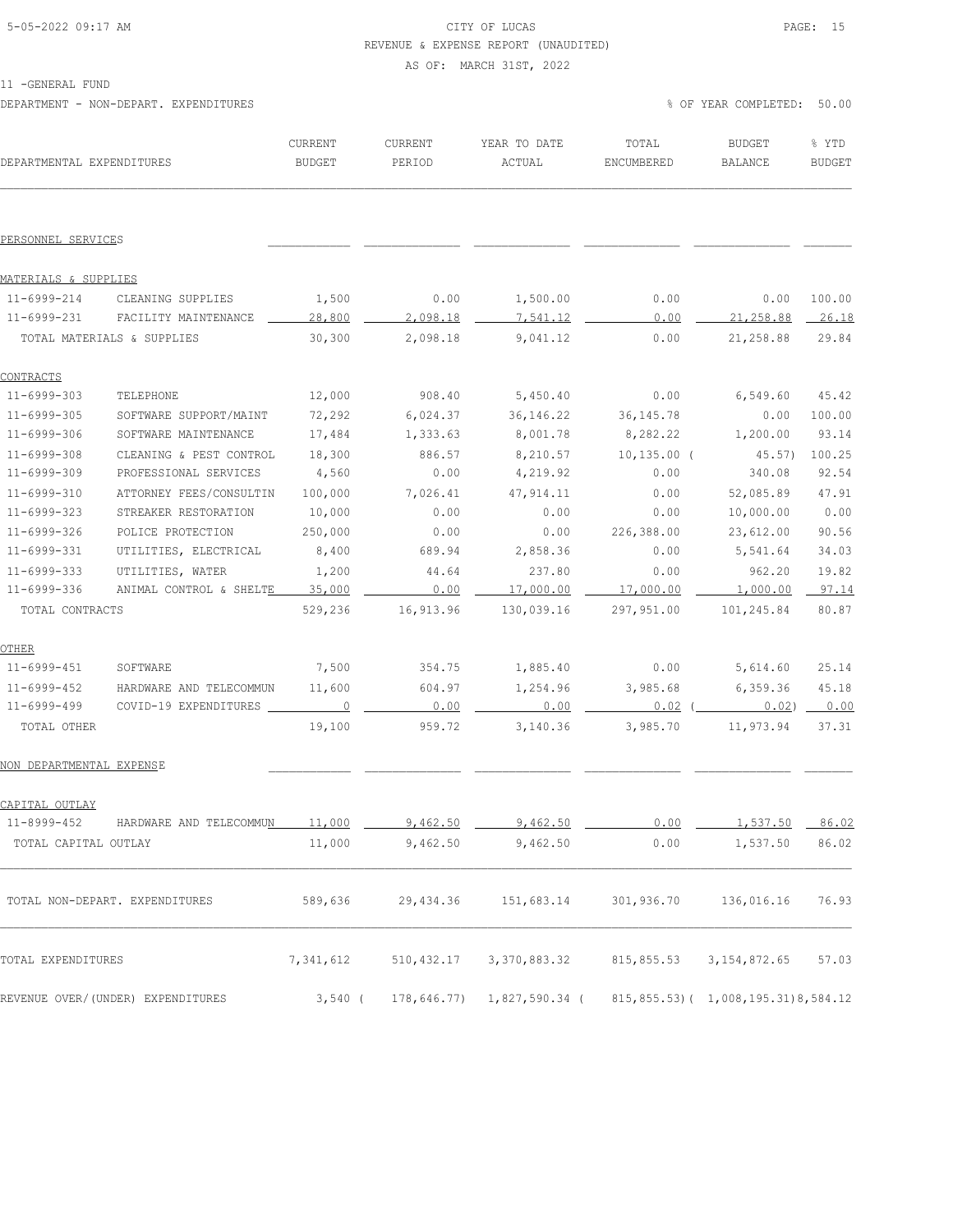### 5-05-2022 09:17 AM CITY OF LUCAS PAGE: 1 REVENUE & EXPENSE REPORT (UNAUDITED) AS OF: MARCH 31ST, 2022

# 15 -LUCAS FIRE DISTRICT

|                                      | CURRENT<br><b>BUDGET</b> | CURRENT<br>PERIOD  | YEAR TO DATE<br>ACTUAL | TOTAL<br>ENCUMBERED | <b>BUDGET</b><br><b>BALANCE</b> | % YTD<br><b>BUDGET</b> |
|--------------------------------------|--------------------------|--------------------|------------------------|---------------------|---------------------------------|------------------------|
| REVENUE SUMMARY                      |                          |                    |                        |                     |                                 |                        |
| OTHER TAXES<br>MISCELLANEOUS REVENUE | 450,000<br>$\mathbf{0}$  | 43,688.20<br>27.19 | 299,987.62<br>100.39   | 0.00<br>$0.00$ (    | 150,012.38<br>$100.39$ )        | 66.66<br>0.00          |
| TOTAL REVENUES                       | 450,000                  | 43,715.39          | 300,088.01             | 0.00                | 149,911.99                      | 66.69                  |
| EXPENDITURE SUMMARY                  |                          |                    |                        |                     |                                 |                        |
| FIRE DISTRICT                        | 450,000                  | 0.00               | 0.00                   | 0.00                | 450,000.00                      | 0.00                   |
| TOTAL EXPENDITURES                   | 450,000                  | 0.00               | 0.00                   | 0.00                | 450,000.00                      | 0.00                   |
| REVENUE OVER/(UNDER) EXPENDITURES    | $\circ$                  | 43,715.39          | 300,088.01             | $0.00$ (            | 300,088.01)                     | 0.00                   |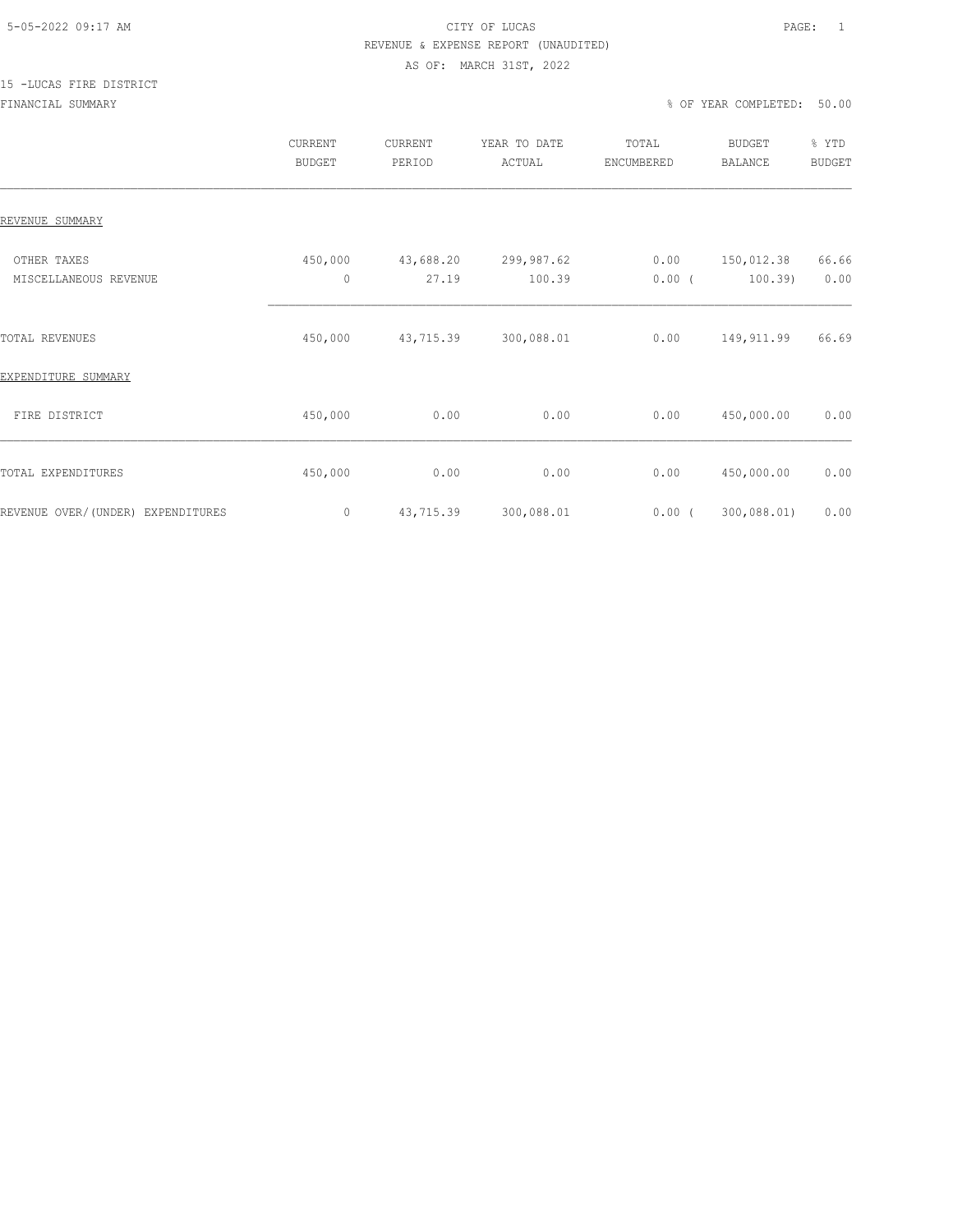#### 5-05-2022 09:17 AM CITY OF LUCAS PAGE: 2 REVENUE & EXPENSE REPORT (UNAUDITED)

#### AS OF: MARCH 31ST, 2022

#### 15 -LUCAS FIRE DISTRICT

#### % OF YEAR COMPLETED: 50.00

| REVENUES                                      | CURRENT<br>BUDGET | CURRENT<br>PERIOD | YEAR TO DATE<br>ACTUAL | TOTAL<br>ENCUMBERED | BUDGET<br>BALANCE | % YTD<br><b>BUDGET</b> |
|-----------------------------------------------|-------------------|-------------------|------------------------|---------------------|-------------------|------------------------|
|                                               |                   |                   |                        |                     |                   |                        |
| OTHER TAXES                                   |                   |                   |                        |                     |                   |                        |
| 15-4101.300 SALES TAX - FIRE DISTRICT 450,000 |                   | 43,688.20         | 299,987.62             | 0.00                | 150,012.38        | $-66.66$               |
| TOTAL OTHER TAXES                             | 450,000           | 43,688.20         | 299,987.62             | 0.00                | 150,012.38        | 66.66                  |
| MISCELLANEOUS REVENUE                         |                   |                   |                        |                     |                   |                        |
| $15 - 4911$<br>INTEREST INCOME                |                   | 27.19             | 100.39                 | 0.00                | 100.39            | 0.00                   |
| TOTAL MISCELLANEOUS REVENUE                   | $\circ$           | 27.19             | 100.39                 | 0.00(               | 100.39            | 0.00                   |
| TOTAL REVENUE                                 | 450,000           | 43,715.39         | 300,088.01             | 0.00                | 149,911.99        | 66.69                  |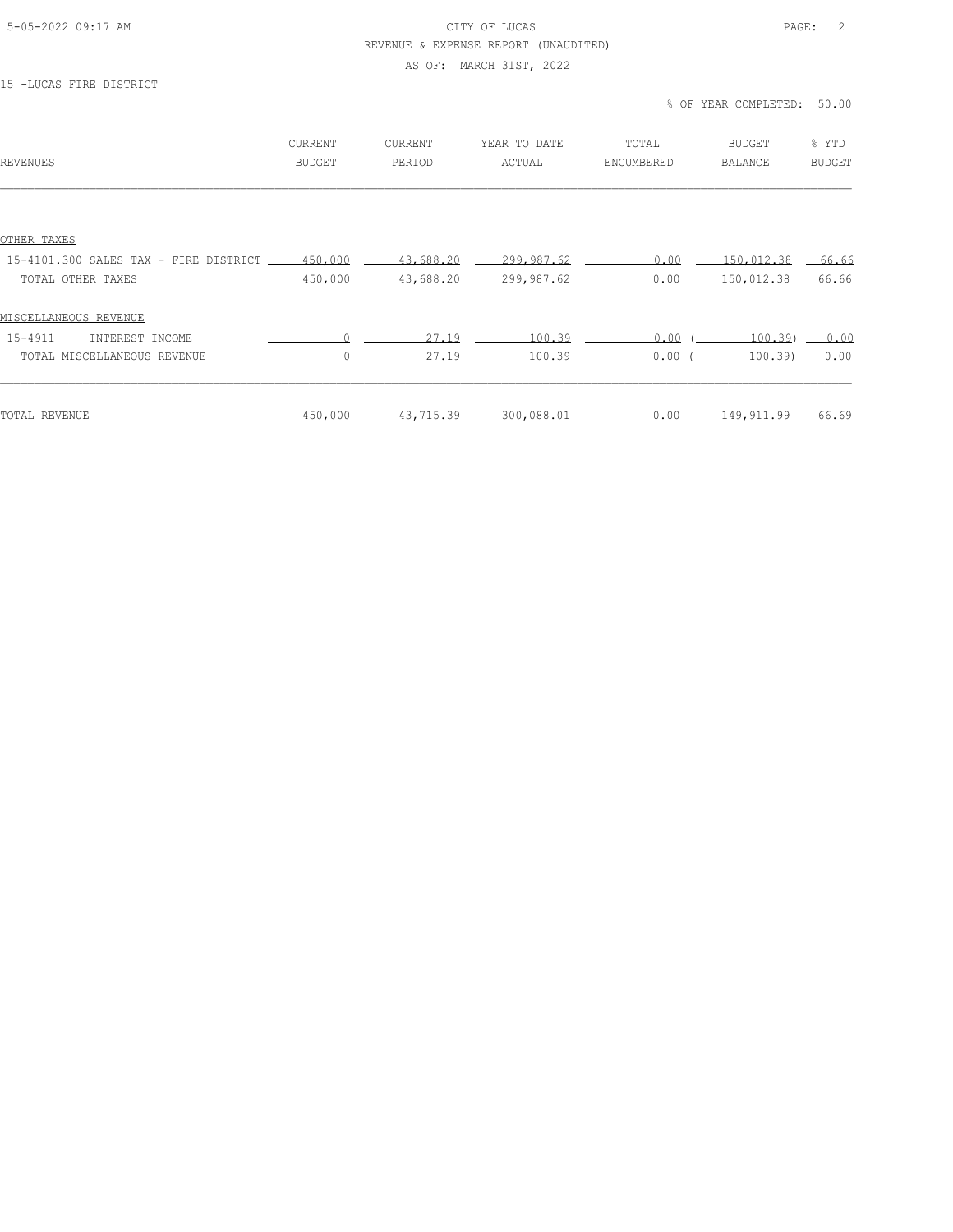### 5-05-2022 09:17 AM CITY OF LUCAS PAGE: 3 REVENUE & EXPENSE REPORT (UNAUDITED)

#### AS OF: MARCH 31ST, 2022

#### 15 -LUCAS FIRE DISTRICT

| DEPARTMENTAL EXPENDITURES                                                | <b>CURRENT</b><br><b>BUDGET</b> | CURRENT<br>PERIOD | YEAR TO DATE<br>ACTUAL | TOTAL<br>ENCUMBERED | <b>BUDGET</b><br><b>BALANCE</b> | % YTD<br><b>BUDGET</b> |
|--------------------------------------------------------------------------|---------------------------------|-------------------|------------------------|---------------------|---------------------------------|------------------------|
| NON DEPARTMENTAL EXPENSE                                                 |                                 |                   |                        |                     |                                 |                        |
| 15-6500-998<br>SERVICE CONTRACT - TRSF<br>TOTAL NON DEPARTMENTAL EXPENSE | 450,000<br>450,000              | 0.00<br>0.00      | 0.00<br>0.00           | 0.00<br>0.00        | 450,000.00<br>450,000.00        | 0.00<br>0.00           |
| TOTAL FIRE DISTRICT                                                      | 450,000                         | 0.00              | 0.00                   | 0.00                | 450,000.00                      | 0.00                   |
| TOTAL EXPENDITURES                                                       | 450,000                         | 0.00              | 0.00                   | 0.00                | 450,000.00                      | 0.00                   |
| REVENUE OVER/(UNDER) EXPENDITURES                                        | 0                               | 43,715.39         | 300,088.01             | $0.00$ (            | 300,088.01)                     | 0.00                   |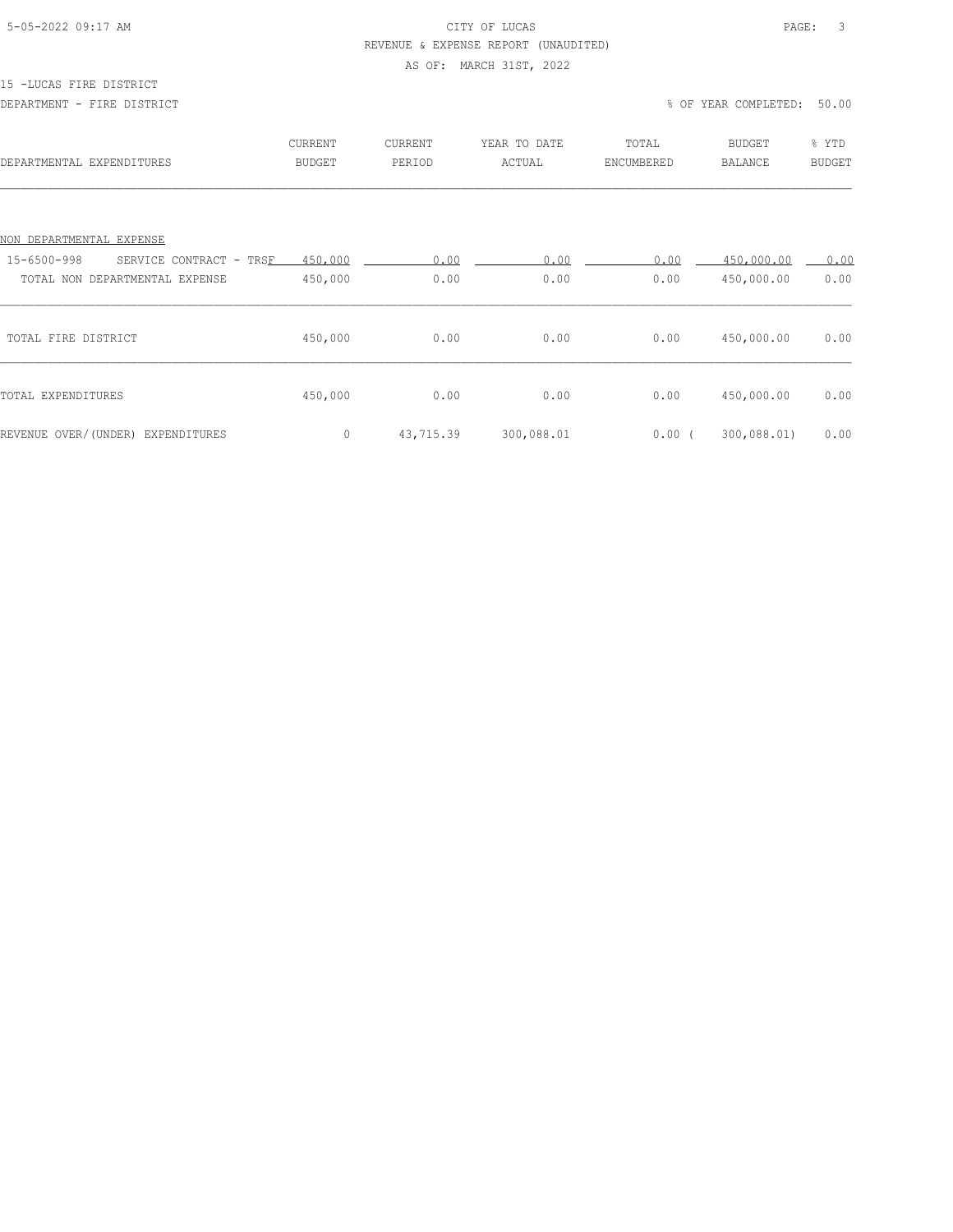### 5-05-2022 09:17 AM CITY OF LUCAS PAGE: 1 REVENUE & EXPENSE REPORT (UNAUDITED) AS OF: MARCH 31ST, 2022

### 21 -CAPITAL IMPROVEMENTS FUND FINANCIAL SUMMARY % OF YEAR COMPLETED: 50.00

|                                   | CURRENT<br><b>BUDGET</b> | CURRENT<br>PERIOD | YEAR TO DATE<br>ACTUAL | TOTAL<br>ENCUMBERED                     | <b>BUDGET</b><br>BALANCE | % YTD<br>BUDGET |
|-----------------------------------|--------------------------|-------------------|------------------------|-----------------------------------------|--------------------------|-----------------|
| REVENUE SUMMARY                   |                          |                   |                        |                                         |                          |                 |
| MISCELLANEOUS REVENUE             | 6,000                    | 1,601.74          | 5,356.46               | 0.00                                    | 643.54                   | 89.27           |
| TOTAL REVENUES                    | 6,000                    | 1,601.74          | 5,356.46               | 0.00                                    | 643.54                   | 89.27           |
| EXPENDITURE SUMMARY               |                          |                   |                        |                                         |                          |                 |
| P WORKS - OPERATIONS              | 363,789                  | 131,121.00        |                        |                                         |                          |                 |
| TOTAL EXPENDITURES                | 363,789                  | 131,121.00        |                        |                                         |                          |                 |
| REVENUE OVER/(UNDER) EXPENDITURES | 357,789)(                | 129,519.26)(      |                        | 637,670.35)( 1,058,960.15) 1,338,841.50 |                          | 474.20          |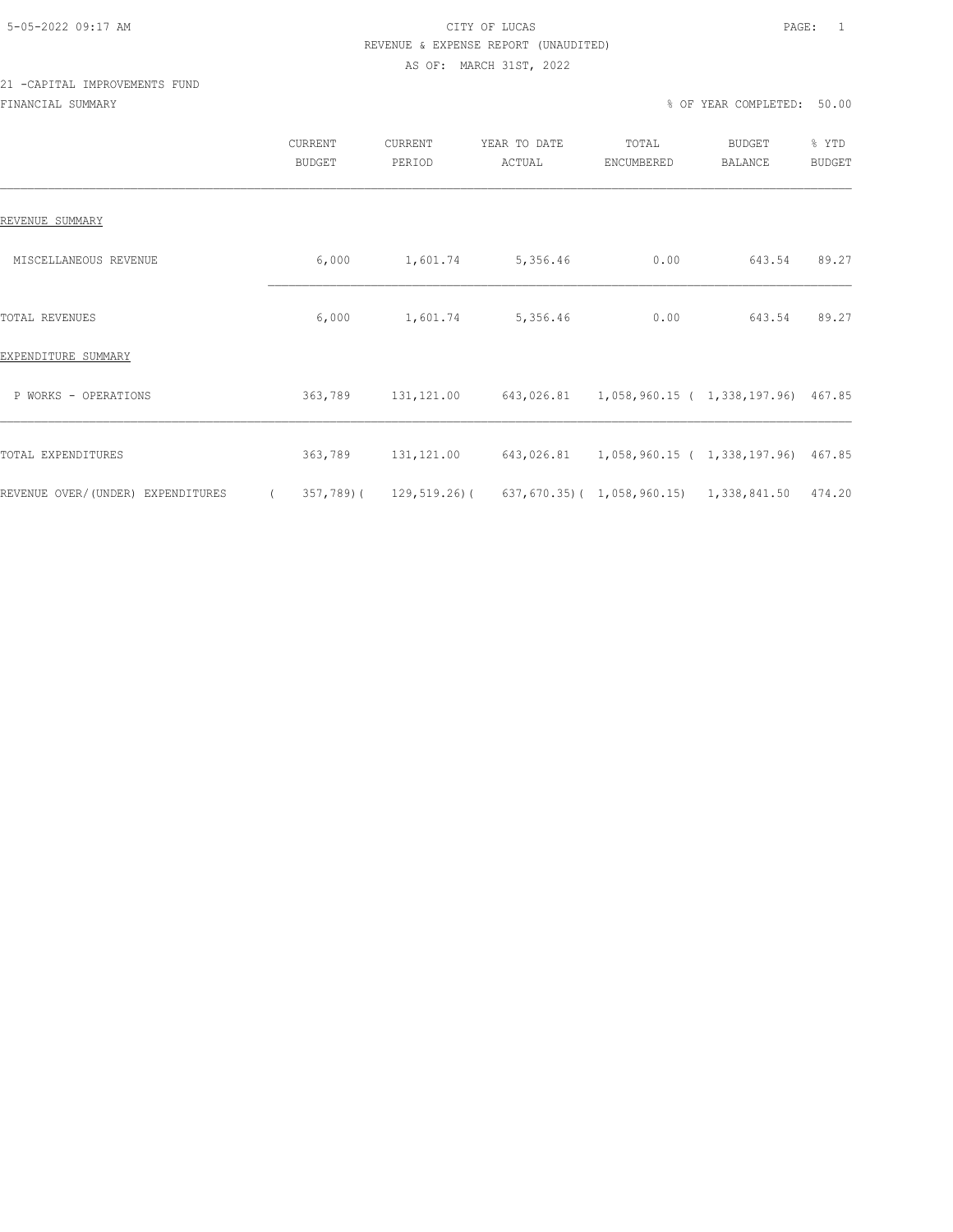#### 5-05-2022 09:17 AM CITY OF LUCAS PAGE: 2 REVENUE & EXPENSE REPORT (UNAUDITED)

AS OF: MARCH 31ST, 2022

21 -CAPITAL IMPROVEMENTS FUND

% OF YEAR COMPLETED: 50.00

| REVENUES                                                | CURRENT<br><b>BUDGET</b> | <b>CURRENT</b><br>PERIOD | YEAR TO DATE<br>ACTUAL | TOTAL<br>ENCUMBERED | <b>BUDGET</b><br><b>BALANCE</b> | % YTD<br><b>BUDGET</b> |
|---------------------------------------------------------|--------------------------|--------------------------|------------------------|---------------------|---------------------------------|------------------------|
| FEES & SERVICE CHARGES                                  |                          |                          |                        |                     |                                 |                        |
| INTERGOVERNMENTAL                                       |                          |                          |                        |                     |                                 |                        |
| MISCELLANEOUS REVENUE<br>$21 - 4911$<br>INTEREST INCOME | 6,000                    | 1,601.74                 | 5,356.46               | 0.00                | 643.54                          | 89.27                  |
| TOTAL MISCELLANEOUS REVENUE                             | 6,000                    | 1,601.74                 | 5,356.46               | 0.00                | 643.54                          | 89.27                  |
| TOTAL REVENUE                                           | 6,000                    | 1,601.74                 | 5,356.46               | 0.00                | 643.54                          | 89.27                  |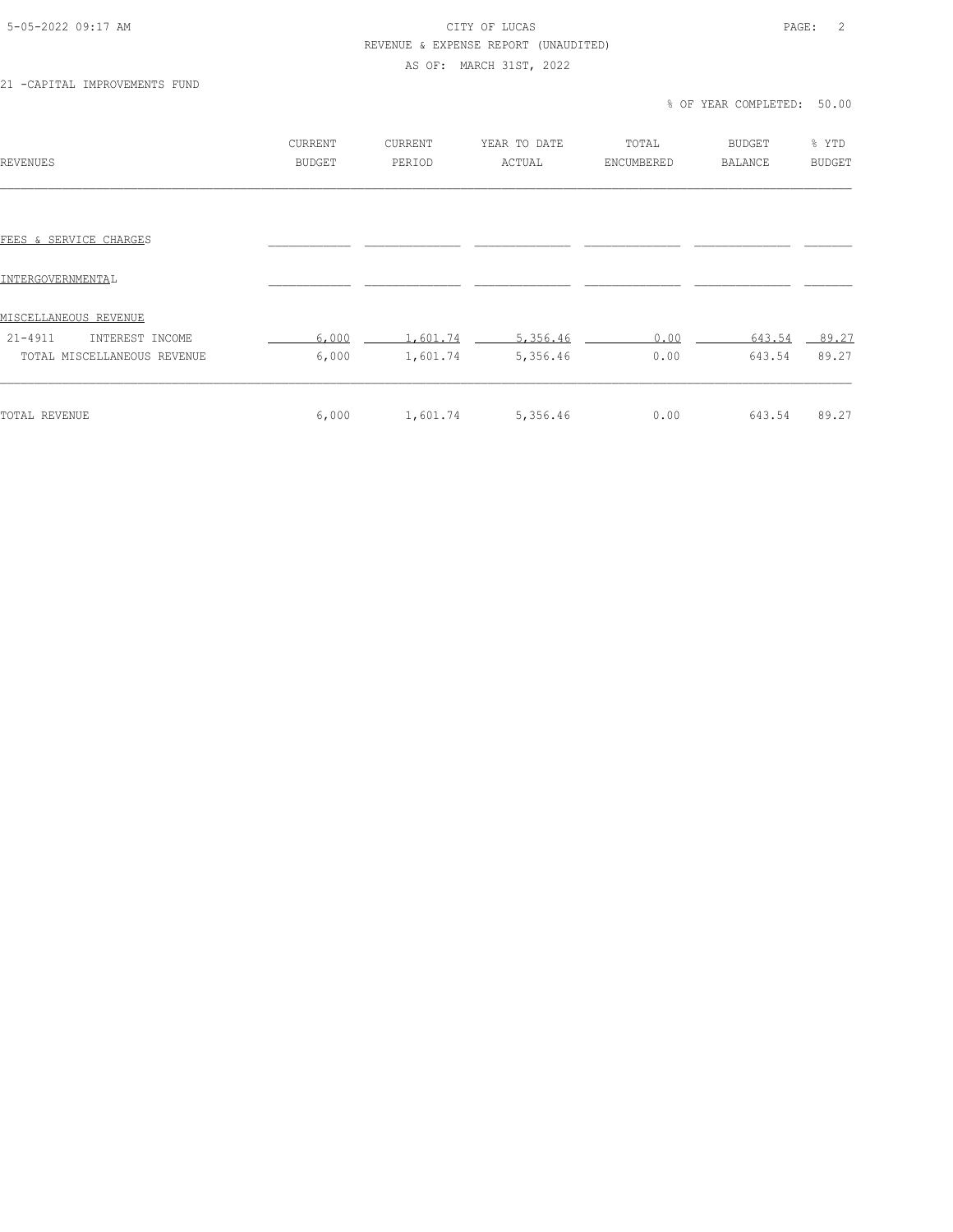### 5-05-2022 09:17 AM CITY OF LUCAS PAGE: 3 REVENUE & EXPENSE REPORT (UNAUDITED) AS OF: MARCH 31ST, 2022

#### 21 -CAPITAL IMPROVEMENTS FUND

DEPARTMENT - P WORKS - OPERATIONS % OF YEAR COMPLETED: 50.00

| DEPARTMENTAL EXPENDITURES               | <b>CURRENT</b><br><b>BUDGET</b>  | CURRENT<br>PERIOD | YEAR TO DATE<br>ACTUAL | TOTAL<br>ENCUMBERED                 | <b>BUDGET</b><br><b>BALANCE</b> | % YTD<br><b>BUDGET</b> |
|-----------------------------------------|----------------------------------|-------------------|------------------------|-------------------------------------|---------------------------------|------------------------|
|                                         |                                  |                   |                        |                                     |                                 |                        |
| CAPITAL OUTLAY                          |                                  |                   |                        |                                     |                                 |                        |
| 21-8210-490.125 ELEVATED W TOWER/HYDRAU | $\mathbf{0}$                     | 1,750.00          | 1,750.00               | 0.00(                               | 1,750.00)                       | 0.00                   |
| 21-8210-490.128 NORTH PUMP STATION PROJ | 0                                | 0.00              | 20,738.92              | $0.00$ (                            | 20,738.92)                      | 0.00                   |
| 21-8210-490.129 BAIT SHOP WATERLINE REL | $\circ$                          | 2,400.00          | 12,757.25              | $13,182.50$ (                       | 25,939.75)                      | 0.00                   |
| 21-8210-490.130 MCGARITY STEM REPLACEME | 57,300                           | 26,701.83         | 38,639.33              | 2,860.00                            | 15,800.67                       | 72.42                  |
| 21-8210-491.127 WINNING FOREST VIEW TO  | $\begin{array}{c} \n\end{array}$ | 1,947.50          | 2,487.50               | 25,139.74 (                         | 27,627.24)                      | 0.00                   |
| 21-8210-491.134 STINSON RD/MUDDY CREEK  | $\circ$                          | 0.00              | 95,675.00              | $166, 925.00$ (                     | 262,600.00)                     | 0.00                   |
| 21-8210-491.135 SNIDER LN/WHITE R CREEK | $\mathbf{0}$                     | 0.00              | 6,500.00               | 41,358.00 (                         | 47,858.00)                      | 0.00                   |
| 21-8210-491.136 WEST LUCAS RD           | $\mathbf{0}$                     | 98, 321.67        | 464, 478.81            | 809,494.91 (                        | 1,273,973.72)                   | 0.00                   |
| 21-8210-491.300 BLONDY JHUNE RD ALIGNME | 306,489                          | 0.00              | 0.00                   | 0.00                                | 306,489.00                      | 0.00                   |
| TOTAL CAPITAL OUTLAY                    | 363,789                          | 131, 121.00       | 643,026.81             | 1,058,960.15 ( 1,338,197.96)        |                                 | 467.85                 |
|                                         |                                  |                   |                        |                                     |                                 |                        |
| TOTAL P WORKS - OPERATIONS              | 363,789                          | 131, 121.00       | 643,026.81             | 1,058,960.15 ( 1,338,197.96) 467.85 |                                 |                        |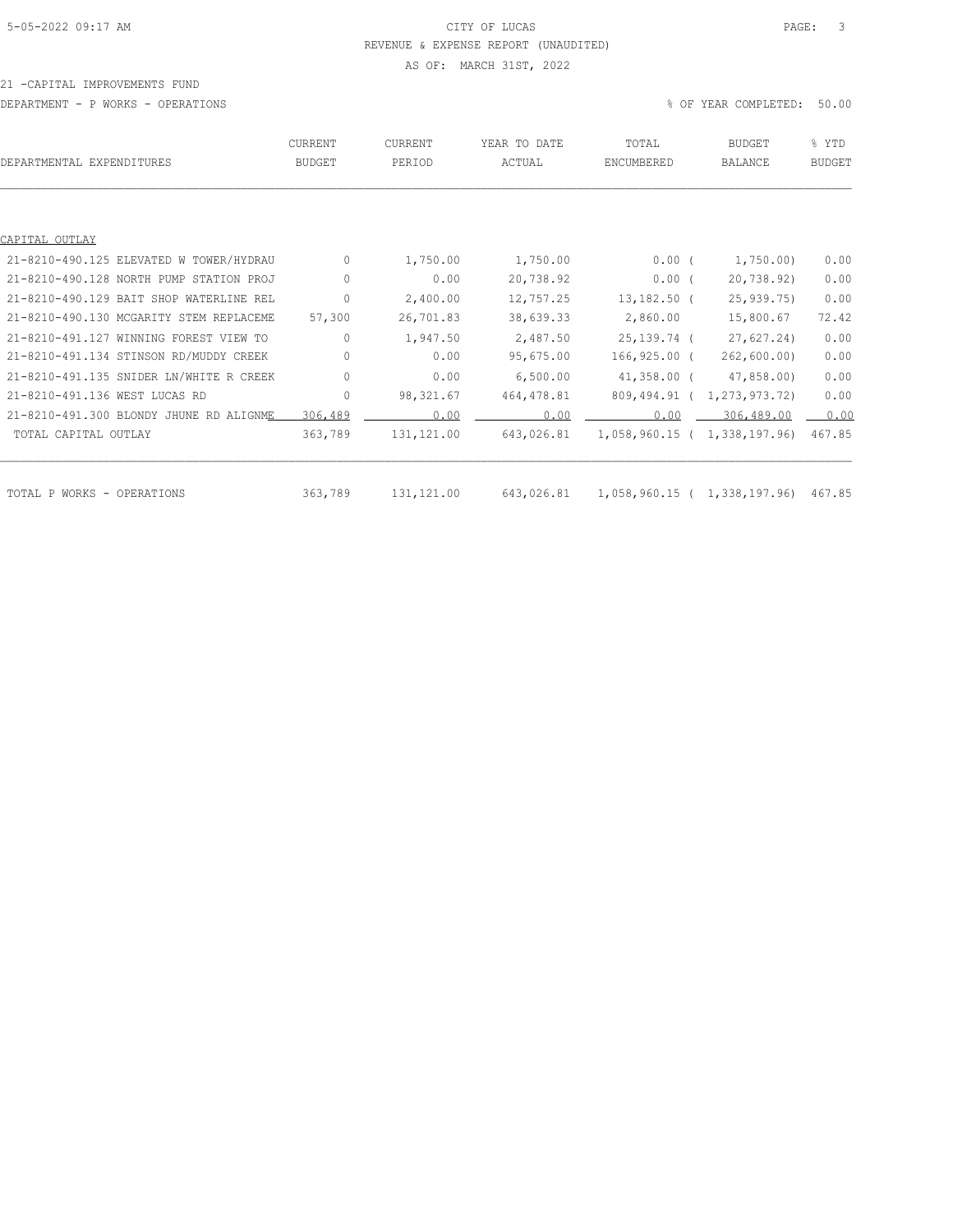# 5-05-2022 09:17 AM CITY OF LUCAS PAGE: 4 REVENUE & EXPENSE REPORT (UNAUDITED)

AS OF: MARCH 31ST, 2022

21 -CAPITAL IMPROVEMENTS FUND

DEPARTMENT - DEBT SERVICES % OF YEAR COMPLETED: 50.00

|                           | CURRENT       | CURRENT       | YEAR TO DATE | TOTAL      | BUDGET  | YTD.          |
|---------------------------|---------------|---------------|--------------|------------|---------|---------------|
| DEPARTMENTAL EXPENDITURES | <b>BUDGET</b> | <b>PERTOD</b> | ACTUAL       | ENCUMBERED | BALANCE | <b>BUDGET</b> |
|                           |               |               |              |            |         |               |

 $\mathcal{L}_\text{max} = \mathcal{L}_\text{max} = \mathcal{L}_\text{max} = \mathcal{L}_\text{max} = \mathcal{L}_\text{max} = \mathcal{L}_\text{max} = \mathcal{L}_\text{max} = \mathcal{L}_\text{max} = \mathcal{L}_\text{max} = \mathcal{L}_\text{max} = \mathcal{L}_\text{max} = \mathcal{L}_\text{max} = \mathcal{L}_\text{max} = \mathcal{L}_\text{max} = \mathcal{L}_\text{max} = \mathcal{L}_\text{max} = \mathcal{L}_\text{max} = \mathcal{L}_\text{max} = \mathcal{$ 

DEBT SERVICE \_\_\_\_\_\_\_\_\_\_\_\_ \_\_\_\_\_\_\_\_\_\_\_\_\_\_ \_\_\_\_\_\_\_\_\_\_\_\_\_\_ \_\_\_\_\_\_\_\_\_\_\_\_\_\_ \_\_\_\_\_\_\_\_\_\_\_\_\_\_ \_\_\_\_\_\_\_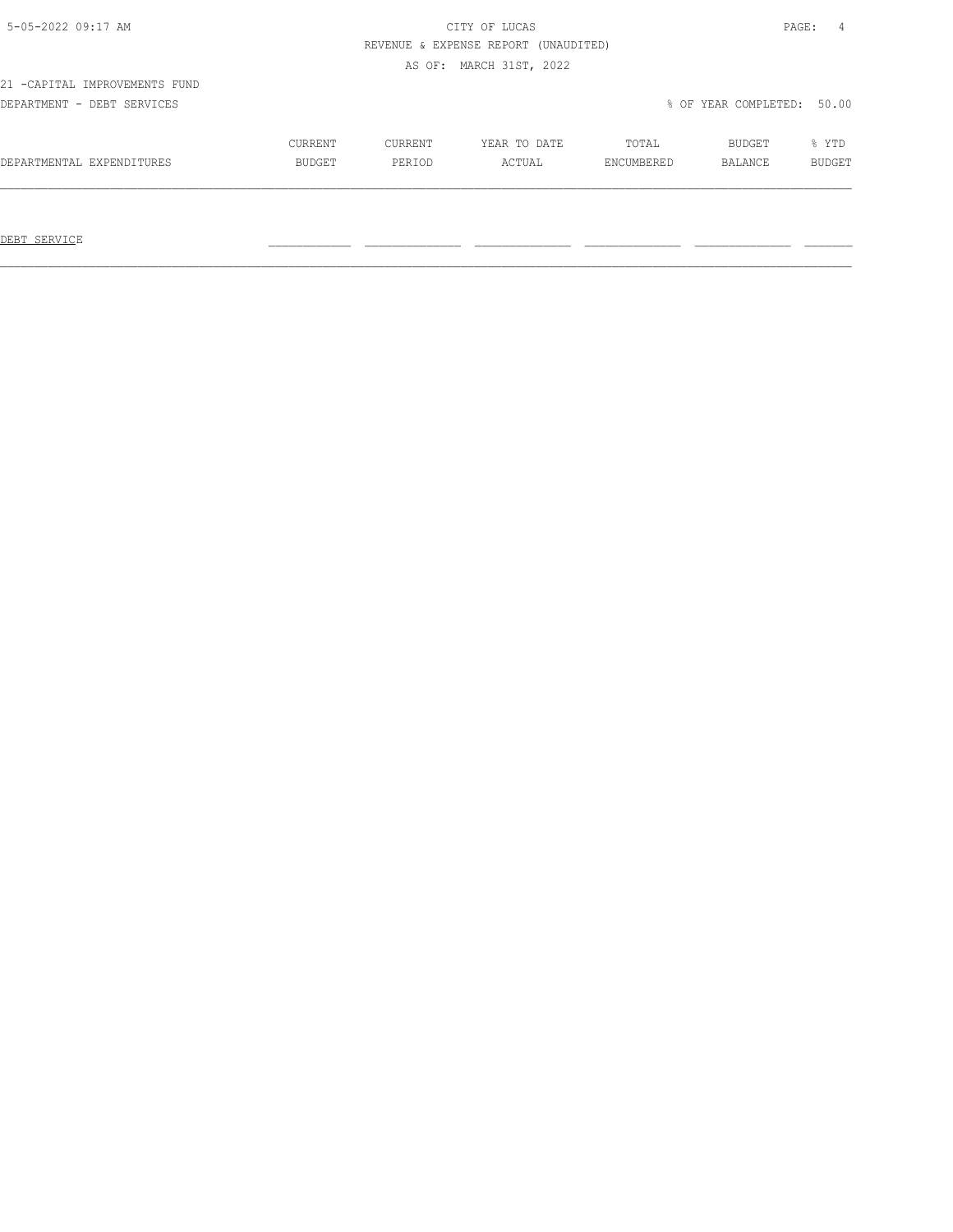### 5-05-2022 09:17 AM CITY OF LUCAS PAGE: 5 REVENUE & EXPENSE REPORT (UNAUDITED)

AS OF: MARCH 31ST, 2022

21 -CAPITAL IMPROVEMENTS FUND

DEPARTMENT - NON-DEPART. EXPENDITURES % OF YEAR COMPLETED: 50.00

| DEPARTMENTAL EXPENDITURES         | CURRENT<br><b>BUDGET</b> | CURRENT<br>PERIOD | YEAR TO DATE<br>ACTUAL | TOTAL<br>ENCUMBERED                               | BUDGET<br><b>BALANCE</b> | % YTD<br><b>BUDGET</b> |
|-----------------------------------|--------------------------|-------------------|------------------------|---------------------------------------------------|--------------------------|------------------------|
| NON DEPARTMENTAL EXPENSE          |                          |                   |                        |                                                   |                          |                        |
| TOTAL EXPENDITURES                | 363,789                  | 131,121.00        |                        | 643,026.81  1,058,960.15  ( 1,338,197.96)  467.85 |                          |                        |
| REVENUE OVER/(UNDER) EXPENDITURES | 357,789)(                | 129,519.26)(      |                        | 637,670.35)( 1,058,960.15)                        | 1,338,841.50             | 474.20                 |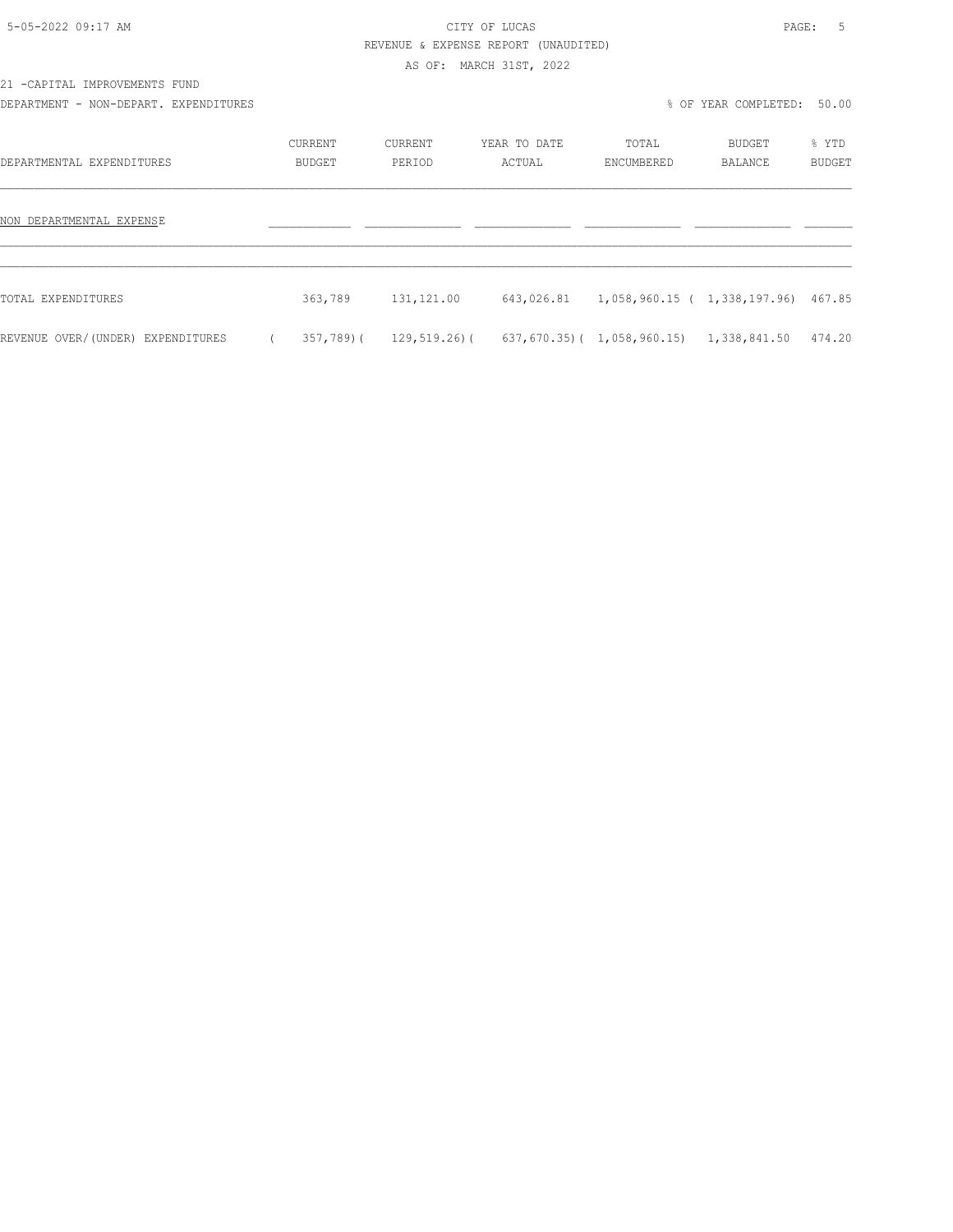# 5-05-2022 09:17 AM CITY OF LUCAS PAGE: 1 REVENUE & EXPENSE REPORT (UNAUDITED)

AS OF: MARCH 31ST, 2022

### 51 -WATER FUND

FINANCIAL SUMMARY % OF YEAR COMPLETED: 50.00

|                                   | <b>CURRENT</b><br><b>BUDGET</b> | <b>CURRENT</b><br>PERIOD | YEAR TO DATE<br>ACTUAL | TOTAL<br>ENCUMBERED       | <b>BUDGET</b><br><b>BALANCE</b> | % YTD<br><b>BUDGET</b> |
|-----------------------------------|---------------------------------|--------------------------|------------------------|---------------------------|---------------------------------|------------------------|
| REVENUE SUMMARY                   |                                 |                          |                        |                           |                                 |                        |
| FEES & SERVICE CHARGES            | 5,253,061                       | 297,505.11               | 2,522,176.82           | 0.00                      | 2,730,884.18                    | 48.01                  |
| IMPACT FEES                       | 250,000                         | 0.00                     | 0.00                   | 0.00                      | 250,000.00                      | 0.00                   |
| MISCELLANEOUS REVENUE             | 17,600                          | 7,646.68                 | 9,935.43               | 0.00                      | 7,664.57                        | 56.45                  |
| <b>TOTAL REVENUES</b>             | 5,520,661                       | 305, 151.79              | 2,532,112.25           | 0.00                      | 2,988,548.75                    | 45.87                  |
| EXPENDITURE SUMMARY               |                                 |                          |                        |                           |                                 |                        |
| WATER - OPERATIONS                | 4, 121, 951                     | 347,232.04               | 1,872,281.91           | 1,292,371.29              | 957,297.80                      | 76.78                  |
| WATER - ENGINEERING               | 321,191                         | 12,522.37                | 57,516.29              | 65,887.00                 | 197,787.71                      | 38.42                  |
| DEBT SERVICES                     | 672,736                         | 0.00                     | 588,502.92             | 0.00                      | 84,233.08                       | 87.48                  |
| TOTAL EXPENDITURES                | 5, 115, 878                     | 359,754.41               | 2,518,301.12           | 1,358,258.29              | 1,239,318.59                    | 75.78                  |
| REVENUE OVER/(UNDER) EXPENDITURES | 404,783 (                       | 54,602.62)               |                        | 13,811.13 ( 1,358,258.29) | 1,749,230.16                    | $332.14-$              |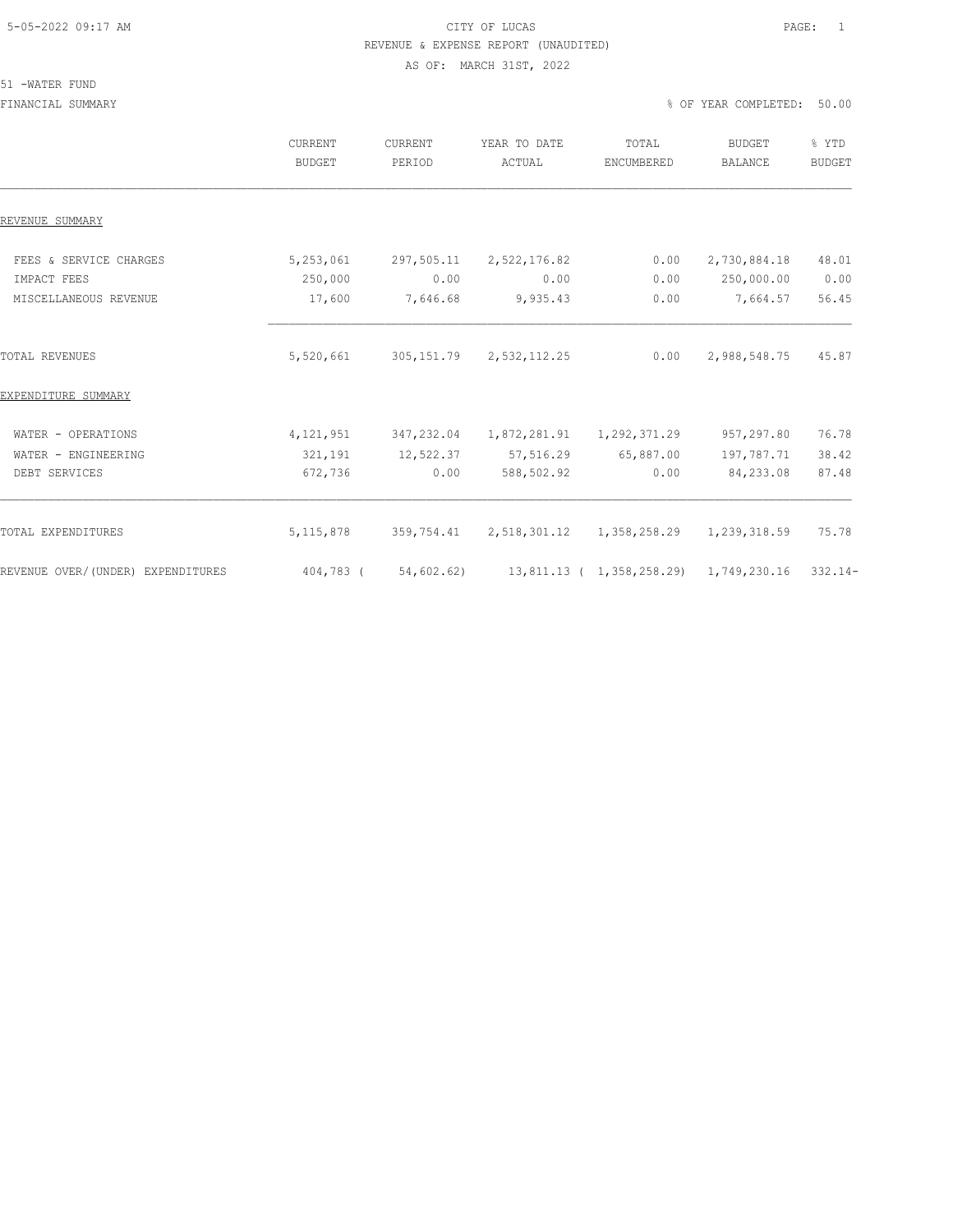### 5-05-2022 09:17 AM CITY OF LUCAS PAGE: 2 REVENUE & EXPENSE REPORT (UNAUDITED) AS OF: MARCH 31ST, 2022

51 -WATER FUND

% OF YEAR COMPLETED: 50.00

| REVENUES          |                              | CURRENT<br><b>BUDGET</b> | CURRENT<br>PERIOD | YEAR TO DATE<br>ACTUAL | TOTAL<br>ENCUMBERED | <b>BUDGET</b><br><b>BALANCE</b> | % YTD<br><b>BUDGET</b> |
|-------------------|------------------------------|--------------------------|-------------------|------------------------|---------------------|---------------------------------|------------------------|
|                   |                              |                          |                   |                        |                     |                                 |                        |
|                   | FEES & SERVICE CHARGES       |                          |                   |                        |                     |                                 |                        |
| $51 - 4461$       | WATER REVENUE                | 4,353,461                | 220,531.13        | 1,976,797.75           | 0.00                | 2,376,663.25                    | 45.41                  |
| $51 - 4462$       | WATER TAPS & BORES           | 3,000                    | 0.00              | 0.00                   | 0.00                | 3,000.00                        | 0.00                   |
| $51 - 4463$       | PENALTY & INTEREST-CUST ACC  | 35,000                   | 2,800.00          | 16,625.00              | 0.00                | 18,375.00                       | 47.50                  |
| $51 - 4467$       | WATER METER                  | 150,000                  | 12,600.00         | 129,400.00             | 0.00                | 20,600.00                       | 86.27                  |
| $51 - 4468$       | WATER METER REPAIR/UPGRADE   | 6,000                    | 0.00              | 1,800.00               | 0.00                | 4,200.00                        | 30.00                  |
| $51 - 4469$       | WASTEWATER FEES              | 54,000                   | 5,046.93          | 57,486.33              | $0.00$ (            | 3,486.33                        | 106.46                 |
| $51 - 4470$       | WATER - REREADS/CHARTING     | 100                      | 75.00             | 100.00                 | 0.00                | 0.00                            | 100.00                 |
| $51 - 4478$       | TRASH SERVICE                | 648,000                  | 56,352.05         | 336,867.74             | 0.00                | 311, 132.26                     | 51.99                  |
| $51 - 4497$       | FH METER RENTAL INCOME       | 3,500                    | 100.00            | 3,100.00               | 0.00                | 400.00                          | 88.57                  |
|                   | TOTAL FEES & SERVICE CHARGES | 5,253,061                | 297,505.11        | 2,522,176.82           | 0.00                | 2,730,884.18                    | 48.01                  |
| IMPACT FEES       |                              |                          |                   |                        |                     |                                 |                        |
| $51 - 4500$       | IMPACT FEE REVENUE           | 250,000                  | 0.00              | 0.00                   | 0.00                | 250,000.00                      | 0.00                   |
|                   | TOTAL IMPACT FEES            | 250,000                  | 0.00              | 0.00                   | 0.00                | 250,000.00                      | 0.00                   |
|                   | REVENUE/CONTRIBUTIONS        |                          |                   |                        |                     |                                 |                        |
| INTERGOVERNMENTAL |                              |                          |                   |                        |                     |                                 |                        |
|                   | MISCELLANEOUS REVENUE        |                          |                   |                        |                     |                                 |                        |
| $51 - 4911$       | INTEREST INCOME              | 7,200                    | 1,626.52          | 3,739.85               | 0.00                | 3,460.15                        | 51.94                  |
| $51 - 4912$       | RETURN CHECK CHARGE          | 400                      | 0.00              | 75.00                  | 0.00                | 325.00                          | 18.75                  |
| $51 - 4913$       | NTMWD REFUND                 | 10,000                   | 0.00              | 0.00                   | 0.00                | 10,000.00                       | 0.00                   |
| $51 - 4915$       | MISC REV - SALES TAX DISCOU  | $\mathbf 0$              | 20.16             | 120.58                 | $0.00$ (            | 120.58)                         | 0.00                   |
| $51 - 4995$       | REIMBURSEMENTS               | $\circ$                  | 5,000.00          | 5,000.00               | $0.00$ (            | 5,000.00)                       | 0.00                   |
| $51 - 4997$       | MISCELLANEOUS                | 0                        | 1,000.00          | 1,000.00               | 0.00                | 1,000.00)                       | 0.00                   |
|                   | TOTAL MISCELLANEOUS REVENUE  | 17,600                   | 7,646.68          | 9,935.43               | 0.00                | 7,664.57                        | 56.45                  |
|                   |                              |                          |                   |                        |                     |                                 |                        |
| TOTAL REVENUE     |                              | 5,520,661                | 305, 151.79       | 2,532,112.25           | 0.00                | 2,988,548.75                    | 45.87                  |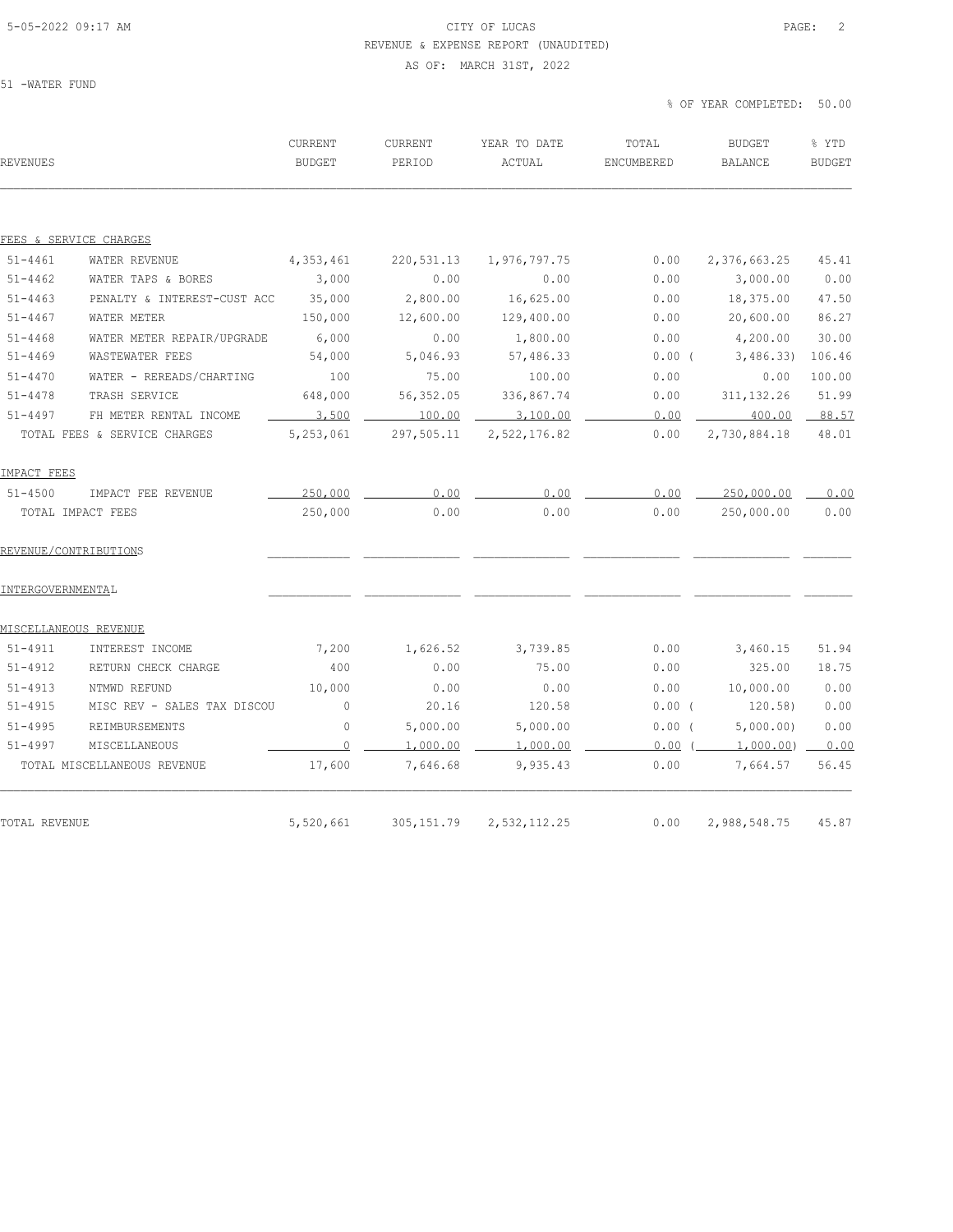# 5-05-2022 09:17 AM CITY OF LUCAS PAGE: 3 REVENUE & EXPENSE REPORT (UNAUDITED)

AS OF: MARCH 31ST, 2022

| DEPARTMENTAL EXPENDITURES       |                            | CURRENT<br><b>BUDGET</b> | CURRENT<br>PERIOD  | YEAR TO DATE<br>ACTUAL | TOTAL<br>ENCUMBERED                      | <b>BUDGET</b><br>BALANCE | % YTD<br><b>BUDGET</b> |
|---------------------------------|----------------------------|--------------------------|--------------------|------------------------|------------------------------------------|--------------------------|------------------------|
|                                 |                            |                          |                    |                        |                                          |                          |                        |
| PERSONNEL SERVICES              |                            |                          |                    |                        |                                          |                          |                        |
| 51-6400-101                     | SALARIES - EXEMPT          | 197,857                  | 24,559.68          | 100, 462.14            | 0.00                                     | 97,394.86                | 50.78                  |
| $51 - 6400 - 102$               | SALARIES - NON-EXEMPT      | 292,962                  | 32, 925.63         | 143,146.20             | 0.00                                     | 149,815.80               | 48.86                  |
| $51 - 6400 - 106$               | CERTIFICATION PAY          | 6,300                    | 475.00             | 2,850.00               | 0.00                                     | 3,450.00                 | 45.24                  |
| $51 - 6400 - 110$               | PERFORMANCE/INCENTIVE P    | 472                      | 0.00               | 0.00                   | 0.00                                     | 472.00                   | 0.00                   |
| $51 - 6400 - 111$               | OVERTIME                   | 51,726                   | 7,674.39           | 24,026.29              | 0.00                                     | 27,699.71                | 46.45                  |
| $51 - 6400 - 112$               | WORKERS' COMPENSATION      | 10,700                   | 0.00               | 7,100.00               | 0.00                                     | 3,600.00                 | 66.36                  |
| $51 - 6400 - 113$               | LONGEVITY PAY              | 3,138                    | 0.00               | 3,010.00               | 0.00                                     | 128.00                   | 95.92                  |
| $51 - 6400 - 122$               | TMRS                       | 70,408                   | 8,275.46           | 34,781.05              | 0.00                                     | 35,626.95                | 49.40                  |
| $51 - 6400 - 123$               | GROUP INSURANCE            | 80,370                   | 6,771.00           | 44,324.60              | 0.00                                     | 36,045.40                | 55.15                  |
| $51 - 6400 - 127$               | MEDICARE                   | 7,974                    | 932.40             | 3,849.88               | 0.00                                     | 4,124.12                 | 48.28                  |
| $51 - 6400 - 129$               | LT DISABILITY              | 1,425                    | 87.92              | 518.76                 | 0.00                                     | 906.24                   | 36.40                  |
| $51 - 6400 - 141$               | CAR ALLOWANCE              | 2,400                    | 200.00             | 1,200.00               | 0.00                                     | 1,200.00                 | 50.00                  |
|                                 | TOTAL PERSONNEL SERVICES   | 725,732                  | 81,901.48          | 365, 268.92            | 0.00                                     | 360,463.08               | 50.33                  |
| <u>MATERIALS &amp; SUPPLIES</u> |                            |                          |                    |                        |                                          |                          |                        |
| $51 - 6400 - 201$               | OFFICE SUPPLIES            | 800                      | 70.54              | 295.79                 | 0.00                                     | 504.21                   | 36.97                  |
| $51 - 6400 - 202$               | POSTAGE                    | 2,000                    | 0.00               | 240.00                 | 0.00                                     | 1,760.00                 | 12.00                  |
| $51 - 6400 - 204$               | FOOD/BEVERAGE              | 800                      | 170.18             | 424.05                 | 0.00                                     | 375.95                   | 53.01                  |
| $51 - 6400 - 206$               | FUEL & LUBRICANTS          | 15,500                   | 1,457.23           | 5,982.02               | 0.00                                     | 9,517.98                 | 38.59                  |
| $51 - 6400 - 208$               | MINOR APPARATUS            | 2,700                    | 0.00               | 0.00                   | 0.00                                     | 2,700.00                 | 0.00                   |
| $51 - 6400 - 209$               | PROTEC CLOTHING/UNIFORM    | 8,775                    | 0.00               | 2,700.48               | 0.00                                     | 6,074.52                 | 30.77                  |
| $51 - 6400 - 210$               | COMPUTER SUPPLIES          | 450                      | 0.00               | 270.61                 | 0.00                                     | 179.39                   | 60.14                  |
| $51 - 6400 - 211$               | MEDICAL & SURGICAL SUPP    | 250                      | 0.00               | 0.00                   | 0.00                                     | 250.00                   | 0.00                   |
| $51 - 6400 - 212$               | CHEMICALS                  | 6,000                    | 17.42              | 1,383.67               | 0.00                                     | 4,616.33                 | 23.06                  |
| $51 - 6400 - 223$               | SAND, CLAY AND LOAM        | 2,000                    | 0.00               | 0.00                   | 0.00                                     | 2,000.00                 | 0.00                   |
| $51 - 6400 - 224$               | ASPHALT/CONCRETE           | 6,500                    | 0.00               | 0.00                   | 0.00                                     | 6,500.00                 | 0.00                   |
| $51 - 6400 - 230$               | REPAIRS & MAINT. EQUIPM    | 2,500                    | 0.00               | 0.00                   | 0.00                                     | 2,500.00                 | 0.00                   |
| $51 - 6400 - 231$               | MAINTENANCE & PARTS-FAC    | 4,500                    | 702.84             | 3,312.99               | 0.00                                     | 1,187.01                 | 73.62                  |
| $51 - 6400 - 232$               | VEHICLE & EQUIP MAINT.     | 7,550                    | 139.95             | 1,206.10               | 0.00                                     | 6,343.90                 | 15.97                  |
| $51 - 6400 - 233$               | MAINTENANCE & PARTS-UTI    | 263,000                  | 33,700.86          | 94,541.25              | 0.00                                     | 168,458.75               | 35.95                  |
| $51 - 6400 - 237$               | TRASH SERVICE              | 576,000                  | 48,991.64          |                        | 292,887.00 295,113.00 (12,000.00) 102.08 |                          |                        |
|                                 | TOTAL MATERIALS & SUPPLIES | 899,325                  | 85,250.66          | 403, 243.96            | 295,113.00                               | 200,968.04               | 77.65                  |
| <b>CONTRACTS</b>                |                            |                          |                    |                        |                                          |                          |                        |
| $51 - 6400 - 302$               | AUDITING & ACCOUNTING      | 13,000                   | 4, 143. 41         | 8,243.41               | 2,956.59                                 | 1,800.00                 | 86.15                  |
| $51 - 6400 - 303$               | TELEPHONE                  | 7,200                    | 591.40             | 3,548.40               | 0.00                                     | 3,651.60                 | 49.28                  |
| $51 - 6400 - 304$               | UB PROCESSING              | 27,000                   | 2,277.52           | 12, 124.84             | 0.00                                     | 14,875.16                | 44.91                  |
| $51 - 6400 - 305$               | SOFTWARE SUPPORT/MAINT     | 29,400                   | 1,813.75           | 4,564.79               | 21,285.21                                | 3,550.00                 | 87.93                  |
| $51 - 6400 - 306$               | METER SOFTWARE/HARD. MA    | 6,180                    | 0.00               | 6, 135.00              | 0.00                                     | 45.00                    | 99.27                  |
| $51 - 6400 - 307$               | TRAVEL/PROFESSIONAL DEV    | 7,718                    | 364.01             | 796.56                 | 0.00                                     | 6,921.44                 | 10.32                  |
| $51 - 6400 - 309$               | PROFESSIONAL SERVICES      | 46,600                   | 213.92             | 18,490.16              | 0.00                                     | 28,109.84                | 39.68                  |
| $51 - 6400 - 310$               | ATTORNEY FEES              | 900                      | 0.00               | 0.00                   | 0.00                                     | 900.00                   | 0.00                   |
| $51 - 6400 - 313$               | MAINTENANCE AGREEMENTS     | 6,160                    | 518.38             | 3,283.50               | 2,496.49                                 | 380.01                   | 93.83                  |
| $51 - 6400 - 315$               | WATER-NTMWD                | 1,910,914                | 159,243.00         | 955,455.60             | 955,458.00                               | 0.40                     | 100.00                 |
| $51 - 6400 - 316$               | WASTEWATER-NTMWD           | 54,000                   |                    | 34,787.20              |                                          |                          | 92.31                  |
| $51 - 6400 - 323$               | CELL PHONE                 | 8,700                    | 4,444.00<br>492.02 | 3,046.81               | 15,062.00<br>0.00                        | 4,150.80<br>5,653.19     | 35.02                  |
| $51 - 6400 - 325$               | GENERAL LIABILITY PREMI    | 22,000                   | 0.00               | 22,000.00              | 0.00                                     | 0.00                     | 100.00                 |
|                                 |                            |                          |                    |                        |                                          |                          |                        |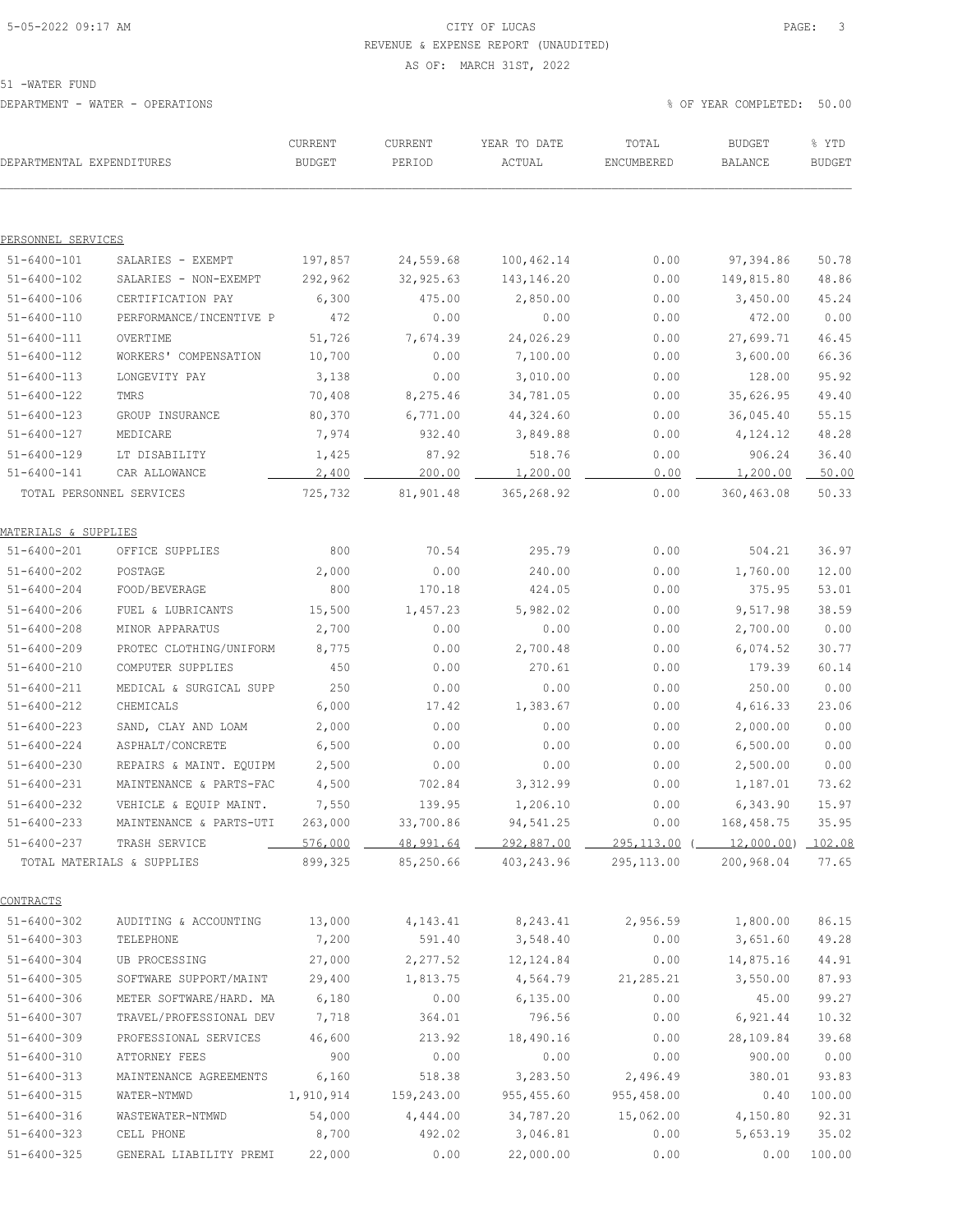### 5-05-2022 09:17 AM CITY OF LUCAS PAGE: 4 REVENUE & EXPENSE REPORT (UNAUDITED)

#### AS OF: MARCH 31ST, 2022

51 -WATER FUND

DEPARTMENT - WATER - OPERATIONS % OF YEAR COMPLETED: 50.00

| DEPARTMENTAL EXPENDITURES |                                | <b>CURRENT</b><br><b>BUDGET</b> | CURRENT<br>PERIOD | YEAR TO DATE<br>ACTUAL | TOTAL<br>ENCUMBERED                                | <b>BUDGET</b><br><b>BALANCE</b> | % YTD<br><b>BUDGET</b> |
|---------------------------|--------------------------------|---------------------------------|-------------------|------------------------|----------------------------------------------------|---------------------------------|------------------------|
| $51 - 6400 - 331$         | UTILITIES, ELECTRICAL          | 75,000                          | 5,978.49          | 31,181.76              | 0.00                                               | 43,818.24                       | 41.58                  |
| $51 - 6400 - 346$         | EOUIPMENT RENTAL               | 4,000                           | 0.00              | 0.00                   | 0.00                                               | 4,000.00                        | 0.00                   |
| TOTAL CONTRACTS           |                                | 2,218,772                       | 180,079.90        | 1,103,658.03           | 997,258.29                                         | 117,855.68                      | 94.69                  |
| OTHER                     |                                |                                 |                   |                        |                                                    |                                 |                        |
| $51 - 6400 - 443$         | DUES/LICENSES                  | 333                             | 0.00              | 111.00                 | 0.00                                               | 222.00                          | 33.33                  |
| TOTAL OTHER               |                                | 333                             | 0.00              | 111.00                 | 0.00                                               | 222.00                          | 33.33                  |
| NON DEPARTMENTAL EXPENSE  |                                |                                 |                   |                        |                                                    |                                 |                        |
| $51 - 6400 - 999$         | PILOT - TRANSFER OUT           | 277,789                         | 0.00              | 0.00                   | 0.00                                               | 277,789.00                      | 0.00                   |
|                           | TOTAL NON DEPARTMENTAL EXPENSE | 277,789                         | 0.00              | 0.00                   | 0.00                                               | 277,789.00                      | 0.00                   |
| COMPENSATED ABSENCE       |                                |                                 |                   |                        |                                                    |                                 |                        |
| AMORTIZATION/GAIN-LOSS    |                                |                                 |                   |                        |                                                    |                                 |                        |
| CAPITAL OUTLAY            |                                |                                 |                   |                        |                                                    |                                 |                        |
| TOTAL WATER - OPERATIONS  |                                | 4,121,951                       |                   |                        | 347,232.04  1,872,281.91  1,292,371.29  957,297.80 |                                 | 76.78                  |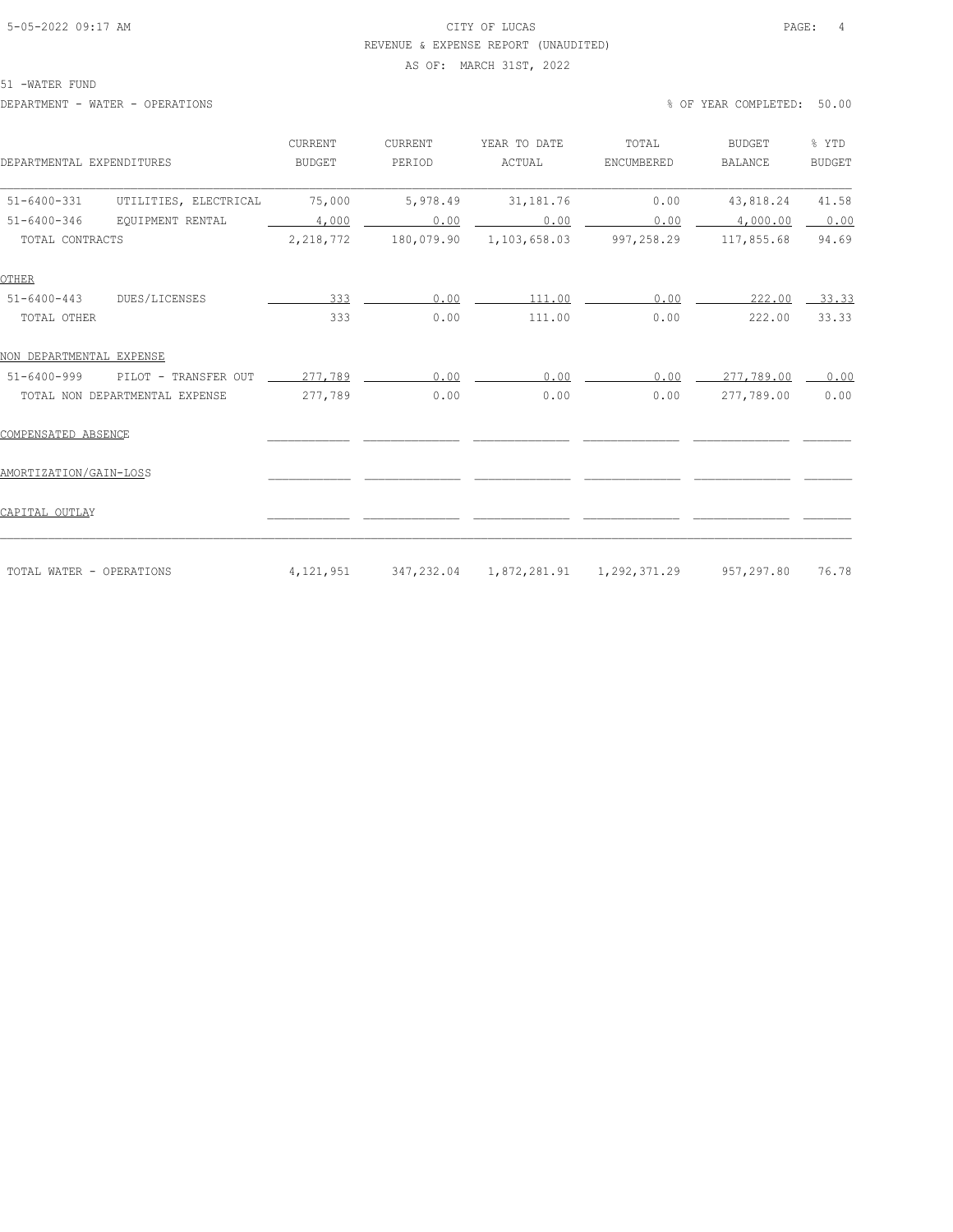### 5-05-2022 09:17 AM CITY OF LUCAS PAGE: 5 REVENUE & EXPENSE REPORT (UNAUDITED)

#### AS OF: MARCH 31ST, 2022

51 -WATER FUND

DEPARTMENT - WATER - ENGINEERING % OF YEAR COMPLETED: 50.00

| DEPARTMENTAL EXPENDITURES       |                            | <b>CURRENT</b><br><b>BUDGET</b> | <b>CURRENT</b><br>PERIOD | YEAR TO DATE<br>ACTUAL | TOTAL<br>ENCUMBERED | <b>BUDGET</b><br><b>BALANCE</b> | % YTD<br><b>BUDGET</b> |
|---------------------------------|----------------------------|---------------------------------|--------------------------|------------------------|---------------------|---------------------------------|------------------------|
|                                 |                            |                                 |                          |                        |                     |                                 |                        |
| PERSONNEL SERVICES              |                            |                                 |                          |                        |                     |                                 |                        |
| $51 - 6409 - 101$               | SALARIES - EXEMPT          | 87,814                          | 10, 132.41               | 43,810.95              | 0.00                | 44,003.05                       | 49.89                  |
| $51 - 6409 - 112$               | WORKERS' COMPENSATION      | 290                             | 0.00                     | 195.00                 | 0.00                | 95.00                           | 67.24                  |
| $51 - 6409 - 113$               | LONGEVITY PAY              | 48                              | 0.00                     | 0.00                   | 0.00                | 48.00                           | 0.00                   |
| $51 - 6409 - 122$               | TMRS                       | 11,394                          | 1,276.77                 | 5,570.35               | 0.00                | 5,823.65                        | 48.89                  |
| $51 - 6409 - 123$               | GROUP INSURANCE            | 10,716                          | 856.33                   | 5,587.98               | 0.00                | 5,128.02                        | 52.15                  |
| $51 - 6409 - 127$               | MEDICARE                   | 1,294                           | 147.28                   | 637.43                 | 0.00                | 656.57                          | 49.26                  |
| $51 - 6409 - 129$               | LT DISABILITY              | 265                             | 15.35                    | 92.10                  | 0.00                | 172.90                          | 34.75                  |
| $51 - 6409 - 133$               | TELEPHONE ALLOWANCE        | 600                             | 25.00                    | 150.00                 | 0.00                | 450.00                          | 25.00                  |
| TOTAL PERSONNEL SERVICES        |                            | 112,421                         | 12, 453.14               | 56,043.81              | 0.00                | 56,377.19                       | 49.85                  |
| <b>MATERIALS &amp; SUPPLIES</b> |                            |                                 |                          |                        |                     |                                 |                        |
| $51 - 6409 - 201$               | OFFICE SUPPLIES            | 800                             | 39.04                    | 151.41                 | 0.00                | 648.59                          | 18.93                  |
| $51 - 6409 - 204$               | FOOD/BEVERAGE              | 250                             | 0.00                     | 0.00                   | 0.00                | 250.00                          | 0.00                   |
| $51 - 6409 - 208$               | MINOR APARATUS             | 500                             | 0.00                     | 0.00                   | 0.00                | 500.00                          | 0.00                   |
| $51 - 6409 - 209$               | PROTECTIVE CLOTHING/UNI    | 1,355                           | 0.00                     | 0.00                   | 0.00                | 1,355.00                        | 0.00                   |
| $51 - 6409 - 232$               | VEHICLE MAINTENANCE        | 2,000                           | 0.00                     | 0.00                   | 0.00                | 2,000.00                        | 0.00                   |
|                                 | TOTAL MATERIALS & SUPPLIES | 4,905                           | 39.04                    | 151.41                 | 0.00                | 4,753.59                        | 3.09                   |
| <b>CONTRACTS</b>                |                            |                                 |                          |                        |                     |                                 |                        |
| $51 - 6409 - 305$               | SOFTWARE SUPPORT/MAINT     | 1,050                           | 0.00                     | 0.00                   | 0.00                | 1,050.00                        | 0.00                   |
| $51 - 6409 - 307$               | TRAVEL & TRAINING          | 1,740                           | 0.00                     | 0.00                   | 0.00                | 1,740.00                        | 0.00                   |
| $51 - 6409 - 309$               | PROFESSIONAL SERVICES      | 196,600                         | 0.00                     | 1,123.75               | 63,800.00           | 131,676.25                      | 33.02                  |
| $51 - 6409 - 323$               | CELL PHONE                 | 1,200                           | 30.19                    | 197.32                 | 0.00                | 1,002.68                        | 16.44                  |
| TOTAL CONTRACTS                 |                            | 200,590                         | 30.19                    | 1,321.07               | 63,800.00           | 135,468.93                      | 32.46                  |
| OTHER                           |                            |                                 |                          |                        |                     |                                 |                        |
| $51 - 6409 - 443$               | DUES/LICENSES              | 1,075                           | 0.00                     | 0.00                   | 0.00                | 1,075.00                        | 0.00                   |
| $51 - 6409 - 452$               | HARDWARE & TELECOM         | 2,200                           | 0.00                     | 0.00                   | 2,087.00            | 113.00                          | 94.86                  |
| TOTAL OTHER                     |                            | 3,275                           | 0.00                     | 0.00                   | 2,087.00            | 1,188.00                        | 63.73                  |
| CAPITAL OUTLAY                  |                            |                                 |                          |                        |                     |                                 |                        |
| TOTAL WATER - ENGINEERING       |                            | 321,191                         | 12,522.37                | 57,516.29              | 65,887.00           | 197,787.71                      | 38.42                  |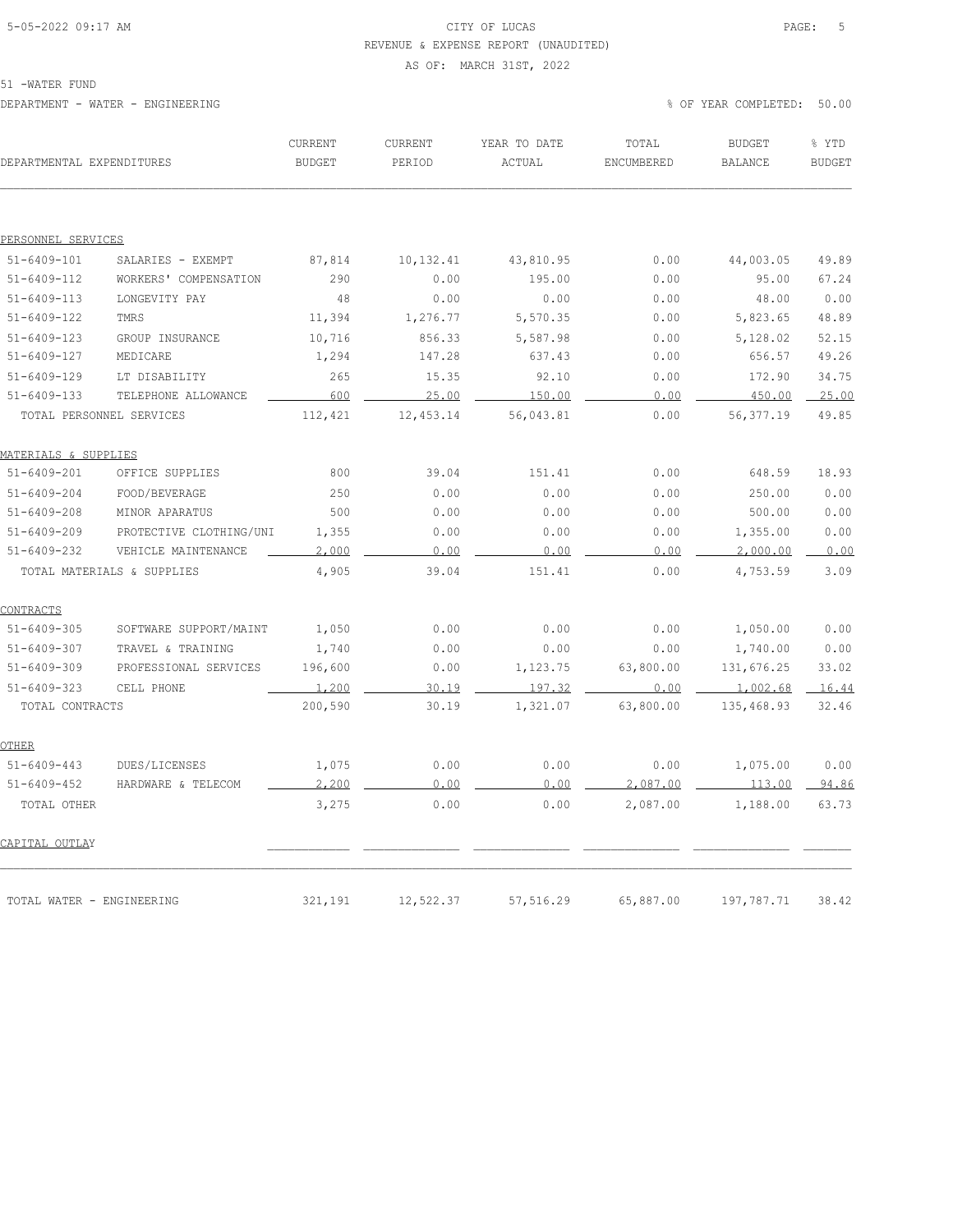# 5-05-2022 09:17 AM CITY OF LUCAS PAGE: 6 REVENUE & EXPENSE REPORT (UNAUDITED)

AS OF: MARCH 31ST, 2022

51 -WATER FUND

| DEPARTMENTAL EXPENDITURES |                            | CURRENT<br><b>BUDGET</b> | CURRENT<br>PERIOD | YEAR TO DATE<br>ACTUAL | TOTAL<br>ENCUMBERED | <b>BUDGET</b><br><b>BALANCE</b> | % YTD<br><b>BUDGET</b> |
|---------------------------|----------------------------|--------------------------|-------------------|------------------------|---------------------|---------------------------------|------------------------|
|                           |                            |                          |                   |                        |                     |                                 |                        |
| DEBT SERVICE              |                            |                          |                   |                        |                     |                                 |                        |
| $51 - 7900 - 214$         | 2007 CERT OF OBLIG-PRIN    | 125,000                  | 0.00              | 125,000.00             | 0.00                | 0.00                            | 100.00                 |
| $51 - 7900 - 215$         | 2007 CERT OF OBLIG-INTE    | 29,219                   | 0.00              | 15,937.50              | 0.00                | 13,281.50                       | 54.54                  |
| $51 - 7900 - 216$         | 2007 GO REFUNDING - PRI    | 105,000                  | 0.00              | 105,000.00             | 0.00                | 0.00                            | 100.00                 |
| 51-7900-217               | 2007 GO REFUNDING -<br>IN. | 1,974                    | 0.00              | 1,919.17               | 0.00                | 54.83                           | 97.22                  |
| $51 - 7900 - 222$         | 2017 CERTIF OF OBLIG PR    | 120,000                  | 0.00              | 120,000.00             | 0.00                | 0.00                            | 100.00                 |
| $51 - 7900 - 223$         | 2017 CERTIF OF OBLIG IN    | 72,150                   | 0.00              | 36,975.00              | 0.00                | 35,175.00                       | 51.25                  |
| $51 - 7900 - 224$         | 2019 CERTIF OF OBLIG PR    | 50,000                   | 0.00              | 50,000.00              | 0.00                | 0.00                            | 100.00                 |
| $51 - 7900 - 225$         | 2019 CERTIF OF OBLIG IN    | 41,293                   | 0.00              | 21, 271.25             | 0.00                | 20,021.75                       | 51.51                  |
| $51 - 7900 - 226$         | 2020 GO REFUNDING - PRI    | 95,000                   | 0.00              | 95,000.00              | 0.00                | 0.00                            | 100.00                 |
| $51 - 7900 - 227$         | 2020 GO REFUNDING INTER    | 32,500                   | 0.00              | 17,200.00              | 0.00                | 15,300.00                       | 52.92                  |
| $51 - 7900 - 298$         | BOND ISSUE COSTS           | 600                      | 0.00              | 200.00                 | 0.00                | 400.00                          | 33.33                  |
| TOTAL DEBT SERVICE        |                            | 672,736                  | 0.00              | 588,502.92             | 0.00                | 84,233.08                       | 87.48                  |
|                           |                            |                          |                   |                        |                     |                                 |                        |
| TOTAL DEBT SERVICES       |                            | 672,736                  | 0.00              | 588,502.92             | 0.00                | 84,233.08                       | 87.48                  |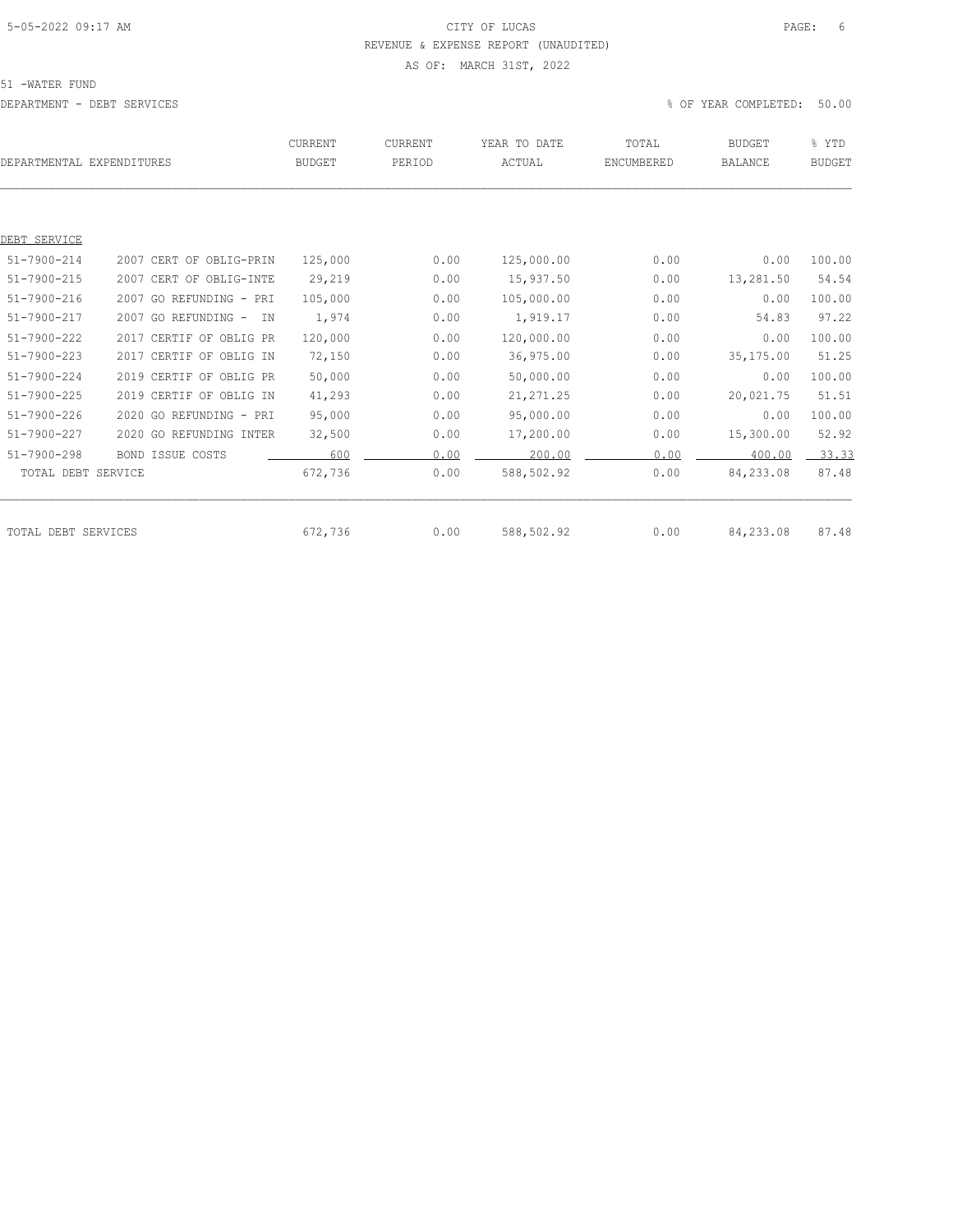# 5-05-2022 09:17 AM CITY OF LUCAS PAGE: 7 REVENUE & EXPENSE REPORT (UNAUDITED)

AS OF: MARCH 31ST, 2022

| 51 -WATER FUND                        |               |         |                                                                   |            |                            |               |  |
|---------------------------------------|---------------|---------|-------------------------------------------------------------------|------------|----------------------------|---------------|--|
| DEPARTMENT - NON-DEPART. EXPENDITURES |               |         |                                                                   |            | % OF YEAR COMPLETED: 50.00 |               |  |
|                                       | CURRENT       | CURRENT | YEAR TO DATE                                                      | TOTAL      | BUDGET                     | % YTD         |  |
| DEPARTMENTAL EXPENDITURES             | <b>BUDGET</b> | PERIOD  | ACTUAL                                                            | ENCUMBERED | BALANCE                    | <b>BUDGET</b> |  |
|                                       |               |         |                                                                   |            |                            |               |  |
| NON DEPARTMENTAL EXPENSE              |               |         |                                                                   |            |                            |               |  |
| BAD DEBT                              |               |         |                                                                   |            |                            |               |  |
|                                       |               |         |                                                                   |            |                            |               |  |
| TOTAL EXPENDITURES                    | 5, 115, 878   |         | 359,754.41 2,518,301.12 1,358,258.29 1,239,318.59                 |            |                            | 75.78         |  |
| REVENUE OVER/(UNDER) EXPENDITURES     |               |         | 404,783 (54,602.62) 13,811.13 (1,358,258.29) 1,749,230.16 332.14- |            |                            |               |  |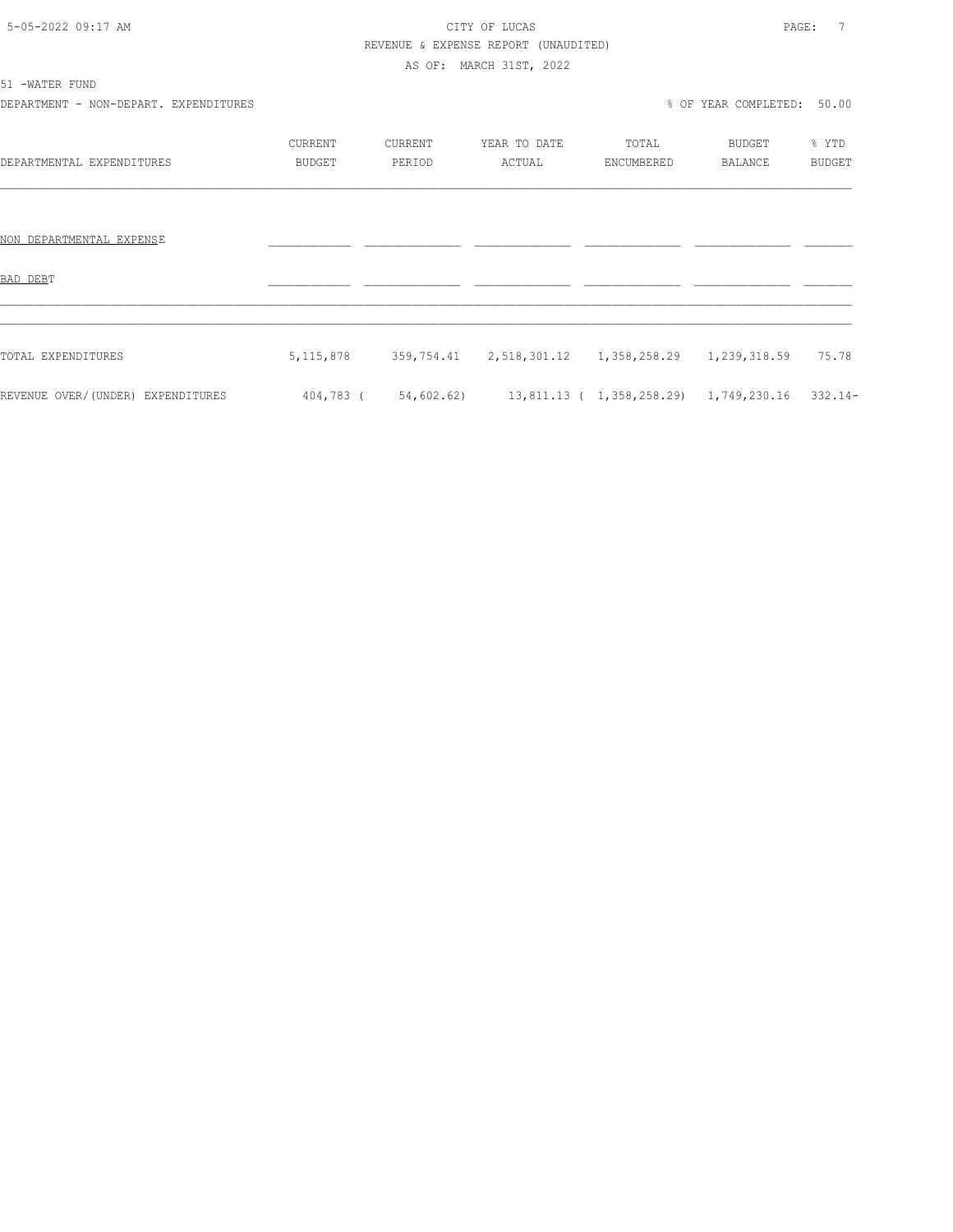### 5-05-2022 09:17 AM CITY OF LUCAS PAGE: 1 REVENUE & EXPENSE REPORT (UNAUDITED) AS OF: MARCH 31ST, 2022

#### 59 -DEBT SERVICES FUND

FINANCIAL SUMMARY % OF YEAR COMPLETED: 50.00

|                                         | CURRENT<br><b>BUDGET</b> | CURRENT<br>PERIOD                | YEAR TO DATE<br>ACTUAL | TOTAL<br>ENCUMBERED | <b>BUDGET</b><br>BALANCE                       | % YTD<br><b>BUDGET</b> |
|-----------------------------------------|--------------------------|----------------------------------|------------------------|---------------------|------------------------------------------------|------------------------|
| REVENUE SUMMARY                         |                          |                                  |                        |                     |                                                |                        |
| PROPERTY TAXES<br>MISCELLANEOUS REVENUE | 1,444,715<br>150,511     | 39,611.66 1,581,060.18<br>166.46 | 367.88                 | 0.00                | $0.00$ ( $136,345.18$ ) 109.44<br>150, 143. 12 | 0.24                   |
| TOTAL REVENUES                          | 1,595,226                |                                  | 39,778.12 1,581,428.06 | 0.00                | 13,797.94                                      | 99.14                  |
| EXPENDITURE SUMMARY                     |                          |                                  |                        |                     |                                                |                        |
| DEBT SERVICES                           | 1,595,227                | 0.00                             | 1,365,669.30           | 0.00                | 229,557.70                                     | 85.61                  |
| TOTAL EXPENDITURES                      | 1,595,227                | 0.00                             | 1,365,669.30           | 0.00                | 229,557.70                                     | 85.61                  |
| REVENUE OVER/(UNDER) EXPENDITURES       | 1)                       | 39,778.12                        | 215,758.76             | $0.00$ (            | 215, 759. 76) 5, 876. 00-                      |                        |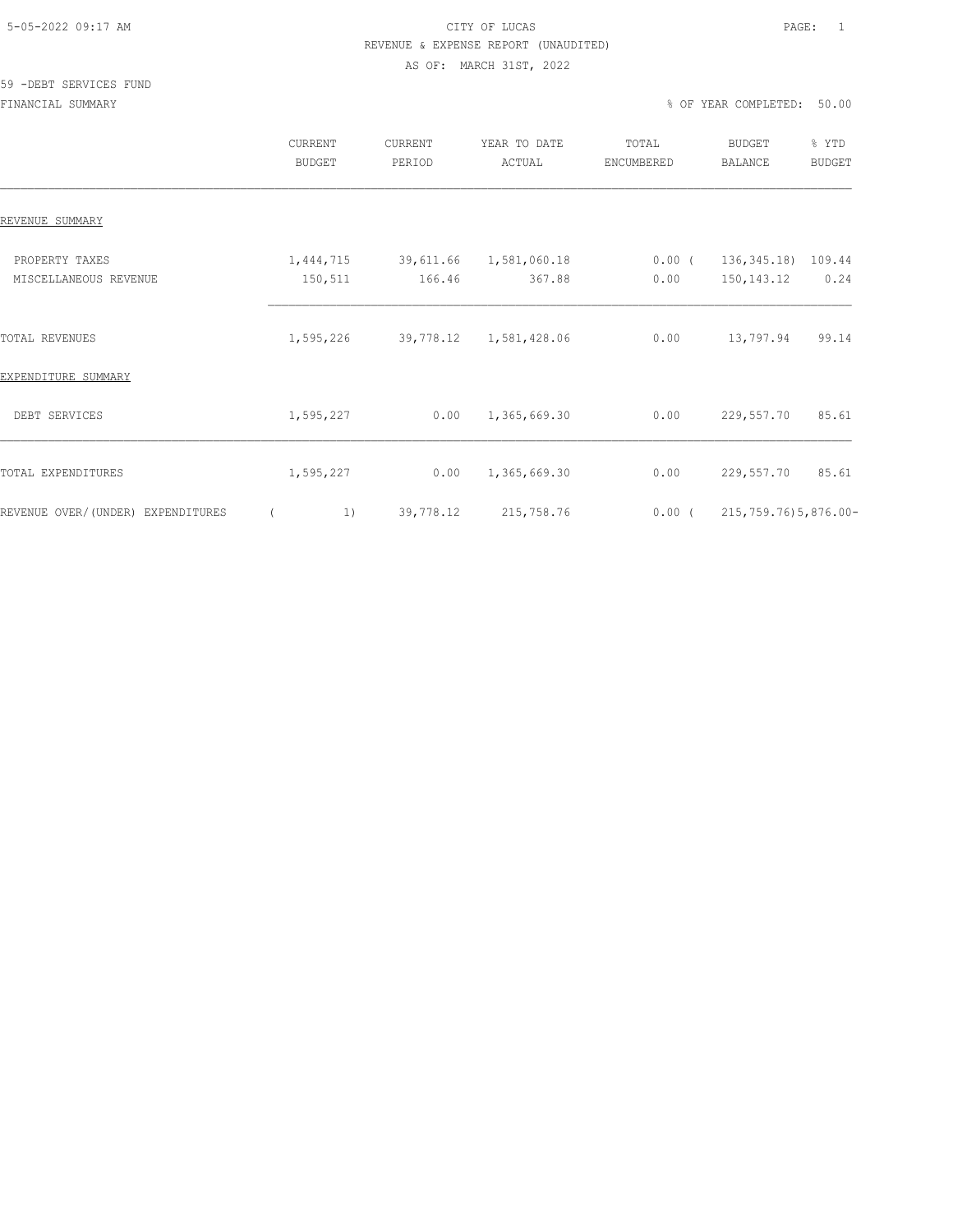## 5-05-2022 09:17 AM CITY OF LUCAS PAGE: 2 REVENUE & EXPENSE REPORT (UNAUDITED)

#### AS OF: MARCH 31ST, 2022

59 -DEBT SERVICES FUND

% OF YEAR COMPLETED: 50.00

|           | PERIOD    | ACTUAL                 | ENCUMBERED | <b>BALANCE</b>     | <b>BUDGET</b> |
|-----------|-----------|------------------------|------------|--------------------|---------------|
|           |           |                        |            |                    |               |
|           |           |                        |            |                    |               |
| 1,439,715 |           | 1,575,342.83           |            | 135,627.83) 109.42 |               |
| 0(        | 79.71)    | 1,661.44               | 0.00(      | 1,661.44)          | 0.00          |
| 5,000     | 2,424.26  | 4,055.91               | 0.00       | 944.09             | 81.12         |
| 1,444,715 | 39,611.66 | 1,581,060.18           | $0.00$ (   | 136, 345.18        | 109.44        |
|           |           |                        |            |                    |               |
|           |           |                        |            |                    |               |
| 3,000     | 166.46    | 367.88                 | 0.00       | 2,632.12           | 12.26         |
| 147,511   | 0.00      | 0.00                   | 0.00       | 147,511.00         | 0.00          |
| 150,511   | 166.46    | 367.88                 | 0.00       | 150, 143. 12       | 0.24          |
| 1,595,226 |           | 1,581,428.06           | 0.00       | 13,797.94          | 99.14         |
|           |           | 37,267.11<br>39,778.12 |            |                    | $0.00$ (      |